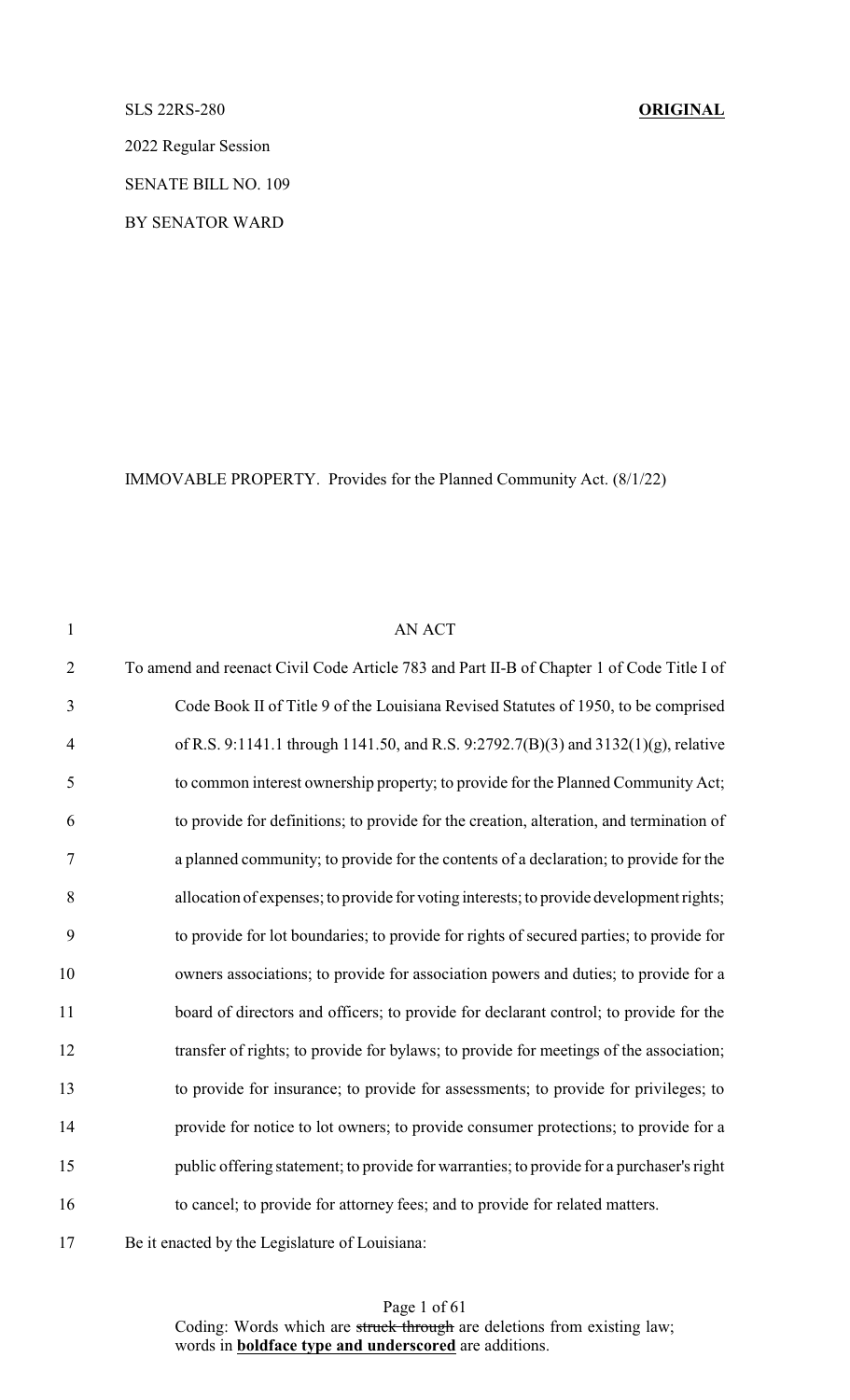| $\mathbf{1}$   | Section 1. Civil Code Article 783 is hereby amended and reenacted to read as              |
|----------------|-------------------------------------------------------------------------------------------|
| $\overline{c}$ | follows:                                                                                  |
| 3              | Art. 783. Matters of interpretation and application                                       |
| 4              | Doubt as to the existence, validity, or extent of building restrictions is                |
| 5              | resolved in favor of the unrestricted use of the immovable. The provisions of the         |
| 6              | Louisiana Condominium Act, the Louisiana Timesharing Act, and the Louisiana               |
| 7              | Homeowners Association Planned Community Act shall supersede any and all                  |
| 8              | provisions of this Title in the event of a conflict.                                      |
| 9              | Section 2. Part II-B of Chapter 1 of Code Title I of Code Book II of Title 9 of the       |
| 10             | Louisiana Revised Statutes of 1950, to be comprised of R.S. 9:1141.1 through 1141.50, and |
| 11             | R.S. 9:2792.7(B)(3) and $3132(1)(g)$ are hereby amended and reenacted to read as follows: |
| 12             | PART II-B. LOUISIANA HOMEOWNERS ASSOCIATION                                               |
| 13             | <b>PLANNED COMMUNITY ACT</b>                                                              |
| 14             | SUBPART A. DEFINITIONS AND GENERAL PROVISIONS                                             |
| 15             | $§1141.1.$ Short title                                                                    |
| 16             | This Part shall be known and may be cited as the "Louisiana Homeowners"                   |
| 17             | <b>Association Planned Community Act".</b>                                                |
| 18             | §1141.2. Definitions                                                                      |
| 19             | As used in this Part, unless the context clearly indicates otherwise the                  |
| 20             | following terms have the meanings indicated below:                                        |
| 21             | $(1)$ "Association property" means all the property either held by the                    |
| 22             | association or commonly held by the members of the association, or both, and lots         |
| 23             | privately held by members of the association. "Affiliate of the declarant" means          |
| 24             | any person who controls, is controlled by, or is under common control with a              |
| 25             | declarant. For purposes of this Paragraph:                                                |
| 26             | (a) A person controls a declarant if the person satisfies any of the                      |
| 27             | following:                                                                                |
| 28             | (i) The person is a general partner, officer, director, employer, or                      |
| 29             | manager of the declarant.                                                                 |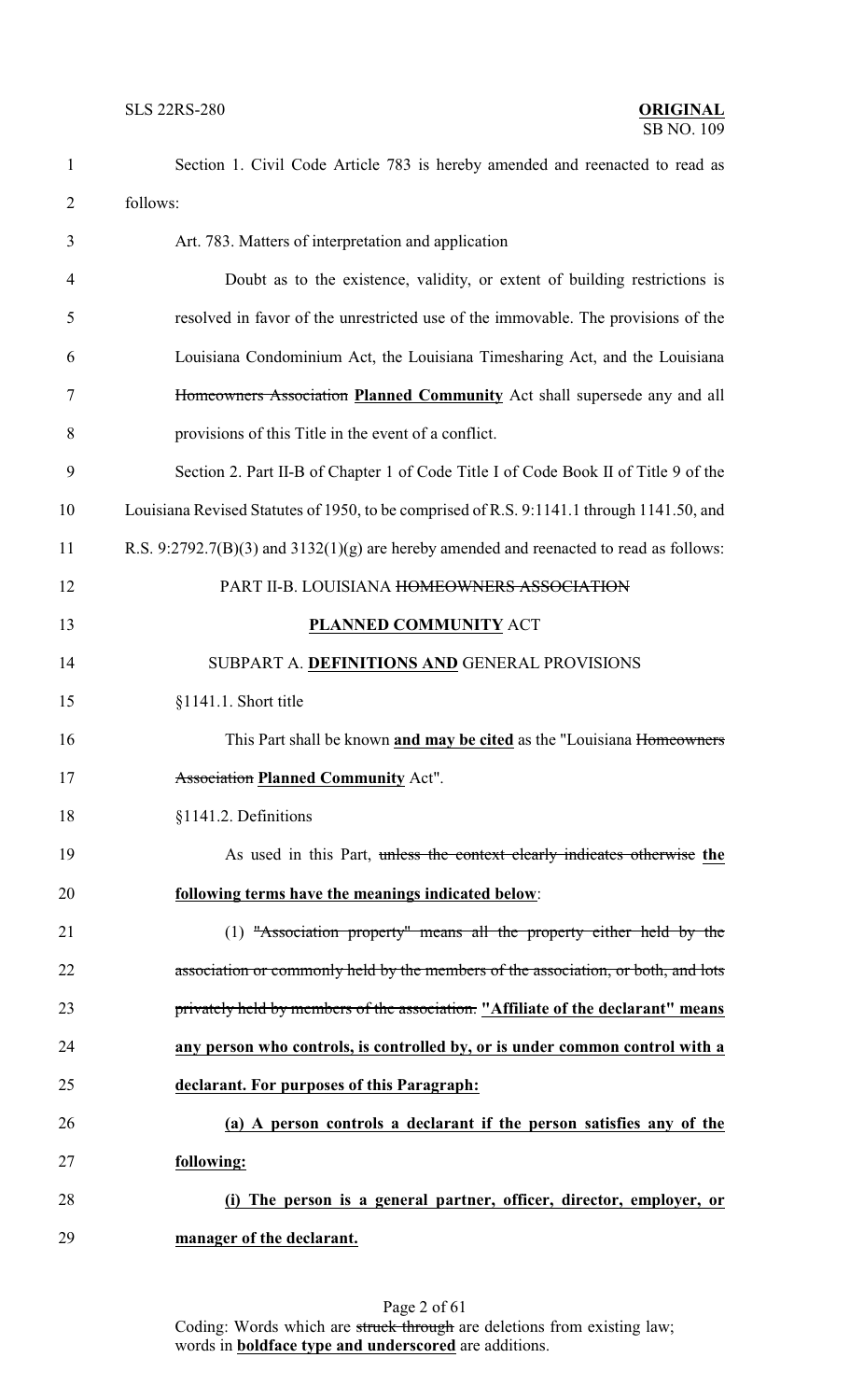| $\mathbf{1}$   | (ii) The person directly or indirectly or acting in concert with one or        |
|----------------|--------------------------------------------------------------------------------|
| $\overline{2}$ | more other persons, or through one or more subsidiaries, owns, controls, holds |
| 3              | the power to vote, or holds proxies representing, more than twenty percent of  |
| 4              | the voting interest in the declarant.                                          |
| 5              | (iii) The person controls in any manner the election of a majority of the      |
| 6              | directors of the declarant.                                                    |
| 7              | (iv) The person has contributed more than twenty percent of the capital        |
| 8              | of the declarant.                                                              |
| 9              | (b) A person is controlled by a declarant if the declarant satisfies any of    |
| 10             | the following:                                                                 |
| 11             | (i) The declarant is a general partner, officer, director, employer, or        |
| 12             | manager of the person.                                                         |
| 13             | (ii) The declarant directly or indirectly or acting in concert with one or     |
| 14             | more other persons, or through one or more subsidiaries, owns, controls, holds |
| 15             | the power to vote, or holds proxies representing, more than twenty percent of  |
| 16             | the voting interest in the person.                                             |
| 17             | (iii) The declarant controls in any manner the election of a majority of       |
| 18             | the directors of the person.                                                   |
| 19             | (iv) The declarant has contributed more than twenty percent of the             |
| 20             | capital of the person.                                                         |
| 21             | (c) Control does not exist if the powers described in this Paragraph are       |
| 22             | held solely as security for an obligation and are not exercised.               |
| 23             | (2) "Assessment" means the sum allocable to each lot and due to the            |
| 24             | association pursuant to R.S. 9:1141.32.                                        |
| 25             | (3) "Association" or "lot owners association" means the lot owners             |
| 26             | association organized pursuant to R.S. 9:1141.19.                              |
| 27             | (4) "Board of directors" means the body, regardless of name, designated        |
| 28             | in the declaration or bylaws to conduct and supervise the affairs of the       |
| 29             | association.                                                                   |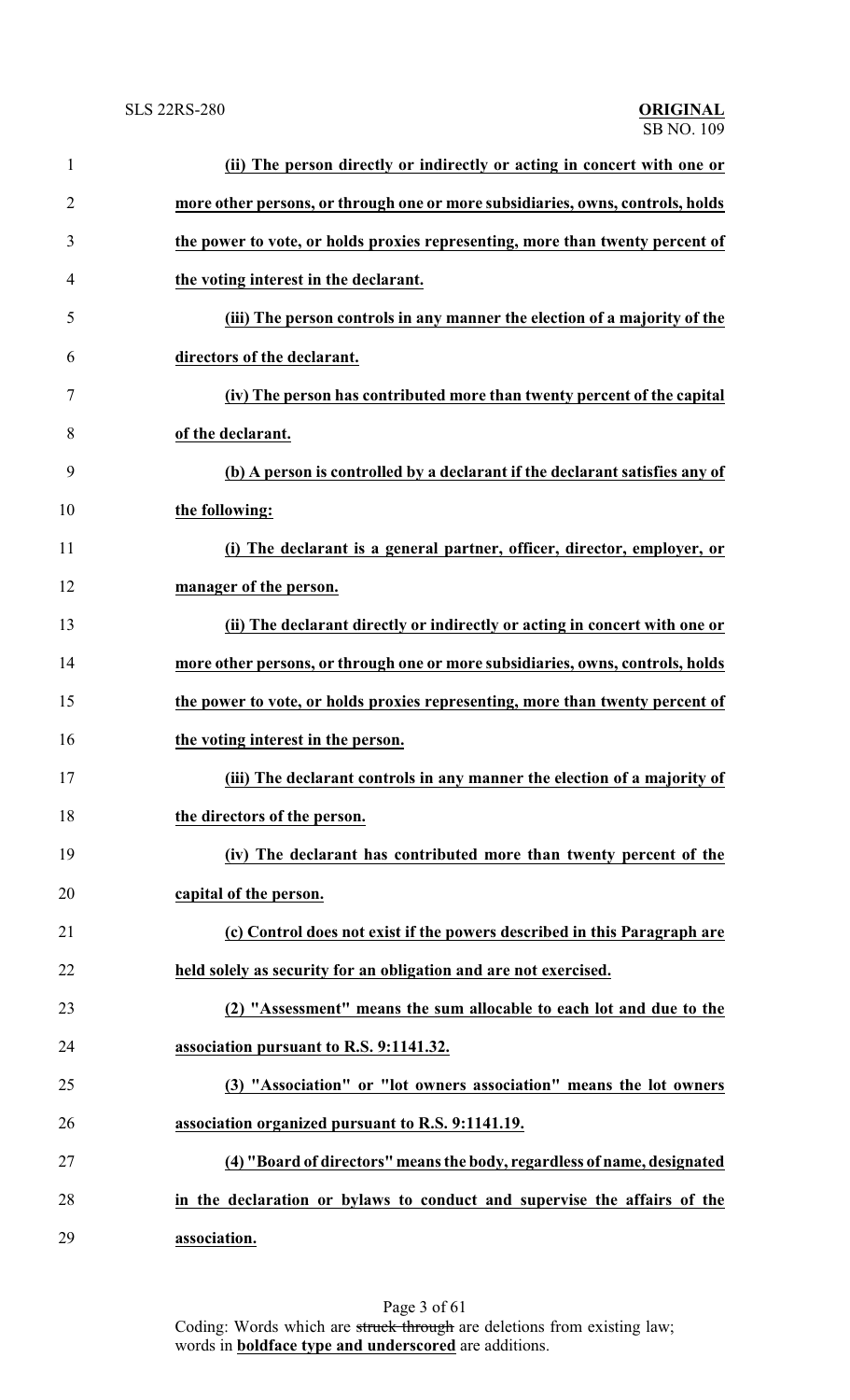| $\mathbf{1}$   | (5) "Bylaws" means a written instrument that meets the requirements                                     |
|----------------|---------------------------------------------------------------------------------------------------------|
| $\overline{2}$ | of R.S. 9:1141.25 and contains the procedures for the conduct of the affairs of                         |
| 3              | the association, including any amendments to the instrument.                                            |
| $\overline{4}$ | (2)(6) "Common area" means any immovable property owned or otherwise                                    |
| 5              | maintained, repaired, or administered by the association located within a planned                       |
| 6              | community and designated as such on a recorded plat for the benefit, use, and                           |
| 7              | enjoyment of its members or use by lot owners.                                                          |
| 8              | (7) "Common expense liability" means the liability for common expenses                                  |
| 9              | allocated to each lot pursuant to R.S. 9:1141.6.                                                        |
| 10             | (8) "Common expenses" means expenditures made by, or financial liabilities of, the                      |
| 11             | association, together with any allocations to reserves for the benefit and use of the                   |
| 12             | planned community.                                                                                      |
| 13             | $\left(\frac{3}{2}\right)\left(9\right)$ "Community <b>document or</b> documents" means the articles of |
| 14             | incorporation, bylaws, plat, declarations, covenants, conditions, building restrictions,                |
| 15             | rules and regulations, or other written instruments, including any amendment thereto,                   |
| 16             | by which the association has the authority to exercise any of its powers to manage,                     |
| 17             | maintain, or otherwise affect the association planned community or any                                  |
| 18             | <b>immovable</b> property or which otherwise govern the use of association property                     |
| 19             | located therein.                                                                                        |
| 20             | (10) "Complete property description" means any description of                                           |
| 21             | immovable property that, if contained in a mortgage of the immovable property                           |
| 22             | filed for registry, would be sufficient for the mortgage to be effective against                        |
| 23             | third persons.                                                                                          |
| 24             | (11) "Declarant" means the person designated as such in the declaration                                 |
| 25             | or, in the absence of such a designation, the owner of the immovable property                           |
| 26             | or the ground lessee who executes the declaration to establish the planned                              |
| 27             | community.                                                                                              |
| 28             | $(4)(12)$ "Declaration" means any instrument, however denominated, that                                 |
| 29             | establishes or regulates, or both, a residential creates a planned community, and                       |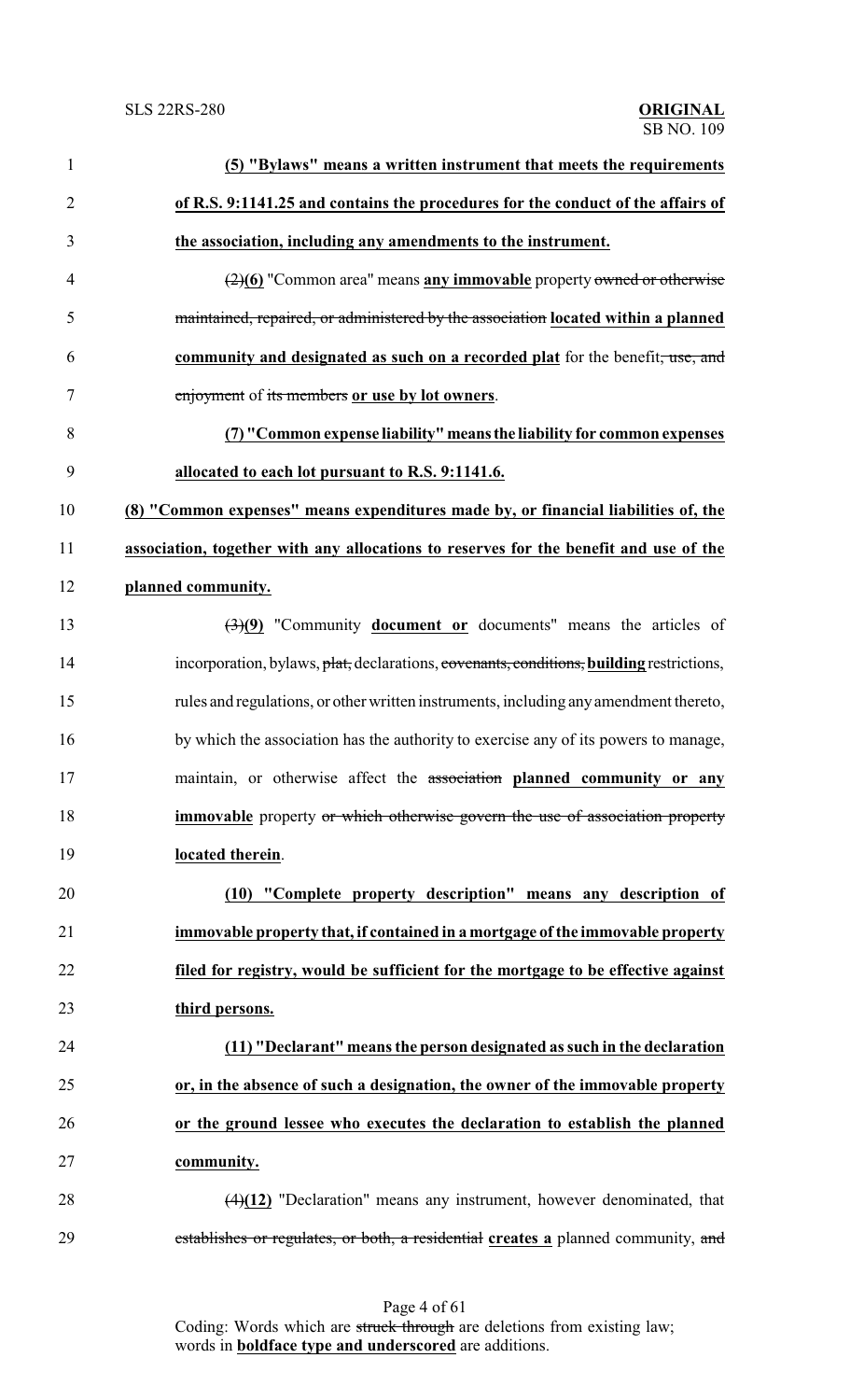| $\mathbf{1}$   | including any amendment thereto amendments to the instrument.                       |
|----------------|-------------------------------------------------------------------------------------|
| $\overline{2}$ | (5) "Homeowners association" or "association" means a nonprofit                     |
| 3              | corporation, unincorporated association, or other legal entity, which is created    |
| 4              | pursuant to a declaration, whose members consist primarily of lot owners, and which |
| 5              | is created to manage or regulate, or both, the residential planned community.       |
| 6              | (13) "Development right" means any right or combination of rights                   |
| 7              | reserved by a declarant in the declaration to do any of the following:              |
| 8              | (a) Add immovable property to a planned community.                                  |
| 9              | (b) Create lots, common areas, or limited common areas within a                     |
| 10             | planned community.                                                                  |
| 11             | (c) Subdivide lots or convert lots into common areas.                               |
| 12             | (d) Withdraw immovable property from a planned community.                           |
| 13             | (14) "Director" means a person who serves on the board of directors                 |
| 14             | elected or appointed to conduct and supervise the affairs of the association.       |
| 15             | (15) "Electronic transmission" or "electronically transmitted" means                |
| 16             | any form or process of communication, not directly involving the physical           |
| 17             | transfer of paper or another tangible medium, that is both of the following:        |
| 18             | (a) Suitable for the retention, retrieval, and reproduction of information          |
| 19             | by the recipient.                                                                   |
| 20             | (b) Retrievable in paper form by the recipient through an automated                 |
| 21             | process used in conventional commercial practice, provided that this                |
| 22             | requirement shall not apply if both of the following conditions are met:            |
| 23             | (i) The electronic transmission is otherwise retrievable in perceivable             |
| 24             | form.                                                                               |
| 25             | (ii) The sender and the recipient have consented in writing to the use of           |
| 26             | such form of electronic transmission.                                               |
| 27             | (16) "Leasehold planned community" means a planned community in                     |
| 28             | which all or a portion of the immovable property is subject to a lease the          |
| 29             | expiration or termination of which will terminate the planned community or          |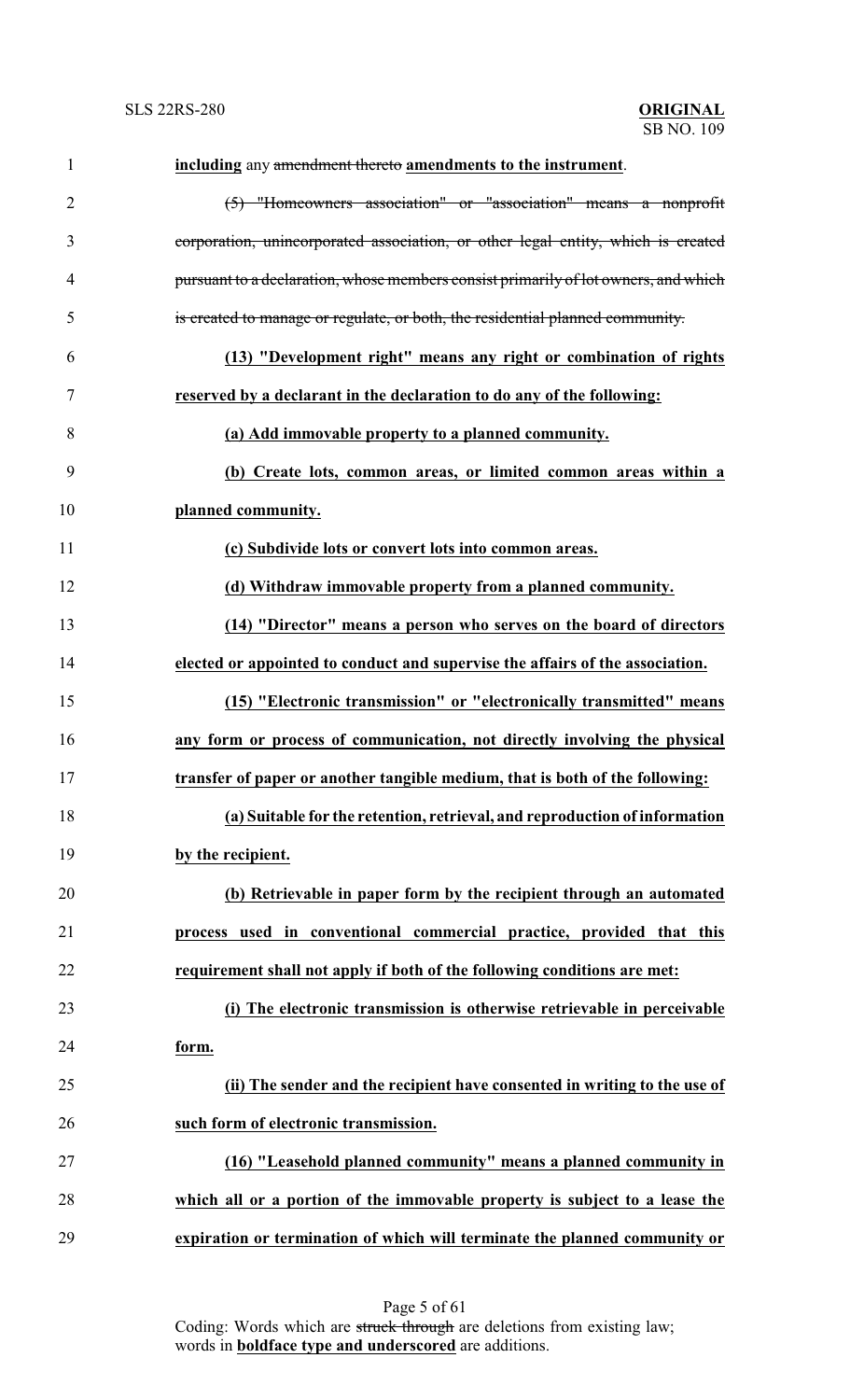| $\mathbf{1}$   | reduce its size.                                                                    |
|----------------|-------------------------------------------------------------------------------------|
| $\overline{2}$ | (17) "Limited common areas" means a portion of the common areas                     |
| 3              | allocated by the declaration or by operation of R.S. 9:1141.8 for the exclusive     |
| $\overline{4}$ | use of one or more but fewer than all of the lot owners.                            |
| 5              | $(6)(18)$ "Lot" means any plot or parcel of land designated for separate            |
| 6              | ownership shown on a recorded subdivision plat for a residential development or the |
| 7              | boundaries of which are otherwise described in a recorded instrument immovable      |
| 8              | property within a planned community designated for separate ownership on a          |
| 9              | recorded plat, other than common area, within the jurisdiction of the residential   |
| 10             | community as such area is described in the community documents areas.               |
| 11             | (19) "Lot owner" means a person appearing as an owner of a lot in the               |
| 12             | conveyance records of the parish where the lot is located.                          |
| 13             | (20) "Majority vote" means the vote cast through a method permitted                 |
| 14             | by R.S. 9:1141.28 by more than fifty percent of the voting interest present at a    |
| 15             | duly called meeting of the association.                                             |
| 16             | (21) "Member" or "membership" means all lot owners, as well as                      |
| 17             | former lot owners, entitled to distributions of proceeds pursuant to R.S.           |
| 18             | 9:1141.15, or their heirs, successors, or assigns.                                  |
| 19             | (22) "Nonresidential use" means any commercial, office, retail, or                  |
| 20             | similar type of use, or any other use that is not a residential use.                |
| 21             | (23) "Occupant" means any person occupying a lot, including persons                 |
| 22             | occupying by permission or accommodation of the owner, former owner, or             |
| 23             | another occupant, whether express or implied.                                       |
| 24             | (24) "Person" means both natural persons and juridical persons as defined in Civil  |
| 25             | Code Article 24, unless otherwise indicated.                                        |
| 26             | $(7)(25)$ "Residential planned community" or "planned Planned community"            |
| 27             | means a real estate development, used primarily for residential purposes, in which  |
| 28             | the owners of separately owned lots are mandatory members of an association by      |
| 29             | virtue of such ownership immovable property described in a declaration that         |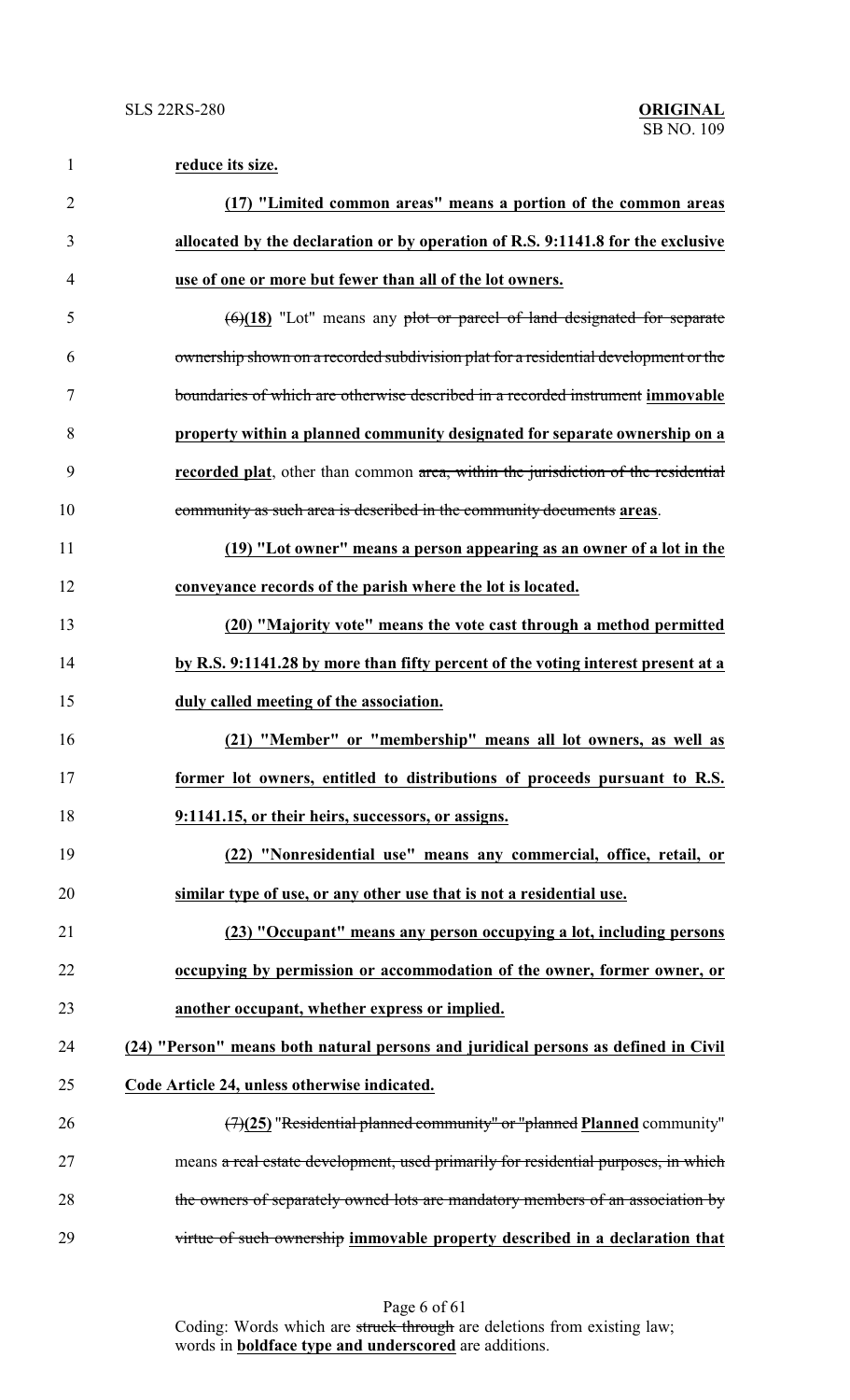| $\mathbf{1}$   | obligates lot owners to pay assessments related to common areas, to other lots,   |
|----------------|-----------------------------------------------------------------------------------|
| $\overline{2}$ | or to other property described in the declaration. A planned community shall      |
| 3              | not include condominium property subject to the Louisiana Condominium Act.        |
| 4              | (26) "Record", used as a noun, means information that is inscribed on             |
| 5              | a tangible medium or that is stored in an electronic or other medium and is       |
| 6              | retrievable in perceivable form.                                                  |
| 7              | (27) "Residential use" means the use of a lot as a residence, including the       |
| 8              | use of a multi-unit building as a residence, provided the building contains four  |
| 9              | or fewer separate housing units, the building is located on a single lot, and the |
| 10             | entirety of the building is owned by the same person or persons.                  |
| 11             | (28) "Restriction" means an obligation imposed on a lot, whether                  |
| 12             | affirmative or negative, by the declaration.                                      |
| 13             | (29) "Rule" means a policy, guideline, restriction, procedure, or                 |
| 14             | regulation of an association, however denominated, that is not set forth in the   |
| 15             | declaration or bylaws and that governs the conduct of persons or the use or       |
| 16             | appearance of property.                                                           |
| 17             | (30) "Security right" means any form of security as defined in Civil Code         |
| 18             | Article 3136.                                                                     |
| 19             | (31) "Special declarant rights" means rights reserved for the benefit of          |
| 20             | a declarant to do any of the following:                                           |
| 21             | (a) Complete improvements indicated on plats filed with the declaration.          |
| 22             | (b) Exercise any development right.                                               |
| 23             | (c) Exercise sales and marketing rights in accordance with R.S.                   |
| 24             | 9:1141.12.                                                                        |
| 25             | (d) Establish any servitudes through the common areas for making                  |
| 26             | improvements within the planned community or within immovable property            |
| 27             | that may be added to the planned community.                                       |
| 28             | (e) Make the planned community subject to a master association.                   |
| 29             | (f) Combine a planned community with another planned community.                   |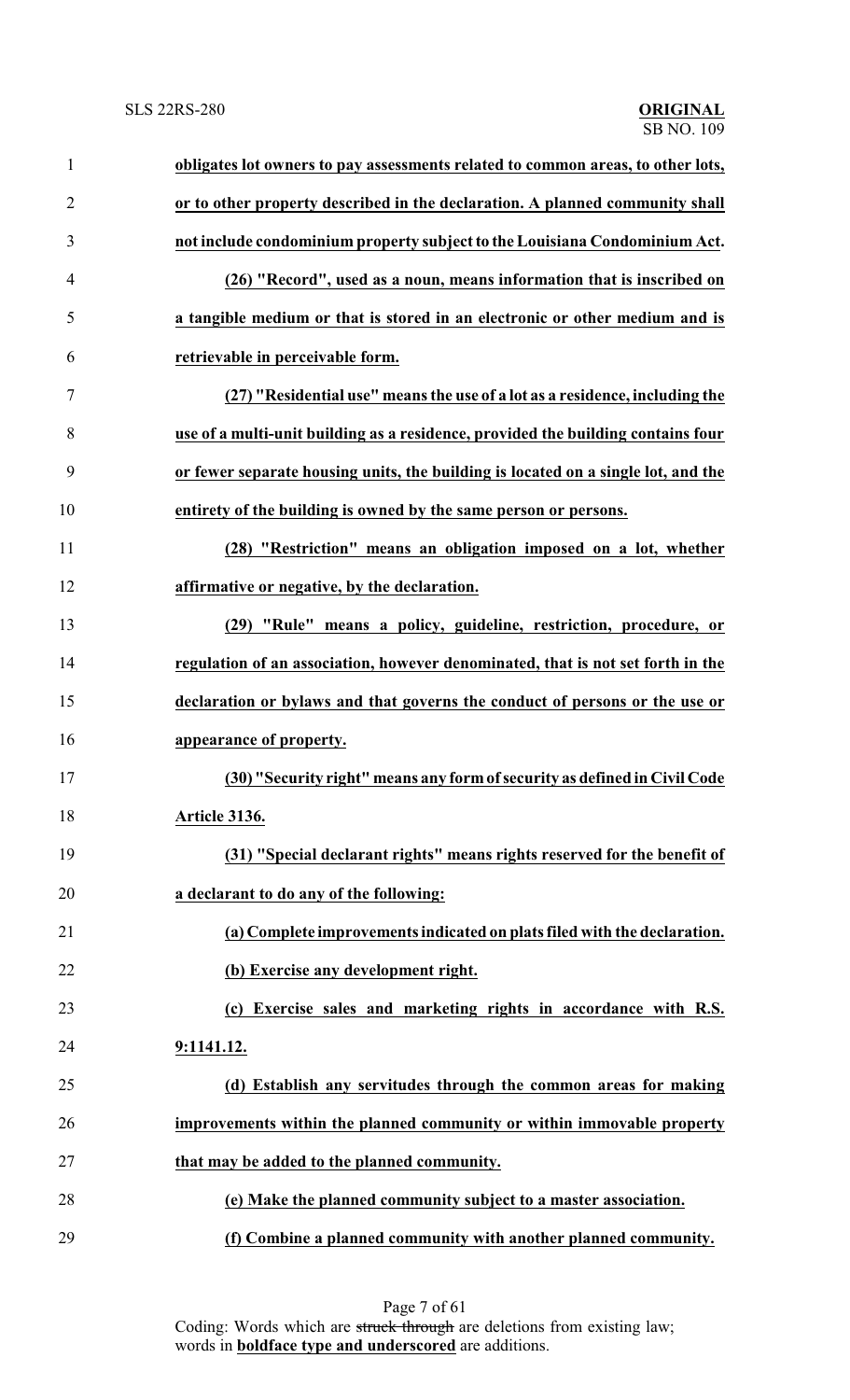| $\mathbf{1}$   | (g) Appoint or remove any officer of the association or any master                                                                                                       |
|----------------|--------------------------------------------------------------------------------------------------------------------------------------------------------------------------|
| $\overline{2}$ | association or any director during any period of declarant control.                                                                                                      |
| 3              | (h) Control any construction, design review, or aesthetic standards                                                                                                      |
| 4              | committee or process.                                                                                                                                                    |
| 5              | (i) Attend meetings of the lot owners and, except during an executive                                                                                                    |
| 6              | session, the board of directors.                                                                                                                                         |
| 7              | (j) Have access to the records of the association to the same extent as a                                                                                                |
| 8              | lot owner.                                                                                                                                                               |
| 9              | (k) Set the number of directors and officers of the association.                                                                                                         |
| 10             | (32) "Supermajority vote" means the vote cast through a method                                                                                                           |
| 11             | permitted by R.S. 9:1141.28 by more than eighty percent of the voting interest                                                                                           |
| 12             | in the association.                                                                                                                                                      |
| 13             | (33) "Two-thirds vote" means the vote cast through a method permitted                                                                                                    |
| 14             | by R.S. 9:1141.28 by at least two-thirds of the voting interest present at a duly                                                                                        |
| 15             | called meeting of the association.                                                                                                                                       |
| 16             | (34) "Unrelated purchaser" means a person who purchases a lot and                                                                                                        |
| 17             | who is not any of the following:                                                                                                                                         |
| 18             | (a) The declarant or an affiliate of the declarant.                                                                                                                      |
| 19             | (b) An individual, trust, or other person that directly or indirectly owns                                                                                               |
| 20             | twenty percent or more of the declarant.                                                                                                                                 |
| 21             | (c) An immediate family member of a person described in Subparagraph                                                                                                     |
| 22             | (a) or (b) of this Paragraph.                                                                                                                                            |
| 23             | (35) "Vote" means consent, waiver, ballot, or proxy by a method                                                                                                          |
| 24             | permitted by R.S. 9:1141.28.                                                                                                                                             |
| 25             | (36) "Voting interest" or "voting power" means the votes allocated to a                                                                                                  |
| 26             | lot in the declaration.                                                                                                                                                  |
| 27             | Revision Comments - 2022                                                                                                                                                 |
| 28<br>29       | (a) The actions of the association are intended to follow corporate governance                                                                                           |
| 30             | rules, rather than compliance with rules for the imposition of building restrictions in                                                                                  |
| 31<br>32       | accordance with property law. Matters of routine administration and governance are<br>undertaken by the required vote at a meeting at which a quorum is present. Matters |
|                | Page 8 of 61                                                                                                                                                             |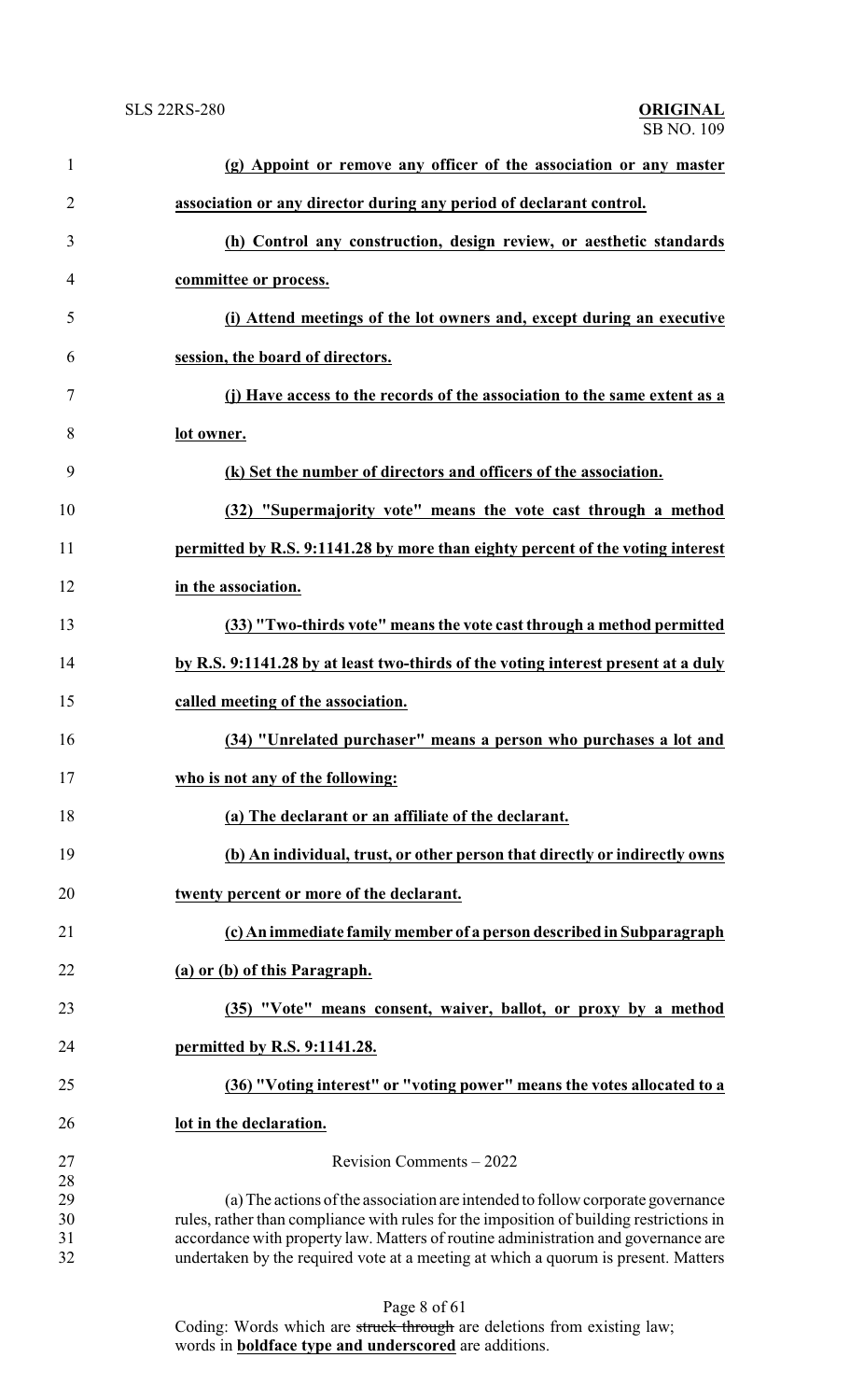| $\mathbf{1}$<br>$\overline{2}$<br>$\mathfrak{Z}$<br>$\overline{4}$<br>$\mathfrak{S}$ | requiring a supermajority vote, such as adding or removing property from the<br>planned community or imposing more burdensome restrictions, are undertaken by<br>a supermajority vote of the total membership of the planned community. The<br>distinction is intentional. |
|--------------------------------------------------------------------------------------|----------------------------------------------------------------------------------------------------------------------------------------------------------------------------------------------------------------------------------------------------------------------------|
| 6<br>$\boldsymbol{7}$                                                                | (b) See R.S. 1:7, which provides that words used in the singular number<br>include the plural.                                                                                                                                                                             |
| $\, 8$<br>9<br>10                                                                    | (c) In Paragraph (27), housing units owned by spouses, whether pursuant to<br>a community or separate property regime, are considered owned by the same person.                                                                                                            |
| 11                                                                                   | §1141.3. Applicability                                                                                                                                                                                                                                                     |
| 12                                                                                   | A. The provisions of this Part shall be applicable to existing and future                                                                                                                                                                                                  |
| 13                                                                                   | residential planned communities whose declarations have been duly executed and                                                                                                                                                                                             |
| 14                                                                                   | filed for registry. However, this Part shall not be construed to affect the validity or                                                                                                                                                                                    |
| 15                                                                                   | superiority of any provision of a community document filed for registry prior to                                                                                                                                                                                           |
| 16                                                                                   | the effective date of this Act. Only to the extent the community documents are                                                                                                                                                                                             |
| 17                                                                                   | silent shall the provisions of this Part apply.                                                                                                                                                                                                                            |
| 18                                                                                   | B.(1) This Part shall not apply to condominium property governed by the                                                                                                                                                                                                    |
| 19                                                                                   | provisions of Part II of this Chapter.                                                                                                                                                                                                                                     |
| 20                                                                                   | (2) The provisions of Part II-A of this Chapter shall be applicable to an                                                                                                                                                                                                  |
| 21                                                                                   | ownership timeshare interest created in a lot within a planned community to the                                                                                                                                                                                            |
| 22                                                                                   | extent that those provisions do not conflict with the provisions of this Part.                                                                                                                                                                                             |
| 23                                                                                   | C. This Part shall not impair any right that is guaranteed or protected by the                                                                                                                                                                                             |
| 24                                                                                   | constitution of this state or the United States, nor shall this Part be construed to affect                                                                                                                                                                                |
| 25                                                                                   | any act done, offense or violation committed, or right accrued.                                                                                                                                                                                                            |
| 26                                                                                   | D. This Part shall not be construed to impair or cast a cloud upon the titles                                                                                                                                                                                              |
| 27                                                                                   | of common areas or lots within a residential planned community.                                                                                                                                                                                                            |
| 28                                                                                   | SUBPART B. BUILDING RESTRICTIONS CREATION,                                                                                                                                                                                                                                 |
| 29                                                                                   | <b>AMENDMENT, AND TERMINATION</b>                                                                                                                                                                                                                                          |
| 30                                                                                   | §1141.4. Building restrictions; matters of interpretation                                                                                                                                                                                                                  |
| 31                                                                                   | The existence, validity, or extent of a building restriction affecting any                                                                                                                                                                                                 |
| 32                                                                                   | association property shall be liberally construed to give effect to its purpose and                                                                                                                                                                                        |
| 33                                                                                   | intent.                                                                                                                                                                                                                                                                    |
| 34                                                                                   | §1141.5. Building restrictions; generally, affirmative duty, and common areas                                                                                                                                                                                              |
|                                                                                      | Page 9 of 61                                                                                                                                                                                                                                                               |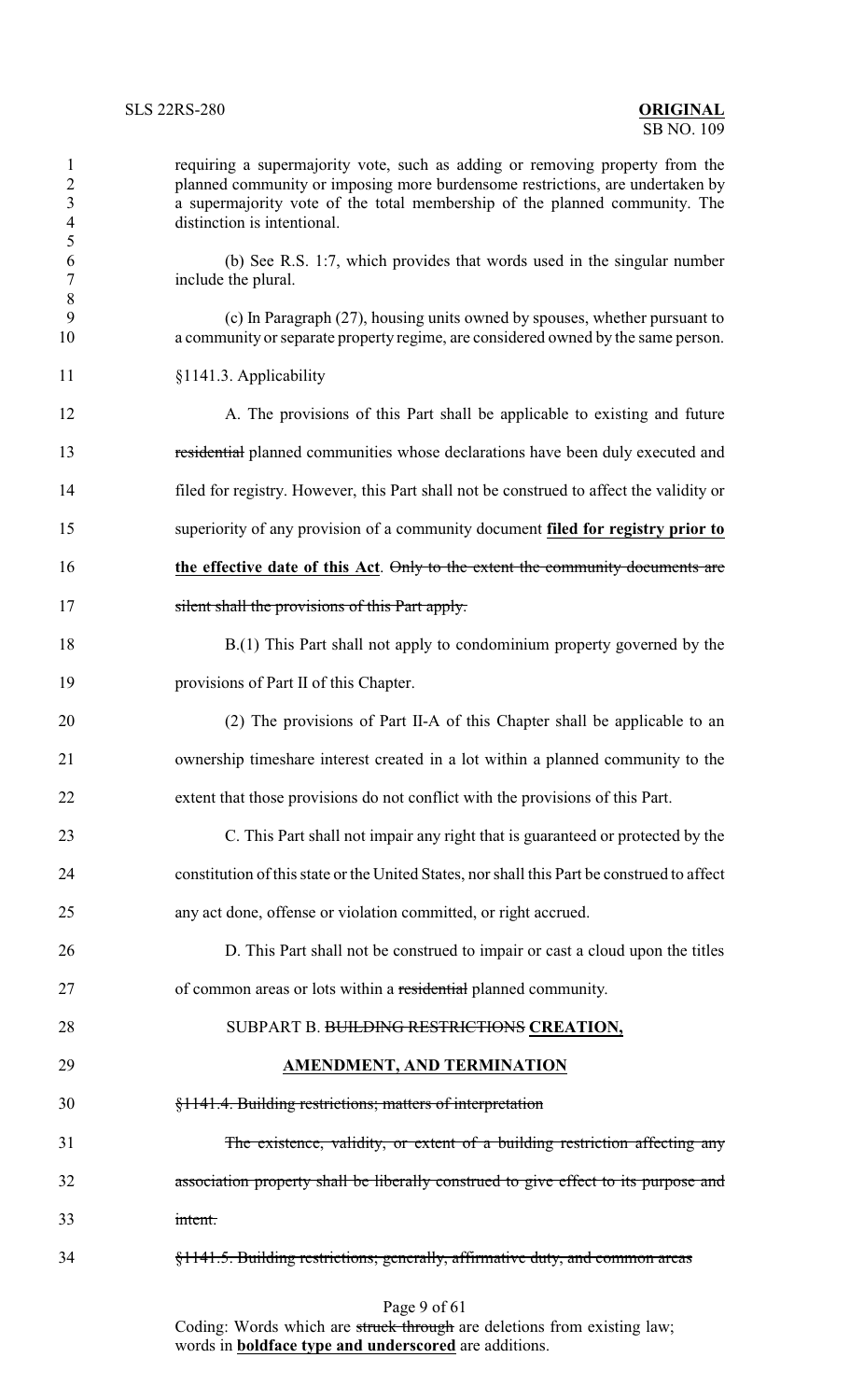| 1  | A. Building restrictions affecting the building standards, specified uses, or        |
|----|--------------------------------------------------------------------------------------|
| 2  | improvements of association property may be established, amended, or terminated      |
| 3  | in accordance with the provisions of this Part.                                      |
| 4  | B. Such building restrictions may include the imposition of an affirmative           |
| 5  | duty, including the affirmative duty to pay monthly or periodic dues or fees, or     |
| 6  | assessments for a particular expense or capital improvement, that are reasonable for |
| 7  | the maintenance, improvement, or safety, or any combination thereof, of the planned  |
| 8  | community.                                                                           |
| 9  | C. Such building restrictions may also regulate the building standards,              |
| 10 | specified uses, and improvements of common areas of a homeowners association,        |
| 11 | including but not limited to the regulation of passage, ingress, and egress upon     |
| 12 | common areas, streets, and street rights-of-way.                                     |
| 13 | §1141.6. Establishment, amendment, or termination of building restrictions           |
| 14 | A. Building restrictions affecting association property, including lots or           |
| 15 | common areas, or those imposing an affirmative duty may be established, amended,     |
| 16 | or terminated in accordance with the terms of the applicable community document.     |
| 17 | B. In the absence of a provision for the establishment, amendment, or                |
| 18 | termination of such building restrictions in the community documents:                |
| 19 | (1) Building restrictions may be established by agreement of three-fourths of        |
| 20 | the lot owners.                                                                      |
| 21 | (2) Existing building restrictions may be made more onerous or increased by          |
| 22 | agreement of two-thirds of the lot owners.                                           |
| 23 | (3) Existing building restrictions may be made less onerous, reduced, or             |
| 24 | terminated by agreement of more than one-half of the lot owners.                     |
| 25 | C.(1) Once established, or amended to be more onerous, building restrictions         |
| 26 | become a charge on the property and affect all current owners and, once recorded in  |
| 27 | the public records, affect all subsequent owners. Except for building restrictions   |
| 28 | relating to assessments or common areas, no new or more onerous building             |
| 29 | restriction shall impose a duty on the current owner to act affirmatively or remove  |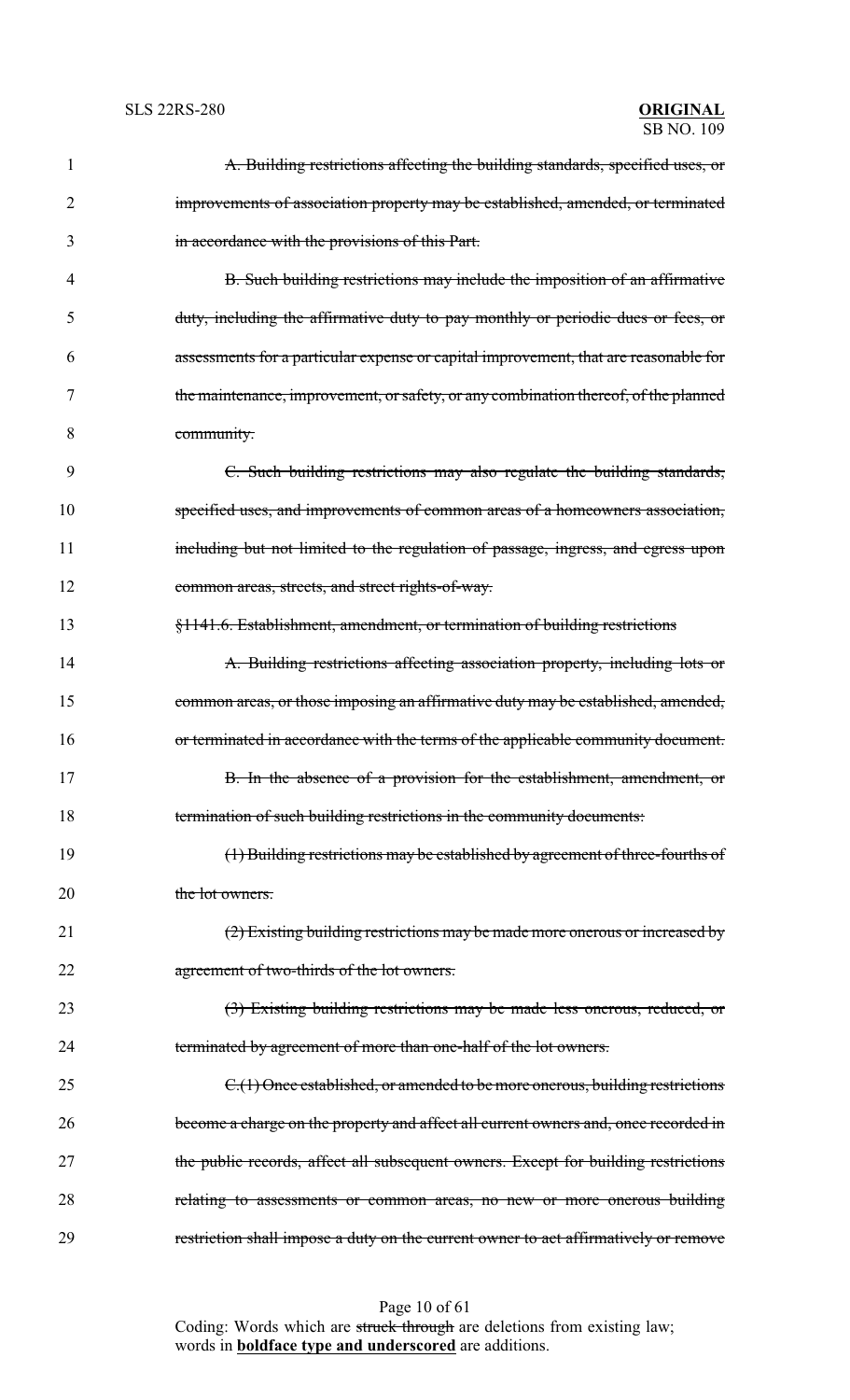| 1  | or renovate any existing structure. All new or replacement structures, however, shall   |
|----|-----------------------------------------------------------------------------------------|
| 2  | be subject to the new or more onerous building restriction.                             |
| 3  | (2) Once amended to be less onerous, the building restriction constitutes a             |
| 4  | reduction of the charge on the property, and once terminated, the property is released  |
| 5  | of its former charge, affecting all current and subsequent owners.                      |
| 6  | D.(1) When building restrictions are established under the provisions of                |
| 7  | Subsection B of this Section, rather than by the community documents, an owner          |
| 8  | may file with the association and the clerk of court a statement declining to be        |
| 9  | covered by the building restrictions. Such document must be filed within thirty days    |
| 10 | of the establishment of such building restrictions.                                     |
| 11 | $(2)$ When building restrictions relative to set-backs or minimum square                |
| 12 | footage requirements are established or made more onerous under the provisions of       |
| 13 | Subsection B of this Section, rather than the community documents, the owner of an      |
| 14 | unimproved lot is exempt from complying with such new or more onerous                   |
| 15 | restrictions.                                                                           |
| 16 | (3) An "owner" under the provisions of this Subsection means the owner or               |
| 17 | owners at the time the restriction was established or made more onerous and the         |
| 18 | waivers of compliance provided in this Subsection are personal to that owner.           |
| 19 | §1141.7. Agreement of owners; voting                                                    |
| 20 | A. Each lot represents a single vote which can be exercised by the signature            |
| 21 | or other indication of the registered lot owner or of a single co-owner, the latter of  |
| 22 | which is presumed to be acting on behalf of the other co-owners. A plot or parcel of    |
| 23 | unimproved land which is substantially larger than a majority of other lots in the      |
| 24 | association, however, shall be treated as separate lots, the number of which to be      |
| 25 | roughly determined by the size of the land in relation to other lots. The ownership     |
| 26 | interest in common areas, streets, or street rights-of-way does not constitute a voting |
| 27 | interest.                                                                               |
| 28 | B. For purposes of this Subpart, an agreement of lot owners may be obtained             |
| 29 | by any of the following methods, or a combination thereof:                              |

Page 11 of 61 Coding: Words which are struck through are deletions from existing law; words in **boldface type and underscored** are additions.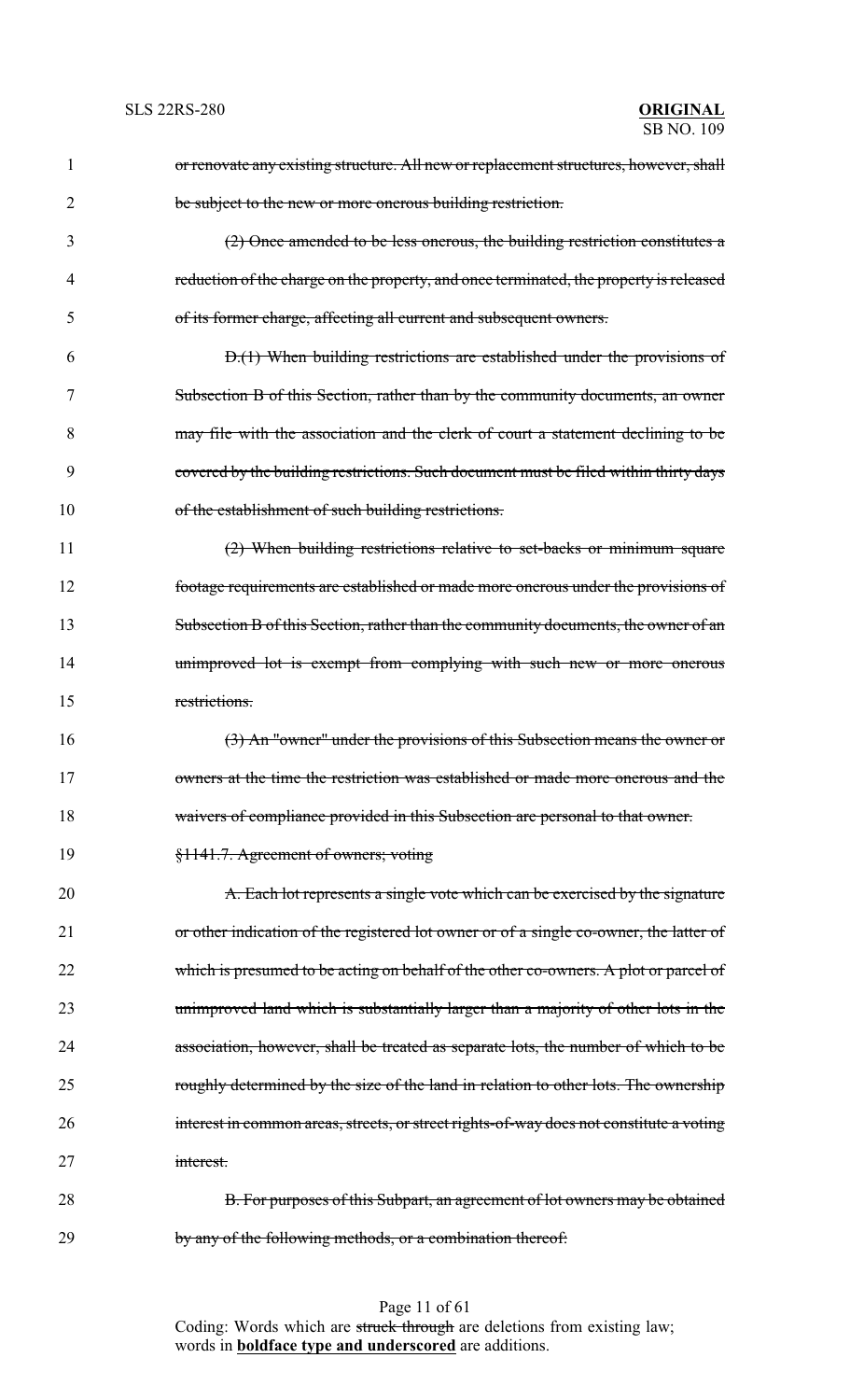| $\mathbf{1}$   | (1) By a written ballot that states the substance of the issue before the owners      |
|----------------|---------------------------------------------------------------------------------------|
| $\overline{2}$ | and specifies the date by which the return ballot must be received to be counted. The |
| 3              | ballot shall be accompanied by the full text of the building restriction being        |
| $\overline{4}$ | established, amended, or terminated and shall be mailed to the owner by certified     |
| 5              | mail not less than thirty days prior to the date by which the return ballot must be   |
| 6              | received.                                                                             |
| $\tau$         | $(2)$ At a meeting of the owners if written notice of the meeting stating the         |
| 8              | purpose of the meeting is delivered to each lot owner. The notice shall be            |
| 9              | accompanied by an agenda of the meeting and the full text of the building restriction |
| 10             | being established, amended, or terminated. Such notice shall be mailed to the owner,  |
| 11             | by certified mail, not less than thirty days prior to the date of the meeting.        |
| 12             | §1141.4. Creation, alteration, and termination of a planned community                 |
| 13             | A. A planned community is established by the execution of a declaration               |
| 14             | by all owners of the immovable property to be affected or by the lessee in the        |
| 15             | case of a leasehold planned community. The declaration shall be effective when        |
| 16             | filed for registry in the conveyance records of each parish in which any portion      |
| 17             | of the immovable property is situated.                                                |
| 18             | <b>B.</b> All provisions of the declaration are severable. The effectiveness of the   |
| 19             | declaration is not affected by an insubstantial failure of the declaration to         |
| 20             | comply with this Part.                                                                |
| 21             | C. If a conflict exists between the declaration and any other community               |
| 22             | document, the declaration shall prevail.                                              |
| 23             | D.(1)(a) The recorder shall index the initial declaration and plat in the             |
| 24             | conveyance records in the names of the declarant, the planned community, each         |
| 25             | owner of the immovable property subject to the declaration, and the association.      |
| 26             | (b) The recorder shall index an amendment to the declaration or the plat              |
| 27             | in the conveyance records in the names of the declarant, the planned                  |
| 28             | community, and the association. If an amendment relocates the boundary of a           |
| 29             | lot, incorporates common areas into a lot, adds additional property, or               |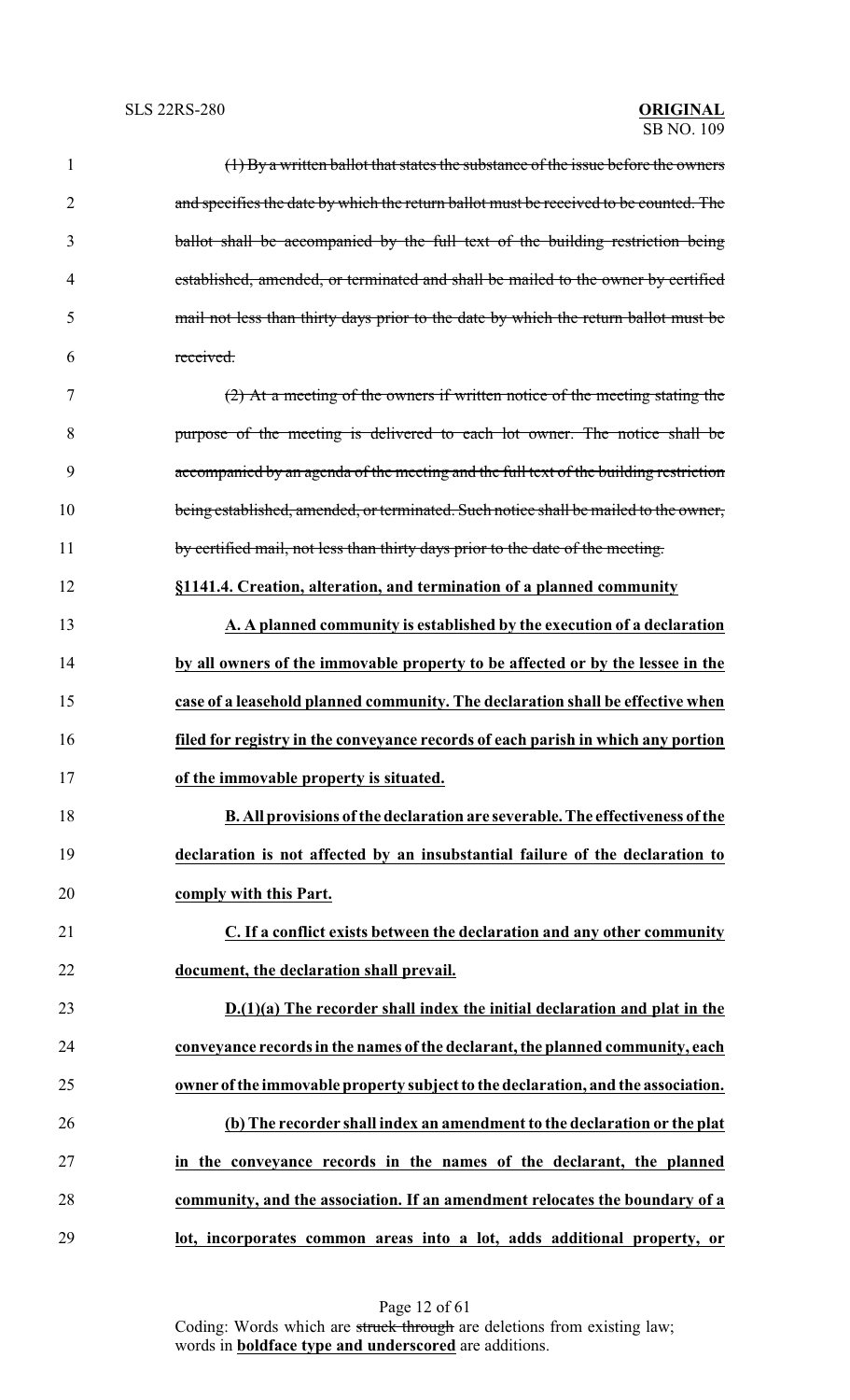| $\mathbf{1}$   | withdraws a lot from the community, the recorder shall also index the          |
|----------------|--------------------------------------------------------------------------------|
| $\overline{2}$ | amendment in the name of each owner of each lot affected by the amendment.     |
| 3              | (c) An indexing error shall not impair the effect of recordation of the        |
| $\overline{4}$ | document.                                                                      |
| 5              | (2) The grant of a security right by the association shall comply with         |
| 6              | registry requirements of law, including filings in accordance with the Uniform |
| 7              | <b>Commercial Code - Secured Transactions.</b>                                 |
| 8              | §1141.5. Contents of the declaration                                           |
| 9              | A. The declaration shall contain all of the following:                         |
| 10             | (1) A statement submitting the immovable property to a planned                 |
| 11             | community.                                                                     |
| 12             | (2) The name by which the planned community is to be identified, which         |
| 13             | shall include the phrase "planned community" or be followed by the words "a    |
| 14             | planned community".                                                            |
| 15             | (3) A complete property description of all of the immovable property           |
| 16             | within the planned community.                                                  |
| 17             | (4) An identification of each lot by letter, name, or number, or a             |
| 18             | combination thereof, so that no lot bears the same identification as any other |
| 19             | lot.                                                                           |
| 20             | (5) A written description and plat, meeting the requirements of R.S.           |
| 21             | 9:1141.9, delineating the precise boundaries of each lot and designating any   |
| 22             | common areas and limited common areas appurtenant thereto.                     |
| 23             | (6) The manner of allocating common expense liabilities, common                |
| 24             | surpluses, and voting interest in the association, in accordance with R.S.     |
| 25             | 9:1141.6.                                                                      |
| 26             | (7) A description of any development right or other special declarant          |
| 27             | right reserved by the declarant, a complete property description of any        |
| 28             | immovable property within the planned community to which each right applies,   |
| 29             | a general schematic map of any immovable property that may be added to the     |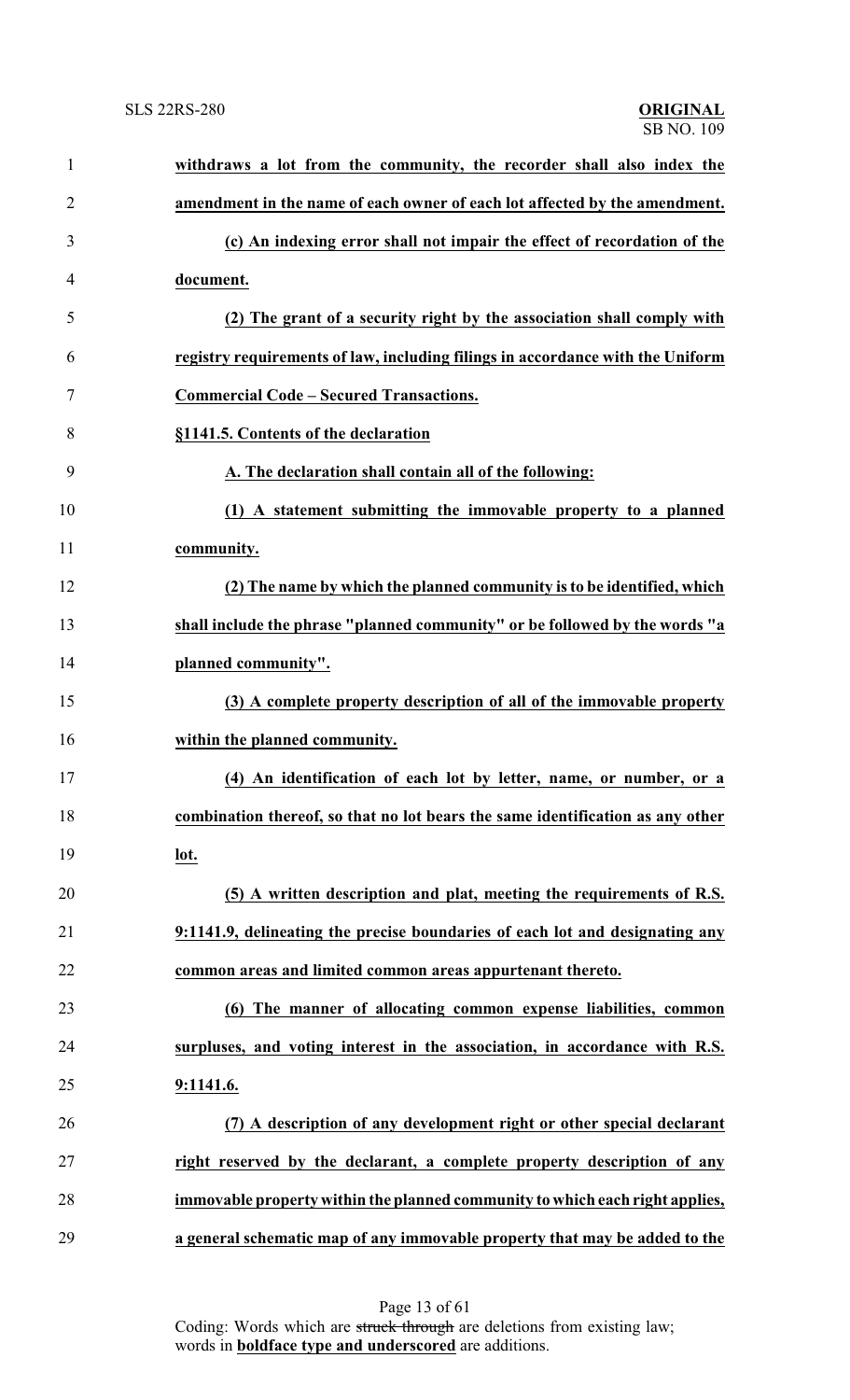| $\mathbf{1}$   | planned community pursuant to a development right, and the term within              |
|----------------|-------------------------------------------------------------------------------------|
| $\overline{2}$ | which the rights may be exercised.                                                  |
| 3              | (8) All matters required by R.S. 9:1141.6 in the event the declarant                |
| $\overline{4}$ | reserves the right to change the allocations to lots of common expense liabilities, |
| 5              | common surpluses, and voting interest in the association.                           |
| 6              | (9) The name of the association formed in accordance with R.S.                      |
| $\tau$         | 9:1141.19.                                                                          |
| 8              | (10) The rights and responsibilities for the maintenance and repair of              |
| 9              | association property and for the maintenance, repair, and replacement of any        |
| 10             | improvements thereon.                                                               |
| 11             | (11) Any building restrictions and servitudes affecting the association             |
| 12             | property.                                                                           |
| 13             | (12) Identification of lots as intended for residential or nonresidential           |
| 14             | use.                                                                                |
| 15             | (13) The name of all natural persons who control the declarant, if the              |
| 16             | declarant is not a natural person.                                                  |
| 17             | B. The declaration may contain any of the following:                                |
| 18             | (1) The purpose for which the association property is intended.                     |
| 19             | (2) Procedures whereby a lot owner may transfer his lot to the                      |
| 20             | association and thereby release himself from any further obligation for common      |
| 21             | expense liabilities.                                                                |
| 22             | (3) The method of amendment of the declaration, subject to the                      |
| 23             | limitations provided in R.S. 9:1141.14.                                             |
| 24             | (4) The method for making assessments and the procedure for collecting              |
| 25             | from the lot owners their respective assessments.                                   |
| 26             | C. When additional immovable property is added to the planned                       |
| 27             | community, an amendment to the declaration shall be executed and filed for          |
| 28             | registry and indexed in accordance with R.S. 9:1141.4(D). The amendment shall       |
| 29             | be effective when filed for registry in the conveyance records of the parish in     |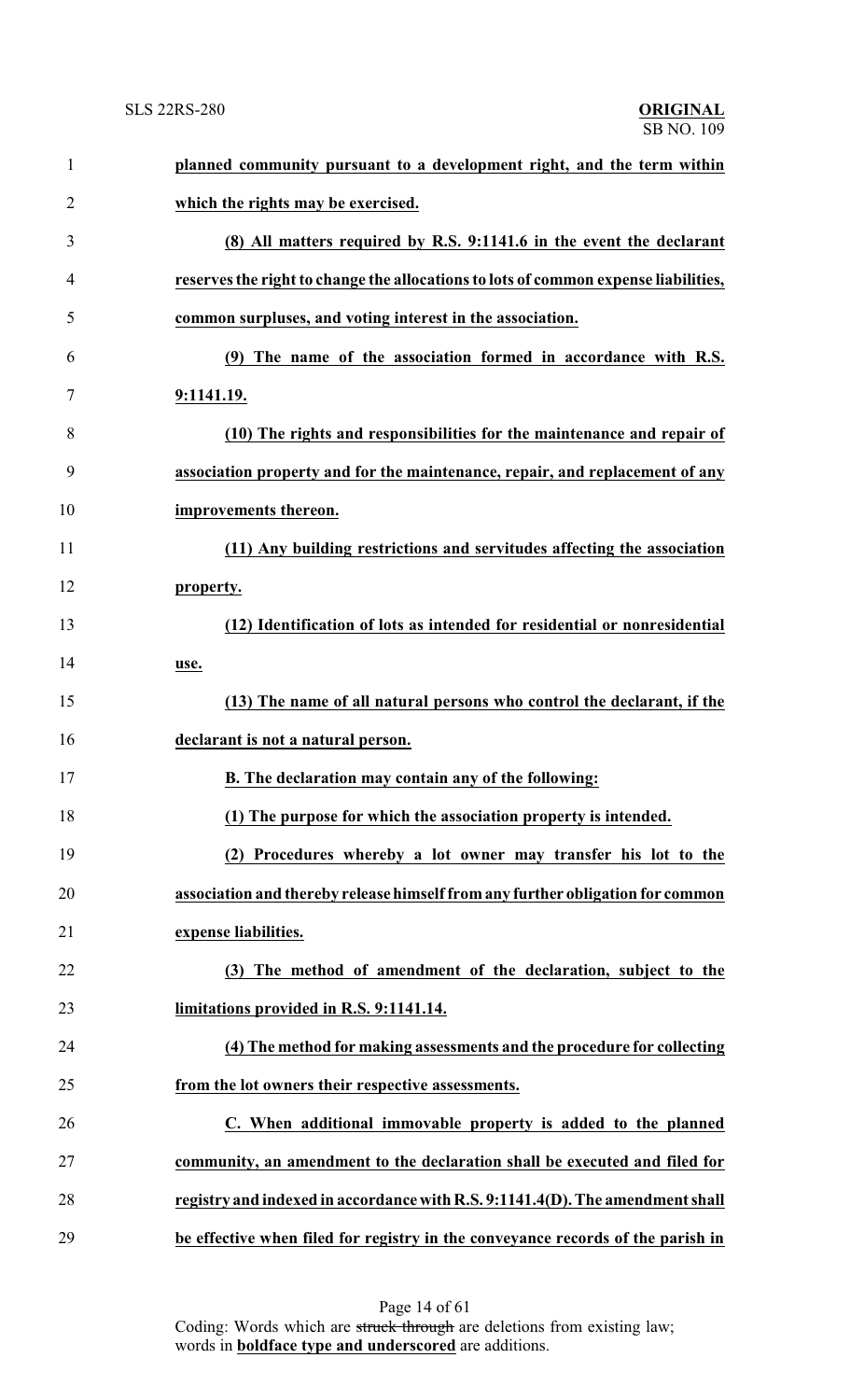| 1              | which the additional immovable property is situated.                            |
|----------------|---------------------------------------------------------------------------------|
| $\overline{2}$ | D. The community documents of a planned community restricted to a               |
| 3              | residential use shall not:                                                      |
| 4              | (a) Reduce the voting interest required in R.S. 9:1141.14.                      |
| 5              | (b) Vary any requirement, procedure, or other provision of this Part            |
| 6              | pertaining to the mandatory requirements of the declaration in accordance with  |
| 7              | this Section or the provisions of Subpart D of this Part.                       |
| 8              | §1141.6. Allocation of common expense liabilities, common surpluses, and        |
| 9              | voting interest in the association                                              |
| 10             | A. The declaration shall allocate to each lot a fraction or percentage of       |
| 11             | the common expense liabilities, common surpluses, and voting interest in the    |
| 12             | association and shall state the formulas or methods used to establish the       |
| 13             | allocations.                                                                    |
| 14             | B. If lots may be added to or withdrawn from the planned community              |
| 15             | or if boundaries between adjoining lots may be relocated, the declaration shall |
| 16             | state the formulas or methods to be used to reallocate the common expense       |
| 17             | liabilities, common surpluses, and voting interest in the association among all |
| 18             | lots included in the planned community after the addition, withdrawal, or       |
| 19             | relocation.                                                                     |
| 20             | C.(1) The declaration may provide for the following:                            |
| 21             | (a) Different allocations to lots of voting interest on particular matters      |
| 22             | specified in the declaration.                                                   |
| 23             | (b) Cumulative voting only for electing directors.                              |
| 24             | (c) Class voting on specified issues affecting the class if necessary to        |
| 25             | protect valid interests of the class.                                           |
| 26             | (2) A declarant may not utilize cumulative or class voting to avoid any         |
| 27             | limitation imposed on declarants by this Part, nor may lots constitute a class  |
| 28             | because they are owned by a declarant.                                          |
| 29             | D. Except for minor variations due to rounding, the sum of the common           |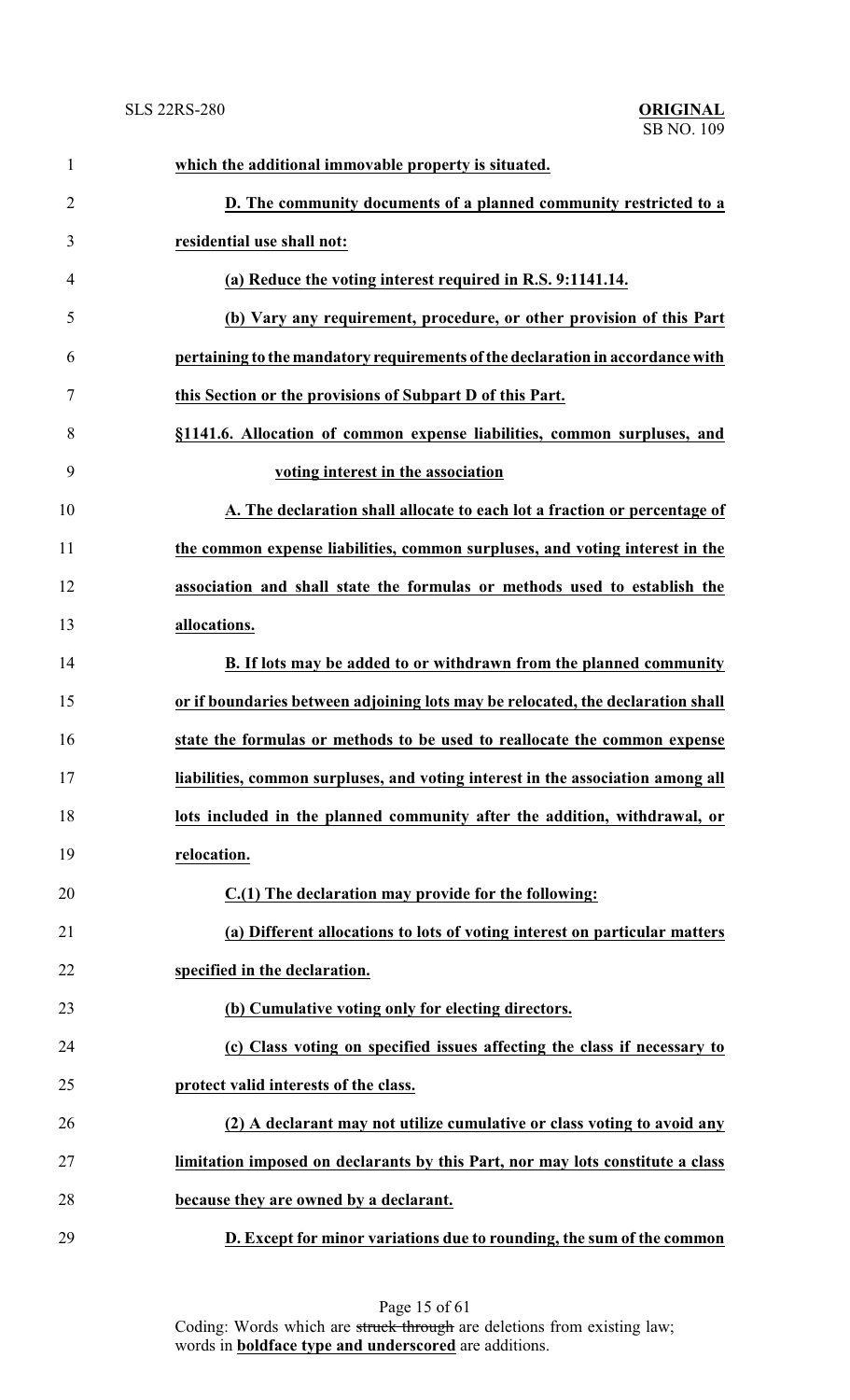| $\mathbf{1}$   | expense liabilities, common surpluses, or voting interest in the association          |
|----------------|---------------------------------------------------------------------------------------|
| $\overline{2}$ | allocated at any time to all of the lots shall equal one if stated as a fraction or   |
| 3              | one hundred percent if stated as a percentage.                                        |
| $\overline{4}$ | E. The transfer, encumbrance, judicial sale, or other voluntary or                    |
| 5              | involuntary transfer of an ownership interest in a lot includes membership in         |
| 6              | the association and any other rights in the association appurtenant to that lot.      |
| 7              | §1141.7. Exercise of development rights                                               |
| 8              | A. To exercise any development right reserved in R.S. 9:1141.5(A)(7), the             |
| 9              | declarant shall prepare, execute, and file for registry an amendment to the           |
| 10             | declaration in accordance with R.S. 9:1141.4(D). The amendment to the                 |
| 11             | declaration shall assign an identifying number to each new lot created, and,          |
| 12             | except in the case of subdivision or conversion of lots described in Subsection       |
| 13             | D of this Section, reallocate the common expense liabilities, common surpluses,       |
| 14             | and voting interest in the association among all lots. The amendment shall            |
| 15             | describe any common areas and any limited common areas created and, in the            |
| 16             | case of limited common areas, designate the lots by letter, name, or number, or       |
| 17             | a combination thereof to which each is appurtenant.                                   |
| 18             | B. Development rights may be reserved within any immovable property                   |
| 19             | added to the planned community if the amendment adding that immovable                 |
| 20             | property includes or incorporates by reference all matters required by R.S.           |
| 21             | 9:1141.5.                                                                             |
| 22             | C. Development rights to add additional immovable property may be                     |
| 23             | exercised only within seven years after the date of the filing of the initial         |
| 24             | declaration. The submission of an application for approval of a plat of               |
| 25             | subdivision pursuant to R.S. 33:113 shall suspend the running of the seven-year       |
| 26             | period, except that the suspension is considered never to have occurred if the        |
| 27             | application is denied and any appeal period has expired, or if the developer          |
| 28             | voluntarily withdraws or abandons the application or a plat of subdivision that       |
| 29             | is the subject of the application prior to filing the plat for registry. If a plat is |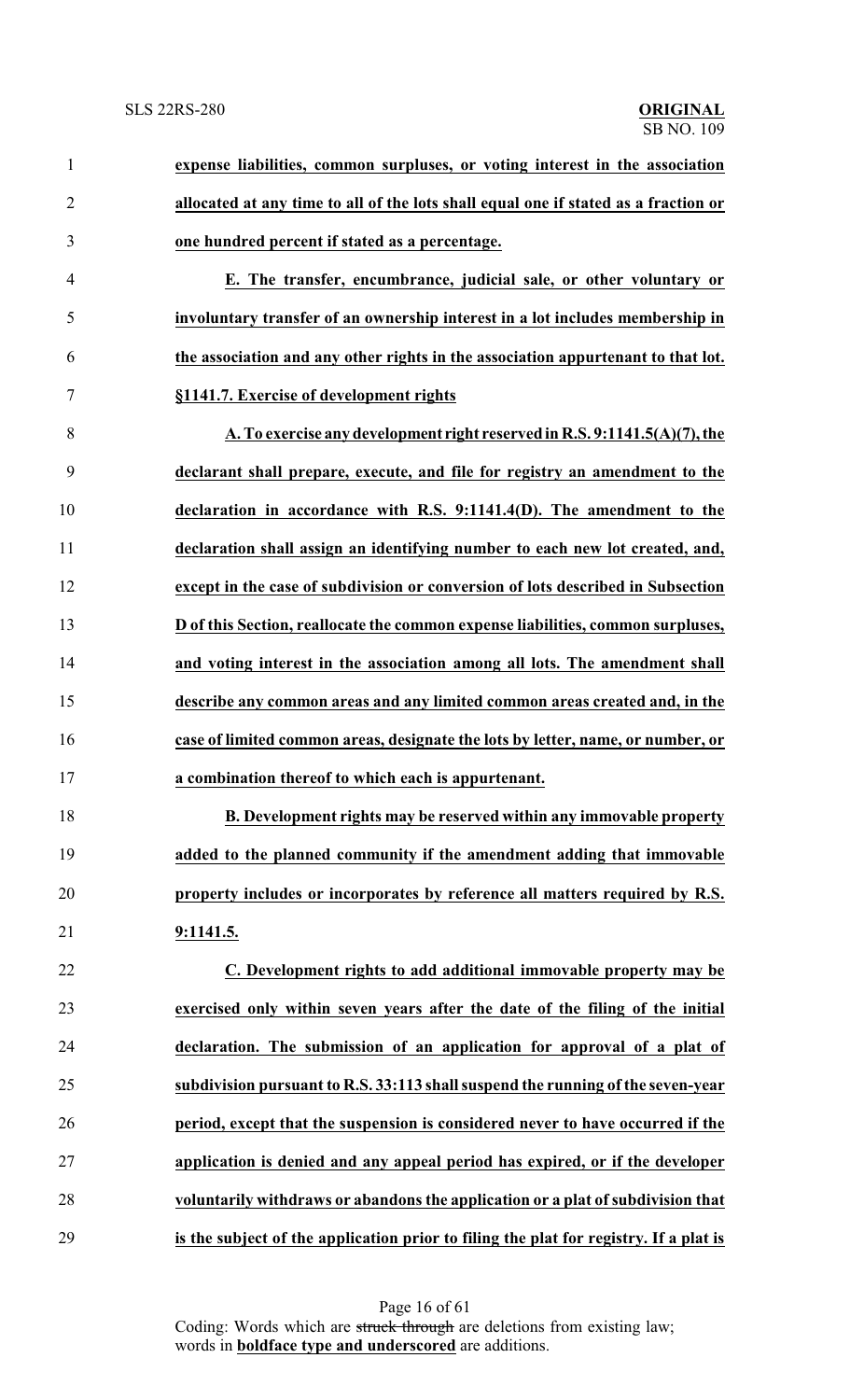| $\mathbf{1}$   | approved, the seven-year period shall be interrupted and shall commence to run                    |
|----------------|---------------------------------------------------------------------------------------------------|
| $\overline{2}$ | anew on the date on which the plat of subdivision is filed for registry. This                     |
| 3              | Section does not extend the term for the exercise of development rights imposed                   |
| $\overline{4}$ | by the declaration pursuant to R.S. $9:1141.5(A)(7)$ .                                            |
| 5              | D. When a declarant exercises a development right to subdivide or                                 |
| 6              | convert a lot previously created into additional lots, common areas, limited                      |
| 7              | common areas, or any combination thereof, the following apply:                                    |
| 8              | (1) If the declarant converts the lot entirely to a common area or limited                        |
| 9              | common area, the amendment to the declaration shall reallocate all of the                         |
| 10             | common expense liabilities, common surpluses, and voting interest in the                          |
| 11             | association of that lot among the other lots by the same method provided in R.S.                  |
| 12             | 9:1141.6, or as otherwise provided in the community documents.                                    |
| 13             | (2) If the declarant subdivides the lot into two or more lots or if the                           |
| 14             | declarant combines two or more lots into a single lot, regardless of whether any                  |
| 15             | part of the lot is converted into a common area or a limited common area, the                     |
| 16             | amendment to the declaration shall reallocate all of the common expense                           |
| 17             | liabilities, common surpluses, and voting interest in the association of the lot                  |
| 18             | among the lots created by the subdivision in the manner prescribed in the                         |
| 19             | declaration.                                                                                      |
| 20             | E. If, pursuant to R.S. 9:1141.5(A)(7), the declaration provides that all                         |
| 21             | or any portion of the immovable property within the planned community is                          |
| 22             | subject to a right of withdrawal by the declarant, none of the immovable                          |
| 23             | property may be withdrawn after a lot has been transferred to an unrelated                        |
| 24             | purchaser except upon a supermajority vote of the association. A declarant may                    |
| 25             | not withdraw all or any portion of immovable property that has been                               |
| 26             | transferred to the association.                                                                   |
| 27             | Revision Comments - 2022                                                                          |
| 28<br>29<br>30 | If the association owns the immovable property sought to be withdrawn, R.S.<br>9:1141.15 applies. |
| 31             | §1141.8. Limited common areas                                                                     |
|                |                                                                                                   |

Page 17 of 61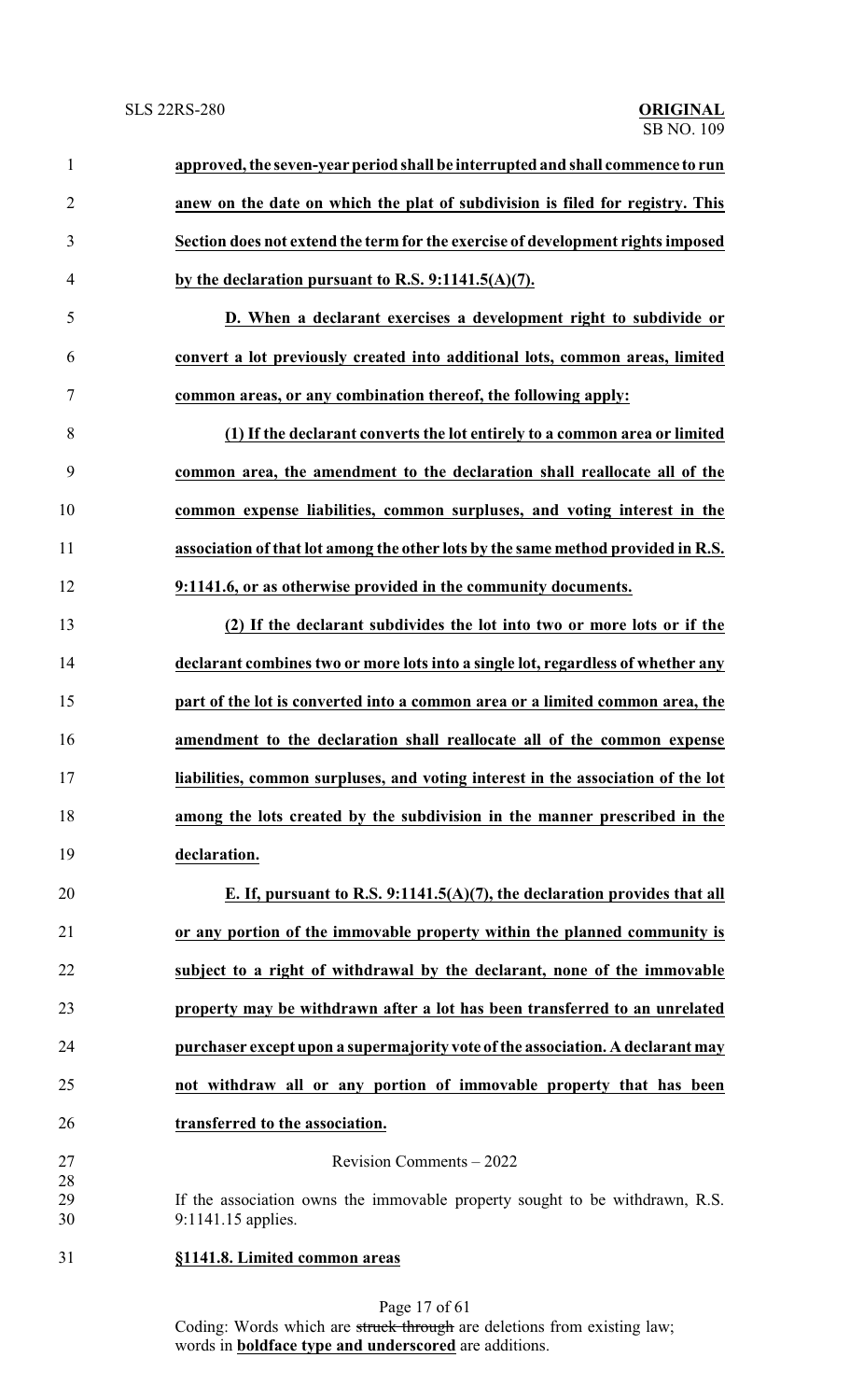| $\mathbf{1}$   | A. The declaration shall specify to which lot each limited common area               |
|----------------|--------------------------------------------------------------------------------------|
| $\overline{2}$ | is allocated. An allocation may not be altered without the consent of all of the     |
| 3              | lot owners whose lots are directly affected.                                         |
| $\overline{4}$ | <b>B.</b> A limited common area may be reallocated upon request to the board         |
| 5              | of directors by all of the lot owners between or among whose lots the                |
| 6              | reallocation is to be made. When a request is made, an amendment to the              |
| 7              | declaration containing the name of the requesting lot owners shall be executed       |
| 8              | by an authorized officer or agent of the association and shall be filed for registry |
| 9              | in accordance with R.S. 9:1141.4(D). Any expenses incurred by the association        |
| 10             | in accordance with this Section shall be borne by the requesting lot owners.         |
| 11             | §1141.9. Plats                                                                       |
| 12             | A. Each plat shall be clear and legible and shall show all of the following:         |
| 13             | (1) The name and a survey of the entire planned community, including                 |
| 14             | the designation of all lots, commons areas, and limited common areas.                |
| 15             | (2) The extent of any encroachments by or upon any portion of the                    |
| 16             | planned community.                                                                   |
| 17             | (3) A depiction of all servitudes benefiting or burdening any portion of             |
| 18             | the planned community, to the extent plottable.                                      |
| 19             | (4) In the case of a leasehold planned community, a complete property                |
| 20             | description of all immovable property subject to a lease.                            |
| 21             | (5) The distance between noncontiguous parcels of immovable property                 |
| 22             | comprising the planned community.                                                    |
| 23             | (6) All other matters required by R.S. 33:5051.                                      |
| 24             | B. Upon exercising any development right to add immovable property                   |
| 25             | to the planned community, the declarant shall file for registry, in accordance       |
| 26             | with R.S. 9:1141.4(D), a new plat of the additional immovable property               |
| 27             | conforming to the requirements of Subsection A of this Section.                      |
| 28             | C. The ownership interest of the declarant in the common areas and                   |
| 29             | limited common areas is transferred to the association when the declaration and      |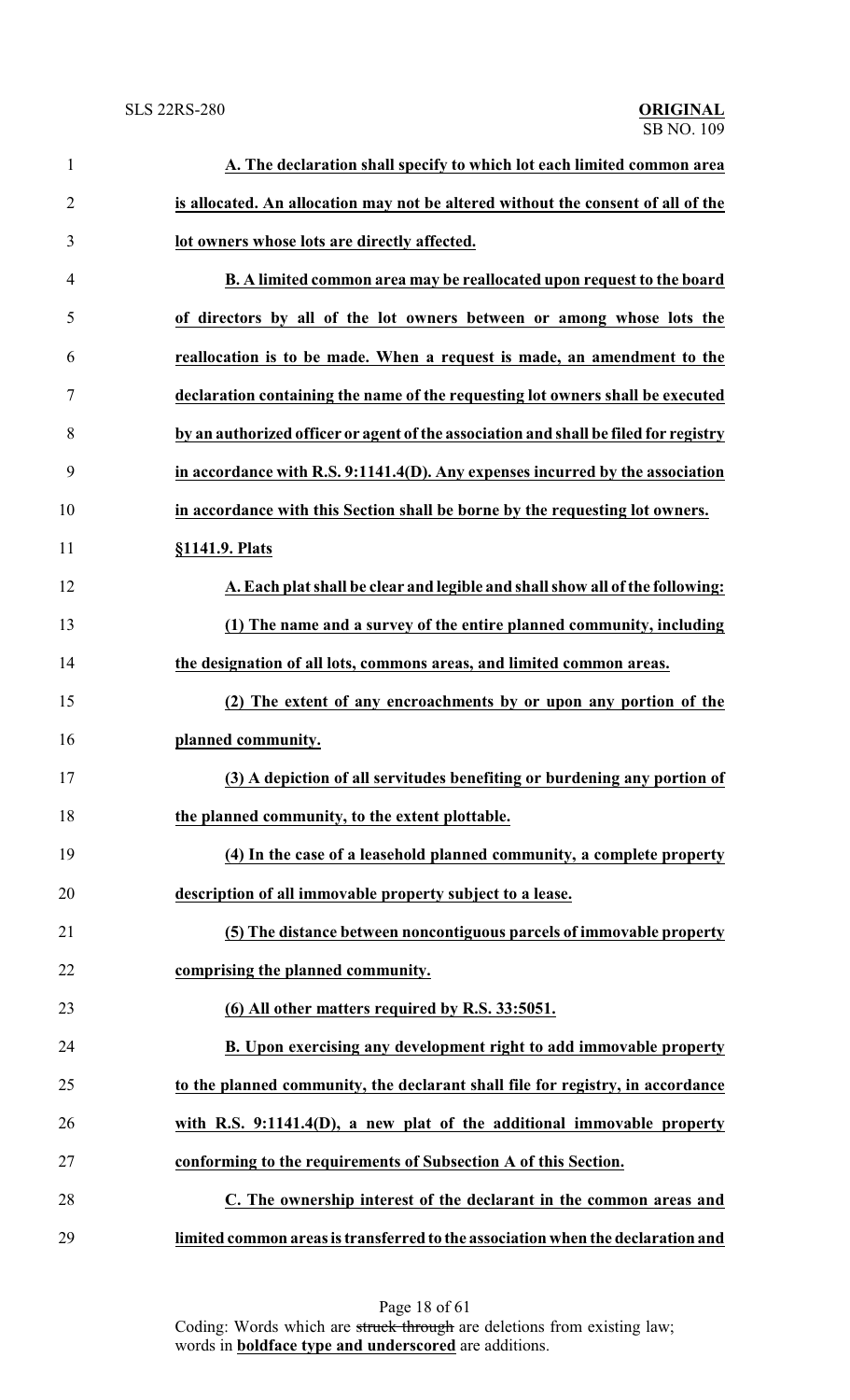| $\mathbf{1}$                             | plat have been filed for registry and the incorporation of the association has                                                                                                                                                                                                                                                                                                                                |
|------------------------------------------|---------------------------------------------------------------------------------------------------------------------------------------------------------------------------------------------------------------------------------------------------------------------------------------------------------------------------------------------------------------------------------------------------------------|
| $\overline{2}$                           | occurred.                                                                                                                                                                                                                                                                                                                                                                                                     |
| 3                                        | D. Each plat shall be made by a professional land surveyor.                                                                                                                                                                                                                                                                                                                                                   |
| $\overline{4}$                           | Revision Comments - 2022                                                                                                                                                                                                                                                                                                                                                                                      |
| 5<br>6<br>$\overline{7}$<br>8<br>9<br>10 | Upon the filing of the declaration and plat and the incorporation of the<br>association, the transfer of ownership of the common areas occurs by operation of<br>law without the necessity of filing a separate act translative of ownership in the<br>public records. The rules set forth in Subpart D of this Part determine the transferor's<br>warranties of ownership and condition of the common areas. |
| 11                                       | §1141.10. Relocation of lot boundaries                                                                                                                                                                                                                                                                                                                                                                        |
| 12                                       | A. The boundaries between adjoining lots may be relocated upon the                                                                                                                                                                                                                                                                                                                                            |
| 13                                       | request of the lot owners of the affected lots if the relocation does not alter the                                                                                                                                                                                                                                                                                                                           |
| 14                                       | size of a lot by more than ten percent.                                                                                                                                                                                                                                                                                                                                                                       |
| 15                                       | B. Boundaries between lots and common areas may be relocated to                                                                                                                                                                                                                                                                                                                                               |
| 16                                       | incorporate common areas into a lot upon the request of the affected lot owner                                                                                                                                                                                                                                                                                                                                |
| 17                                       | and with the approval of a supermajority vote.                                                                                                                                                                                                                                                                                                                                                                |
| 18                                       | C. Upon the request and approval as provided in Subsections A and B                                                                                                                                                                                                                                                                                                                                           |
| 19                                       | of this Section, an amendment to the declaration shall be executed by an                                                                                                                                                                                                                                                                                                                                      |
| 20                                       | authorized officer or agent of the association and filed for registry in                                                                                                                                                                                                                                                                                                                                      |
| 21                                       | accordance with R.S. 9:1141.4(D). In addition, the requesting lot owners and                                                                                                                                                                                                                                                                                                                                  |
| 22                                       | officer or agent of the association shall execute an act translative of ownership,                                                                                                                                                                                                                                                                                                                            |
| 23                                       | and if applicable, an amended plat. Any expenses incurred by the association                                                                                                                                                                                                                                                                                                                                  |
| 24                                       | in accordance with this Section shall be borne by the requesting lot owners.                                                                                                                                                                                                                                                                                                                                  |
| 25                                       | §1141.11. Subdivision of lots                                                                                                                                                                                                                                                                                                                                                                                 |
| 26                                       | A. A lot may be subdivided into two or more lots upon the request of the                                                                                                                                                                                                                                                                                                                                      |
| 27                                       | lot owner and with the approval of a supermajority vote.                                                                                                                                                                                                                                                                                                                                                      |
| 28                                       | B. Upon approval of the subdivision, an amendment to the declaration                                                                                                                                                                                                                                                                                                                                          |
| 29                                       | shall include the plat subdividing that lot; assign an identifying letter, name, or                                                                                                                                                                                                                                                                                                                           |
| 30                                       | number to each lot created; and reallocate to each lot created, in any reasonable                                                                                                                                                                                                                                                                                                                             |
| 31                                       | manner prescribed by the association or on any other basis the declaration                                                                                                                                                                                                                                                                                                                                    |
| 32                                       | requires, the common expense liabilities, common surpluses, and voting interest                                                                                                                                                                                                                                                                                                                               |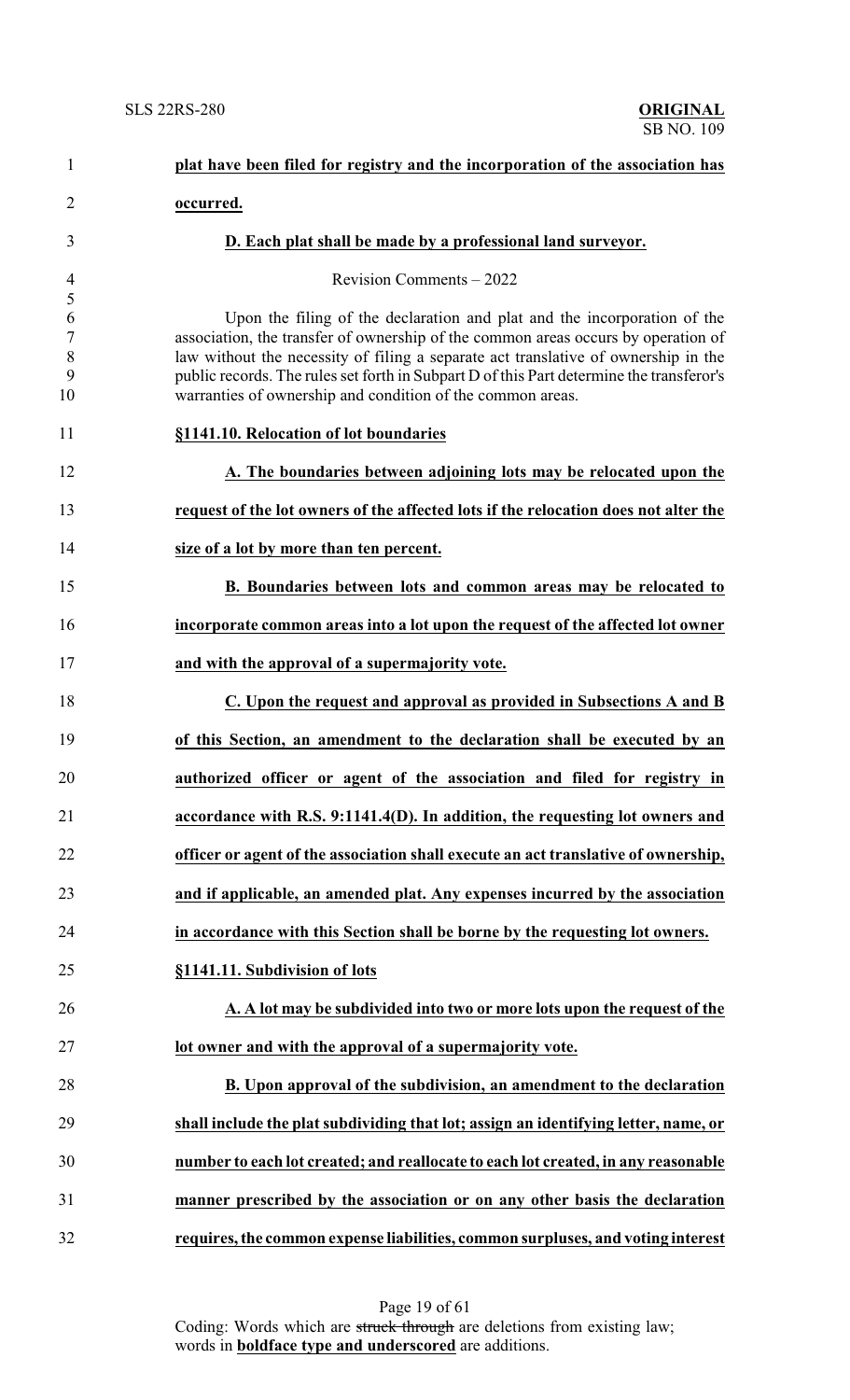| $\mathbf{1}$   | in the association formerly allocated to the subdivided lot.                       |
|----------------|------------------------------------------------------------------------------------|
| $\overline{2}$ | C. The amendment to the declaration shall be executed by an authorized             |
| 3              | officer or agent of the association and filed for registry in accordance with R.S. |
| $\overline{4}$ | 9:1141.4(D). Any expenses incurred by the association in accordance with this      |
| 5              | Section shall be borne by the requesting lot owner.                                |
| 6              | §1141.12. Use for sales purposes                                                   |
| $\tau$         | Subject to other provisions of law and local ordinances, a declarant may           |
| 8              | maintain sales offices, management offices, and models on lots that the            |
| 9              | declarant owns and may erect signs advertising the planned community on the        |
| 10             | common areas.                                                                      |
| 11             | §1141.13. Servitude and use rights                                                 |
| 12             | A. A declarant has a personal servitude of right of use on and through             |
| 13             | the common areas as may be reasonably necessary for the purpose of                 |
| 14             | discharging obligations or exercising special declarant rights, whether in         |
| 15             | accordance with this Part or reserved in the declaration.                          |
| 16             | B. Lot owners have a right to use, for the purposes for which they were            |
| 17             | intended. all common areas and all immovable property that shall become            |
| 18             | common areas, other than limited common areas.                                     |
| 19             | §1141.14. Amendment to declaration                                                 |
| 20             | A. Except as otherwise provided in this Section or R.S. 9:1141.7, the              |
| 21             | declaration may be amended only by the vote requirement provided in the            |
| 22             | declaration. If a voting requirement to amend the declaration is not provided      |
| 23             | in the declaration, it may be amended by a two-thirds vote. If any lots in the     |
| 24             | planned community are used for residential purposes, the declaration may not       |
| 25             | provide for amendment by less than a two-thirds vote.                              |
| 26             | B. No amendment to the declaration may create or increase special                  |
| 27             | declarant rights; increase the number of lots; change the allocation of common     |
| 28             | expense liabilities, common surpluses, or voting interest in the association for   |
| 29             | a lot; extend the time limitations specified in R.S. 9:1141.7(C); or create        |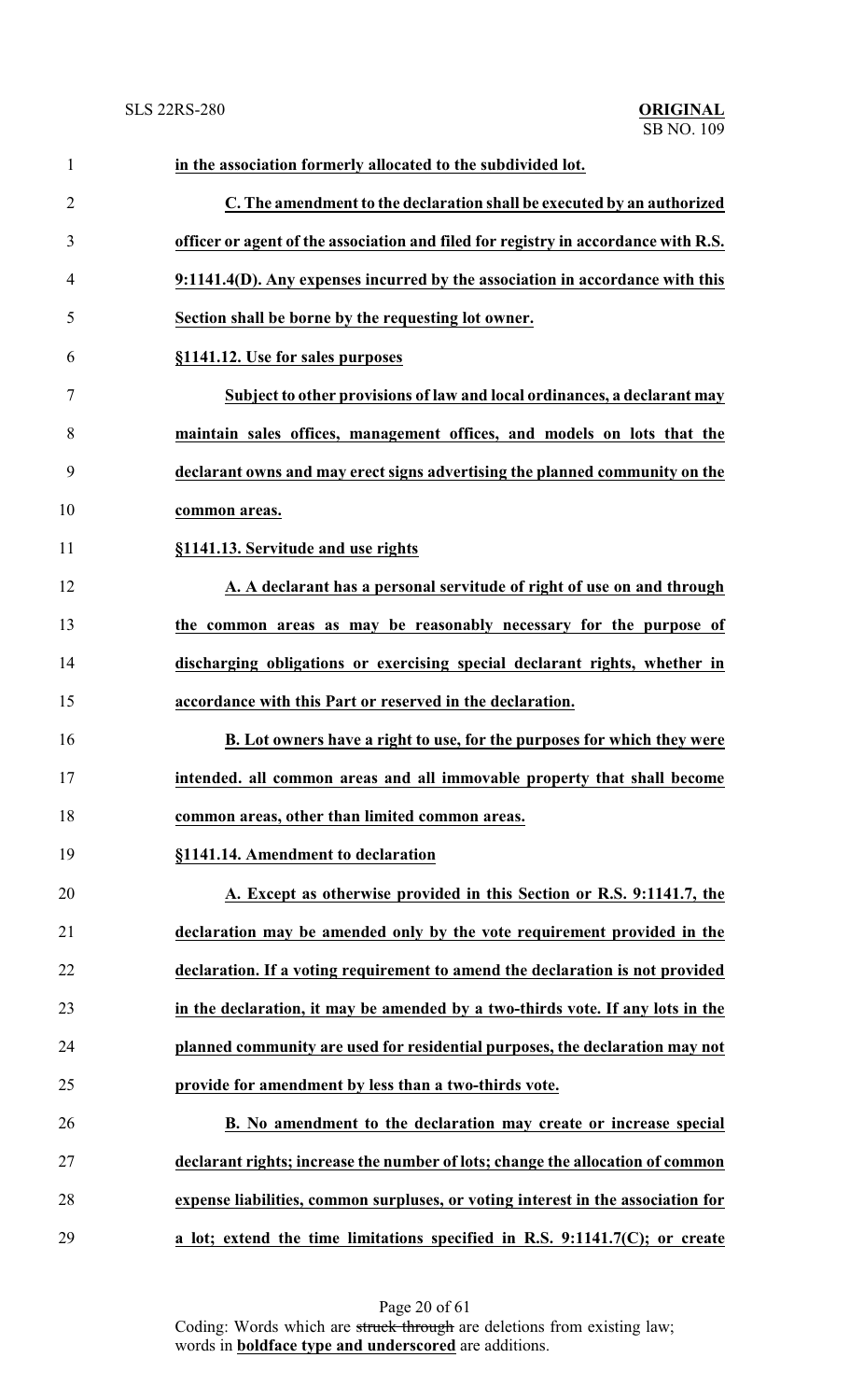| $\mathbf{1}$   | additional development rights without the approval of the association by a             |
|----------------|----------------------------------------------------------------------------------------|
| $\overline{2}$ | supermajority vote.                                                                    |
| 3              | C.(1) The declaration may be amended only by a supermajority vote, or                  |
| 4              | such greater vote required by the community documents, to do any of the                |
| 5              | following:                                                                             |
| 6              | (a) Prohibit or materially restrict the uses of a lot or the number or other           |
| $\tau$         | qualifications of persons who may occupy a lot.                                        |
| 8              | (b) Impose more burdensome restrictions.                                               |
| 9              | (2) An existing occupancy or use of a lot shall not be prohibited by an                |
| 10             | amendment to the community documents if that occupancy or use has                      |
| 11             | commenced prior to the filing of the amendment for registry, except as provided        |
| 12             | in Paragraph (3) of this Subsection.                                                   |
| 13             | (3) If an existing occupancy or use has ceased for twelve consecutive                  |
| 14             | months after the date the amendment is filed for registry, and the period is not       |
| 15             | extended as provided in Paragraph (4) of this Subsection, the lot shall become         |
| 16             | subject to the prohibition on the existing occupancy or use contained in the           |
| 17             | amended declaration.                                                                   |
| 18             | (4) A lot owner may submit a request to the board of directors to extend               |
| 19             | the time period in Paragraph (3) of this Subsection when an existing occupancy         |
| 20             | or use is discontinued due to a fortuitous event. The board of directors shall         |
| 21             | grant or deny the request using reasonable discretion.                                 |
| 22             | (5) A use restriction establishing or increasing the minimum term for the              |
| 23             | lease of a lot or prohibiting the rental of less than the entirety of the lot shall be |
| 24             | considered a more burdensome restriction.                                              |
| 25             | (6) Unless a greater percentage is required in the community documents,                |
| 26             | an association may adopt by supermajority vote more burdensome restrictions            |
| 27             | governing construction, design criteria, and aesthetic standards, subject to the       |
| 28             | following limitations:                                                                 |
| 29             | (a) No new restriction shall impose a duty on a lot owner to act                       |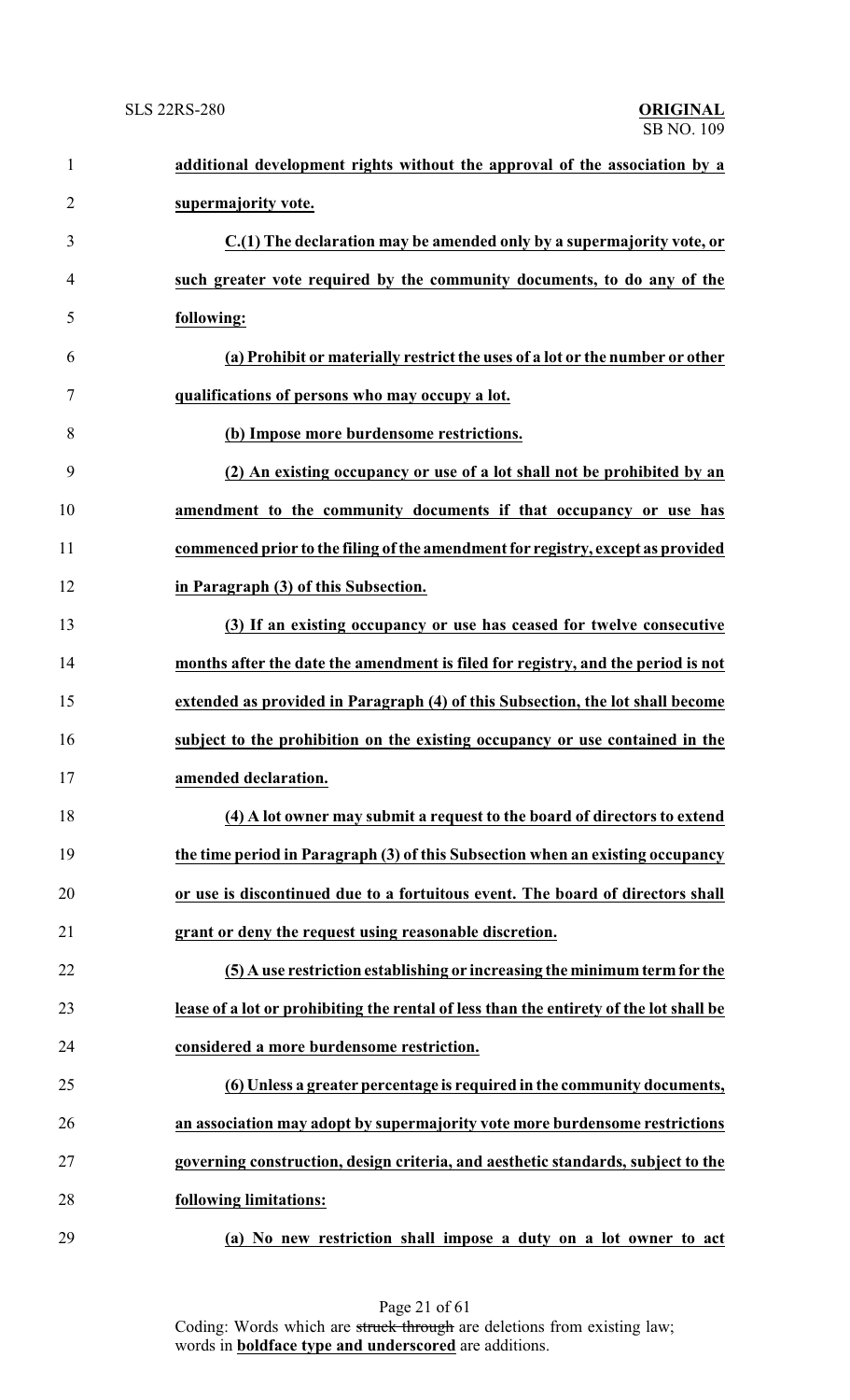| $\mathbf{1}$   | affirmatively or remove or renovate any existing structure.                                                                                                     |
|----------------|-----------------------------------------------------------------------------------------------------------------------------------------------------------------|
| $\overline{2}$ | (b) Only exterior renovations or reconstructions that increase the value                                                                                        |
| 3              | of the improvements on the lot by more than forty percent are required to                                                                                       |
| $\overline{4}$ | comply with the more burdensome construction and design criteria standards.                                                                                     |
| 5              | The lot owner shall submit to the association, prior to the start of construction,                                                                              |
| 6              | an estimate of the value of the improvements as determined by a qualified                                                                                       |
| 7              | appraiser.                                                                                                                                                      |
| 8              | D. A provision in the declaration modifying special declarant rights that                                                                                       |
| 9              | have not expired shall not be amended without the consent of the declarant.                                                                                     |
| 10             | E. If any provision of the declaration requires the consent of a holder of                                                                                      |
| 11             | a security right in a lot as a condition to the effectiveness of an amendment to                                                                                |
| 12             | the declaration, and the declaration does not otherwise provide the method for                                                                                  |
| 13             | obtaining consent, consent is deemed granted if a record refusing consent is not                                                                                |
| 14             | received by the association within sixty days after the association delivers notice                                                                             |
| 15             | of the proposed amendment to the holder of the security right at an address for                                                                                 |
| 16             | notice provided by the holder. If the holder has not provided to the association                                                                                |
| 17             | an address for notice, the association shall provide notice to the address of the                                                                               |
| 18             | holder stated in the recorded security right.                                                                                                                   |
| 19             | F. Amendments to the declaration adopted pursuant to this Section shall                                                                                         |
| 20             | be prepared, executed, and filed for registry on behalf of the association by an                                                                                |
| 21             | authorized officer or agent of the association in accordance with R.S.                                                                                          |
| 22             | 9:1141.4(D). Any amendment shall contain a certification that the minimum                                                                                       |
| 23             | voting requirements have been met.                                                                                                                              |
| 24             | G. An action to challenge the validity of an amendment adopted in                                                                                               |
| 25             | accordance with this Section shall be brought within a peremptive period of one                                                                                 |
| 26             | year from the date the amendment is filed for registry.                                                                                                         |
| 27             | Revision Comments - 2022                                                                                                                                        |
| 28             |                                                                                                                                                                 |
| 29             | This Act seeks to protect purchasers who acquired a lot in reliance on the                                                                                      |
| 30             | community documents in effect at the time of acquisition of the lot, provided an                                                                                |
| 31<br>32       | active use has been made of the lot. A lot purchaser is required to comply with<br>amendments to the community documents if an active use has not commenced, or |
|                |                                                                                                                                                                 |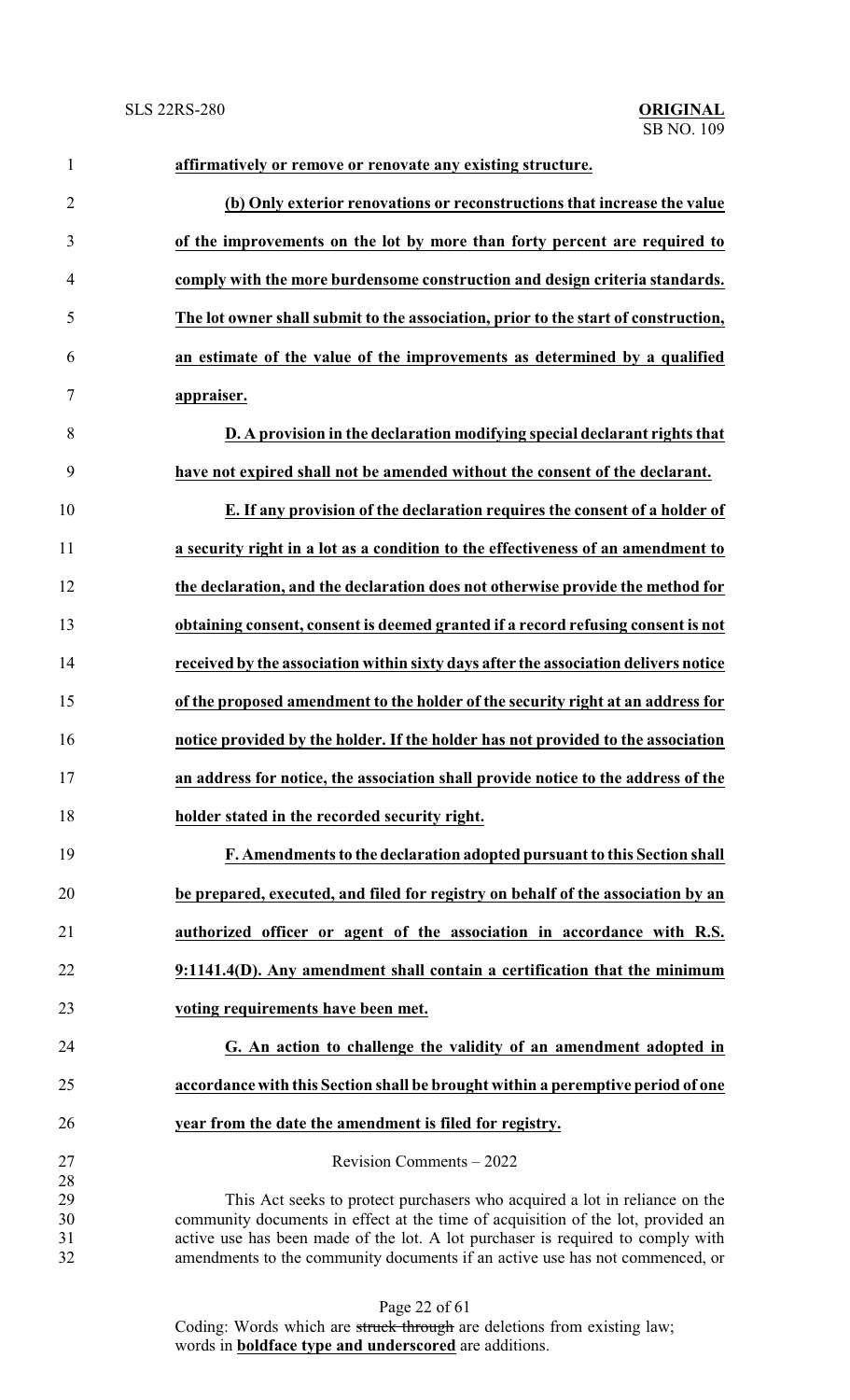- if a previously active use has ceased for twelve months, subject to the rules of fortuitous events.
- **A. A planned community may be terminated only by a supermajority vote, or any greater percentage that the declaration specifies, and with any other approvals required by the declaration. The declaration may provide for termination with less than a supermajority vote if all of the lots are restricted exclusively to nonresidential uses.**

**§1141.15. Termination of the planned community**

- **B. A termination agreement shall be prepared and executed on behalf of the association by an authorized officer or agent of the association and filed for registry in accordance with R.S. 9:1141.4(D). A termination agreement shall contain a certification that the minimum voting requirements have been met.**
- **C. If a termination agreement provides for the transfer of ownership of all or a portion of the common areas and limited common areas, the association, on behalf of the lot owners, may contract for the transfer of ownership of common areas and limited common areas, but the contract is not binding on the lot owners until the termination agreement is approved and filed for registry pursuant to this Section. As long as the association owns the common areas and limited common areas, the lot owners and their successors continue to have the right to use and enjoy the areas in accordance with their intended purpose and remain liable for all assessments and other obligations imposed on lot owners by this Part or the declaration.**
- **D. The existence of the association is not affected by the termination agreement. Until the common areas and limited common areas within the planned community are transferred following termination, ownership of the common areas and limited common areas remains with the association.**
- **E. Following termination of the planned community, the proceeds from any transfers of ownership of common areas, limited common areas, and other property of the association shall be paid to the association for the benefit of the lot owners and holders of security rights in the property, as their interests may**

Page 23 of 61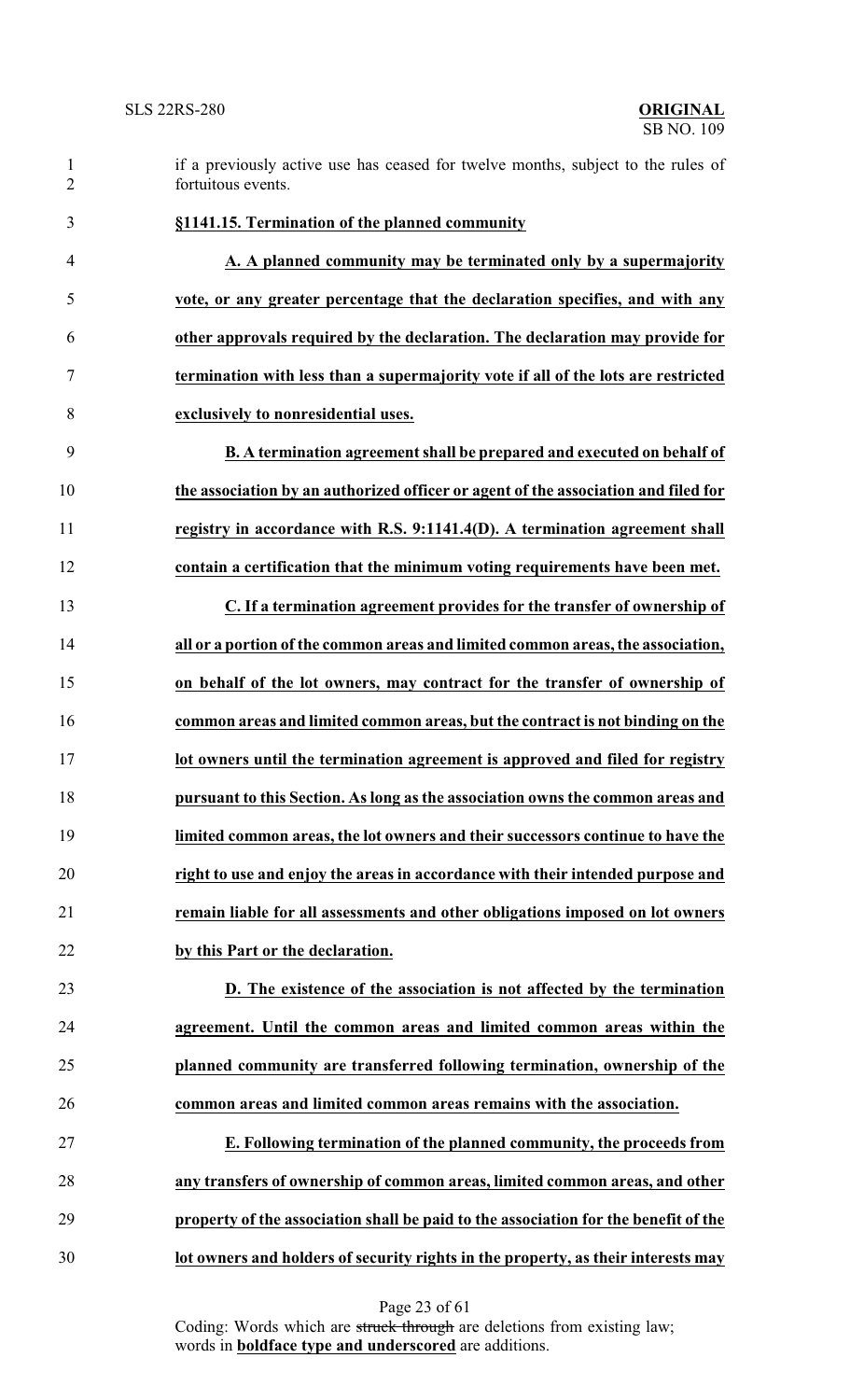| $\mathbf{1}$               | appear. Proceeds available to lot owners and holders of security rights in lots                                                                                                                                                                                                                                               |
|----------------------------|-------------------------------------------------------------------------------------------------------------------------------------------------------------------------------------------------------------------------------------------------------------------------------------------------------------------------------|
| $\overline{2}$             | shall be distributed in accordance with R.S. 9:1141.6.                                                                                                                                                                                                                                                                        |
| 3<br>$\overline{4}$        | Revision Comments - 2022                                                                                                                                                                                                                                                                                                      |
| 5<br>6<br>$\boldsymbol{7}$ | (a) Termination of a planned community requires the support of at least a<br>supermajority of the votes in the association, or such greater percentage as the<br>community documents may require. The community documents may specify a lower                                                                                 |
| 8<br>9<br>10               | percentage to terminate a planned community that consists exclusively of<br>nonresidential lots.                                                                                                                                                                                                                              |
| 11<br>12<br>13<br>14<br>15 | (b) Title to common areas is vested in the association. The association is a<br>separate legal entity. The termination of the planned community does not serve to<br>terminate the association. Rather, the association is terminated and liquidated in<br>accordance with the Nonprofit Corporation Law, R.S. 12:201 et seq. |
| 16<br>17<br>18<br>19       | (c) This Section is intended to apply to a complete termination of a planned<br>community. A termination affecting only a portion of the community is governed by<br>the rules applicable to the withdrawal of a lot or common area. See R.S. 9:1141.6,<br>1141.7, and 1141.29.                                               |
| 20                         | §1141.16. Rights of secured parties                                                                                                                                                                                                                                                                                           |
| 21                         | A. The declaration may require that specified actions of the lot owners                                                                                                                                                                                                                                                       |
| 22                         | or the association shall be approved by creditors who hold security rights in the                                                                                                                                                                                                                                             |
| 23                         | lots or who have extended credit to the association, but no requirement for                                                                                                                                                                                                                                                   |
| 24                         | approval may operate to do any of the following:                                                                                                                                                                                                                                                                              |
| 25                         | (1) Deny or delegate control over the general administrative affairs of the                                                                                                                                                                                                                                                   |
| 26                         | association by the lot owners or the board of directors.                                                                                                                                                                                                                                                                      |
| 27                         | (2) Control the establishment or imposition of assessments except as                                                                                                                                                                                                                                                          |
| 28                         | provided in Subsection C of this Section.                                                                                                                                                                                                                                                                                     |
| 29                         | (3) Prevent the association or the board of directors from commencing,                                                                                                                                                                                                                                                        |
| 30                         | intervening in, or settling any litigation or proceeding.                                                                                                                                                                                                                                                                     |
| 31                         | (4) Prevent the association from receiving and distributing any insurance                                                                                                                                                                                                                                                     |
| 32                         | proceeds to make necessary repairs as a result of a casualty.                                                                                                                                                                                                                                                                 |
| 33                         | <b>B.</b> A lender who has extended credit to an association secured by a                                                                                                                                                                                                                                                     |
| 34                         | security right to the income of the association or a security right in the common                                                                                                                                                                                                                                             |
| 35                         | areas or limited common areas may enforce the security right in accordance                                                                                                                                                                                                                                                    |
| 36                         | with its terms, subject to the requirements of this Part or other provisions of                                                                                                                                                                                                                                               |
| 37                         | law. Requirements that the association deposit with the lender the association's                                                                                                                                                                                                                                              |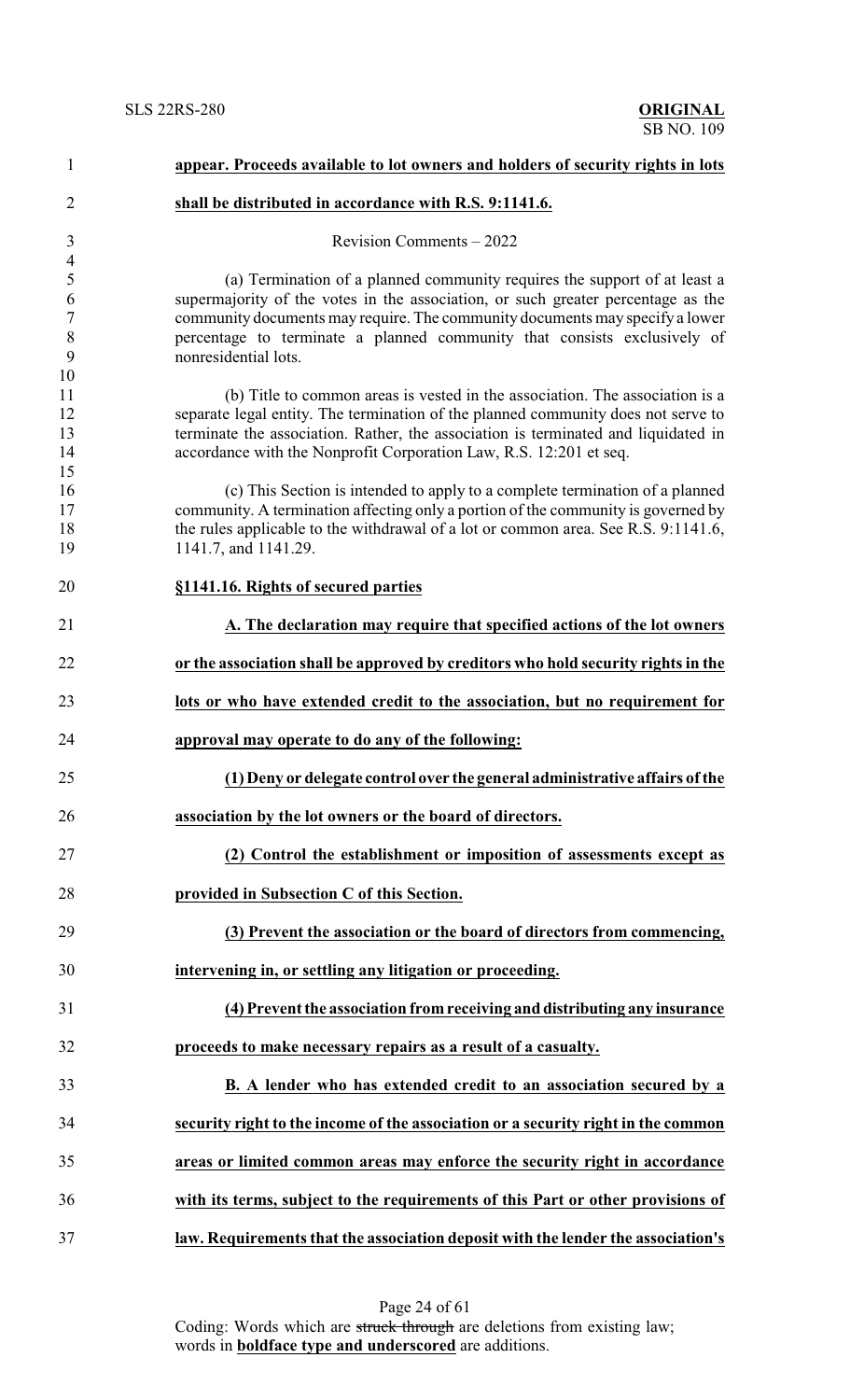| $\mathbf{1}$   | periodic income in which the lender holds a security right do not violate           |
|----------------|-------------------------------------------------------------------------------------|
| $\overline{2}$ | <b>Subsection A of this Section.</b>                                                |
| 3              | C. If approved by an association in accordance with R.S. 9:1141.28, the             |
| $\overline{4}$ | holder of a security right may require that assessments shall not be decreased      |
| 5              | without its approval.                                                               |
| 6              | §1141.17. Master associations                                                       |
| 7              | A. If any of the powers in R.S. 9:1141.20 are to be exercised by or                 |
| 8              | delegated to a corporation that exercises powers on behalf of planned               |
| 9              | communities or for the benefit of the lot owners, all provisions of this Part       |
| 10             | applicable to lot owners' associations shall apply to the corporation, except as    |
| 11             | provided by this Section.                                                           |
| 12             | B. Unless it is acting in the capacity of an association as provided in R.S.        |
| 13             | 9:1141.19, a master association may exercise the powers provided in R.S.            |
| 14             | $9:1141.20(A)(2)$ only to the extent expressly permitted in the declaration of the  |
| 15             | planned community that is part of the master association or expressly described     |
| 16             | in the delegation of power to the master association.                               |
|                | C. If the declaration of any planned community provides that the board              |
| 18             | of directors may delegate powers to a master association, the directors have no     |
| 19             | liability for the acts or omissions of the master association following delegation. |
| 20             | D. The rights and responsibilities of lot owners with respect to the                |
| 21             | association as provided in R.S. 9:1141.21, 1141.26, 1141.27, 1141.28, and 1141.29   |
| 22             | apply in the conduct of the affairs of a master association only to those persons   |
| 23             | who elect the board of a master association, regardless of whether those persons    |
| 24             | are otherwise lot owners.                                                           |
| 25             | E. Even if a master association is also an association as provided in R.S.          |
| 26             | 9:1141.19, the articles of incorporation or other instrument creating the master    |
| 27             | association and the declaration of each planned community, the powers of            |
| 28             | which are assigned by the declaration or delegated to the master association,       |
| 29             | shall provide that the board of directors of the master association shall be        |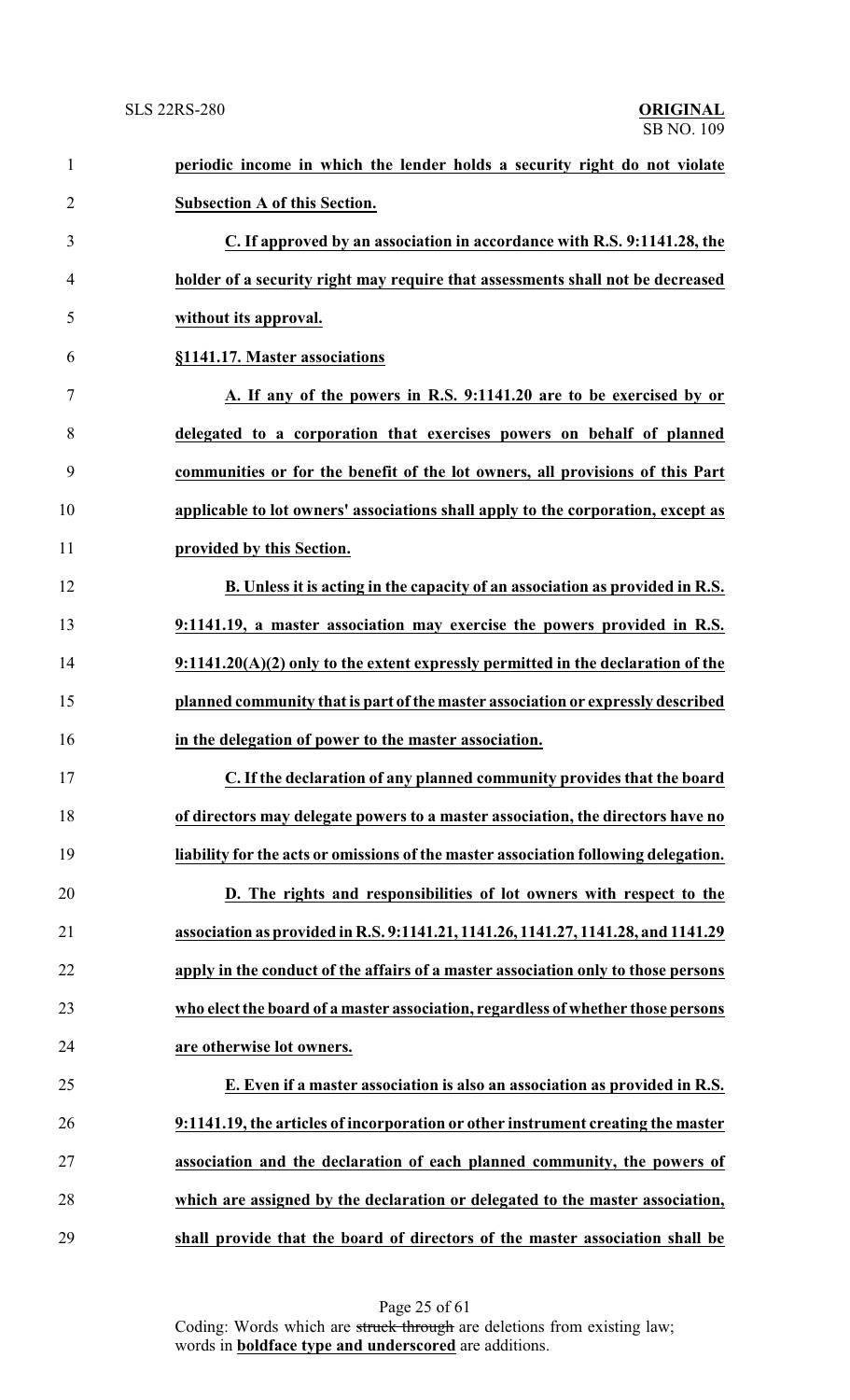| $\mathbf{1}$   | elected after the period of declarant control in any of the following ways:      |
|----------------|----------------------------------------------------------------------------------|
| $\overline{2}$ | (1) All lot owners of each planned community subject to the master               |
| 3              | association may elect all directors of the master association.                   |
| 4              | (2) All directors of each planned community subject to the master                |
| 5              | association may elect all directors of the master association.                   |
| 6              | (3) All lot owners of each planned community subject to the master               |
| $\tau$         | association may elect specified directors of the master association.             |
| 8              | (4) All directors of each planned community subject to the master                |
| 9              | association may elect specified directors of the master association.             |
| 10             | §1141.18. Combining planned communities                                          |
| 11             | A. Any two or more planned communities may be combined into a single             |
| 12             | planned community upon approval by the lot owners in each planned                |
| 13             | community by the same vote required to terminate that planned community. If      |
| 14             | the planned communities to be combined are managed by more than one              |
| 15             | association, the associations shall be combined into one association in          |
| 16             | accordance with the applicable provisions of law.                                |
| 17             | B. The agreement to combine shall not be effective until it is filed for         |
| 18             | registry in accordance with R.S. 9:1141.4(D) in every parish in which a portion  |
| 19             | of the combined planned community is situated and, if associations are           |
| 20             | combining, until the articles of merger or consolidation of the associations are |
| 21             | filed with the secretary of state.                                               |
| 22             | C. Every agreement to combine shall provide for the reallocation of              |
| 23             | common expense liabilities, common surpluses, and voting interest to each lot    |
| 24             | by either stating the reallocations or the formulas upon which they are based    |
| 25             | or stating the percentage allocated to all of the lots comprising each of the    |
| 26             | preexisting planned communities.                                                 |
| 27             | SUBPART C. ENFORCEMENT MANAGEMENT OF THE                                         |
| 28             | <b>PLANNED COMMUNITY</b>                                                         |
| 29             | §1141.8. Community documents; force of law                                       |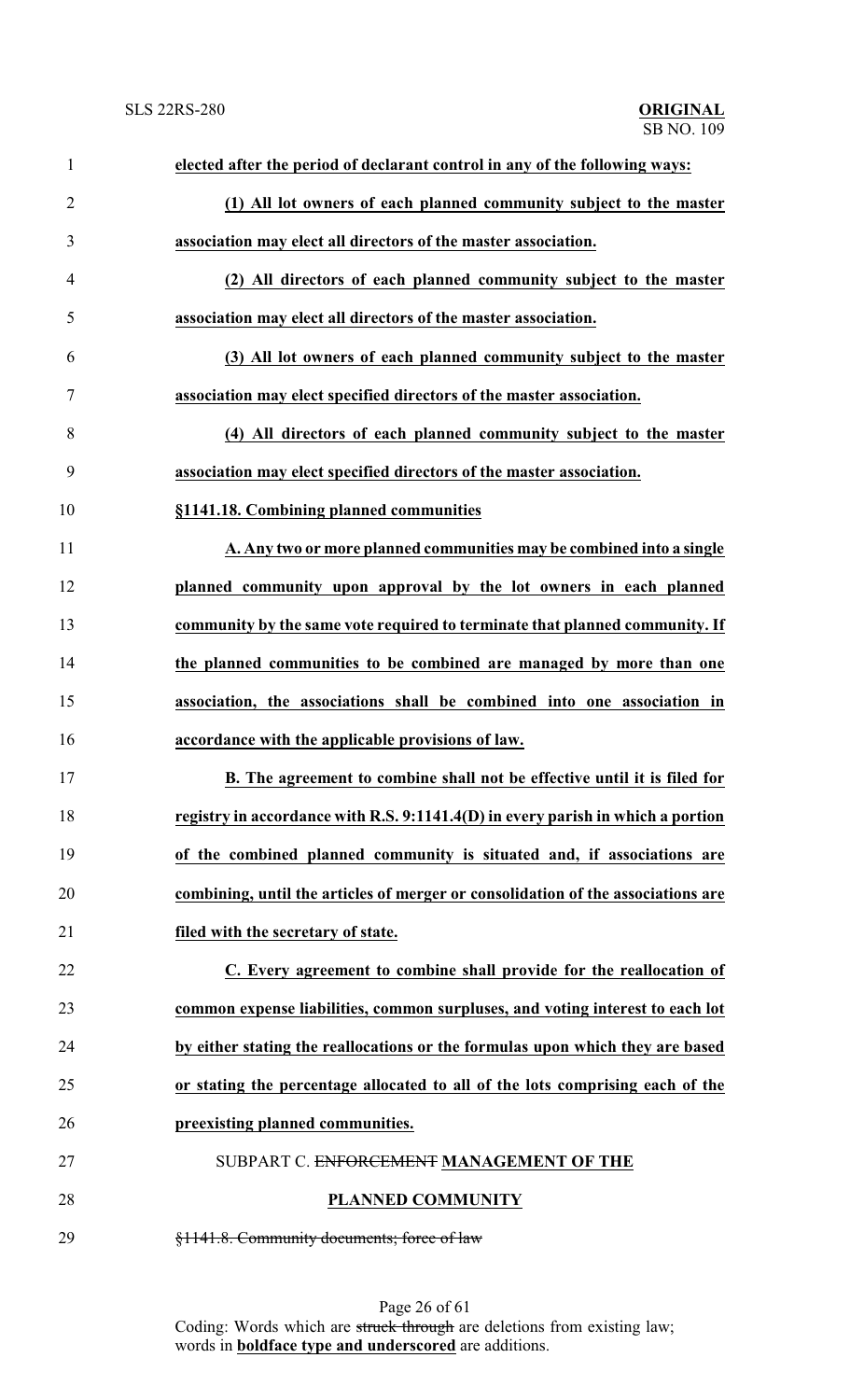| $\mathbf{1}$   | The community documents of residential planned communities shall have the                 |
|----------------|-------------------------------------------------------------------------------------------|
| $\overline{2}$ | force of law between the homeowners association and the individual lot owners and         |
| 3              | as between individual lot owners. The remedies for breach of any obligation imposed       |
| $\overline{4}$ | on lot owners or the association shall include damages, injunctions, or such other        |
| 5              | remedies as are provided by law.                                                          |
| 6              | §1141.9. Homeowners association privilege                                                 |
| 7              | In addition to any other remedies provided by law or by the community                     |
| 8              | documents for nonpayment of assessments, a homeowners association as defined in           |
| 9              | this Part may utilize the provisions of Part III of this Chapter establishing a privilege |
| 10             | on lots of delinquent owners for nonpayment of assessments.                               |
| 11             | §1141.19. Organization of lot owners association                                          |
| 12             | A lot owners association shall be organized as a nonprofit corporation                    |
| 13             | authorized to do business in Louisiana. The membership of the association at              |
| 14             | all times consists exclusively of all lot owners or, following termination of the         |
| 15             | planned community, of all former lot owners entitled to distributions of                  |
| 16             | proceeds in accordance with R.S. 9:1141.15 or their heirs, successors, or assigns.        |
| 17             | The association shall have a board of directors. The association shall be formed          |
| 18             | prior to filing the declaration for registry.                                             |
| 19             | §1141.20. Powers and duties of the lot owners association                                 |
| 20             | A. Except as otherwise provided in this Part, the association:                            |
| 21             | (1) Shall adopt and may amend bylaws and may adopt and amend rules.                       |
| 22             | (2) Shall adopt and may amend budgets as provided in R.S. 9:1141.34,                      |
| 23             | may collect assessments for common expenses from lot owners, and may invest               |
| 24             | funds of the association.                                                                 |
| 25             | (3) May hire and discharge managing agents and other employees,                           |
| 26             | agents, and independent contractors.                                                      |
| 27             | (4) May institute, defend, or intervene in litigation or in arbitration,                  |
| 28             | mediation, or administrative proceedings in its own name on behalf of itself or           |
| 29             | any lot owner or occupant on matters affecting the common interest of the                 |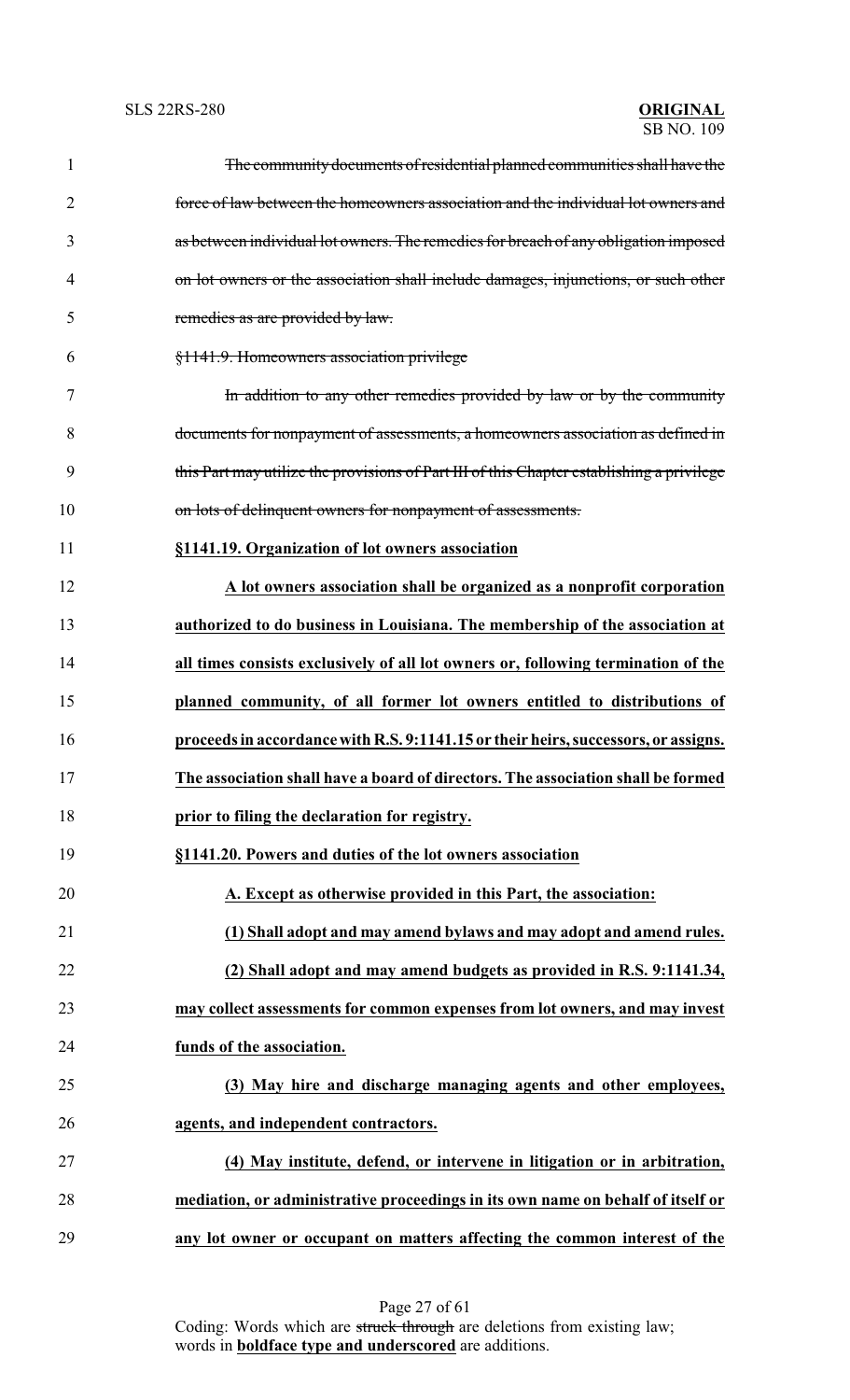| $\mathbf{1}$   | planned community.                                                            |
|----------------|-------------------------------------------------------------------------------|
| $\overline{2}$ | (5) May enter into contracts and incur liabilities.                           |
| 3              | (6) May regulate the use, maintenance, repair, replacement, and               |
| 4              | modification of common areas.                                                 |
| 5              | (7) May cause additional improvements to be made as a part of the             |
| 6              | common areas.                                                                 |
| 7              | (8) May acquire, hold, encumber, and transfer in its own name any right,      |
| 8              | title, or interest to immovable and movable property, whether corporeal or    |
| 9              | incorporeal, but common areas may be transferred or subjected to a security   |
| 10             | right only pursuant to R.S. 9:1141.29.                                        |
| 11             | (9) May grant servitudes, leases, and licenses through or over the            |
| 12             | common areas.                                                                 |
| 13             | (10) May impose and receive any payments, fees, or charges for the use,       |
| 14             | rental, or operation of the common areas and for services provided to lot     |
| 15             | owners or occupants.                                                          |
| 16             | (11) May impose charges, including interest and attorney fees, against        |
| 17             | lot owners for late payment of assessments.                                   |
| 18             | (12) May impose reasonable fines, including interest and attorney fees,       |
| 19             | against lot owners and occupants for violations of the community documents.   |
| 20             | (13) May impose reasonable charges, including interest and attorney           |
| 21             | fees, for the preparation and recordation of amendments to the declaration or |
| 22             | statements of privilege.                                                      |
| 23             | (14) May provide for the indemnification of its officers and board of         |
| 24             | directors and maintain directors and officers liability insurance.            |
| 25             | (15) May exercise any other powers conferred by the community                 |
| 26             | documents.                                                                    |
| 27             | (16) May exercise any other powers that may be exercised by                   |
| 28             | organizations of the same type.                                               |
| 29             | (17) In addition to the rights of the association provided in R.S.            |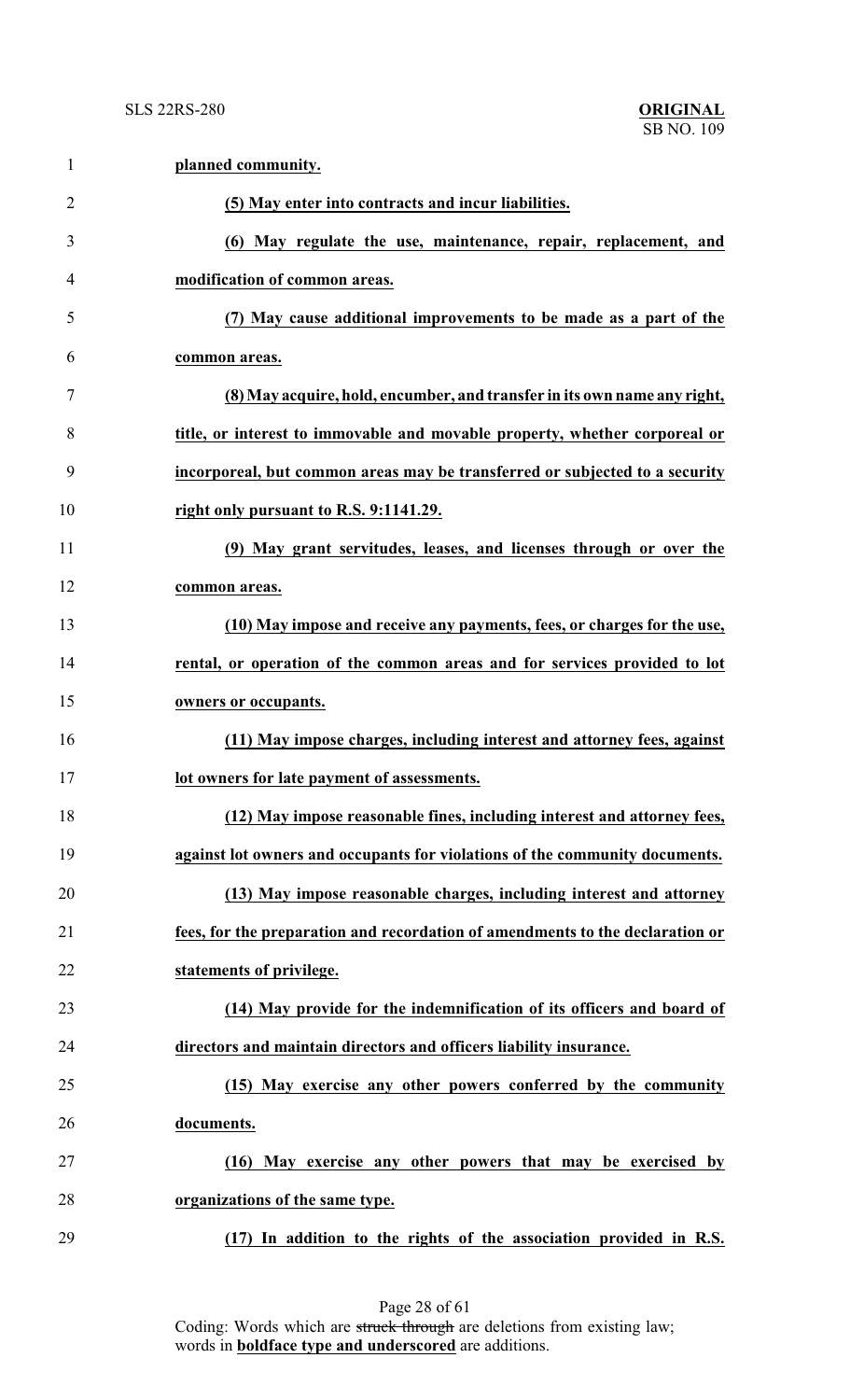| $\mathbf{1}$   | 9:1141.32, may suspend any right or privilege of a lot owner or occupant who     |
|----------------|----------------------------------------------------------------------------------|
| $\overline{2}$ | fails to pay an assessment or who violates any provision of the community        |
| 3              | documents, provided that the association shall not do either of the following:   |
| 4              | (a) Deny a lot owner access to the lot owner's lot.                              |
| 5              | (b) Withhold services provided by the association to a lot, a lot owner,         |
| 6              | or an occupant if the effect of withholding the service would endanger the       |
| 7              | health, safety, or property of any person.                                       |
| 8              | B. An association may require that an occupant execute and file with the         |
| 9              | association a lease or other occupancy agreement containing mandatory            |
| 10             | language for the benefit of the association. Any occupant who fails to comply    |
| 11             | with the provisions of this Subsection may be denied access to a lot.            |
| 12             | C. If an occupant violates the provisions of the community documents,            |
| 13             | the association may, in addition to exercising any of its powers against the lot |
| 14             | owner, enforce against the occupant mandatory provisions contained in the        |
| 15             | lease or other occupancy agreement.                                              |
| 16             | D. The association may determine whether to take enforcement action              |
| 17             | by imposing sanctions or commencing an action for a violation of the provisions  |
| 18             | of the community documents, including whether to compromise any claim for        |
| 19             | unpaid assessments or other claim made by or against the association or to seek  |
| 20             | eviction.                                                                        |
| 21             | E. The decision of the association in taking enforcement action in               |
| 22             | accordance with Subsection D of this Section shall not be arbitrary or           |
| 23             | capricious.                                                                      |
| 24             | F. The board of directors shall establish a reasonable method for lot            |
| 25             | owners and occupants to communicate, which may include by electronic             |
| 26             | transmission, with the board of directors on matters concerning the association. |
| 27             | G. In the event that the community documents fail to provide for a               |
| 28             | certain action or procedure, the general provisions of this Part and of the      |
| 29             | Nonprofit Corporation Law, R.S. 12:201 et seq., shall govern.                    |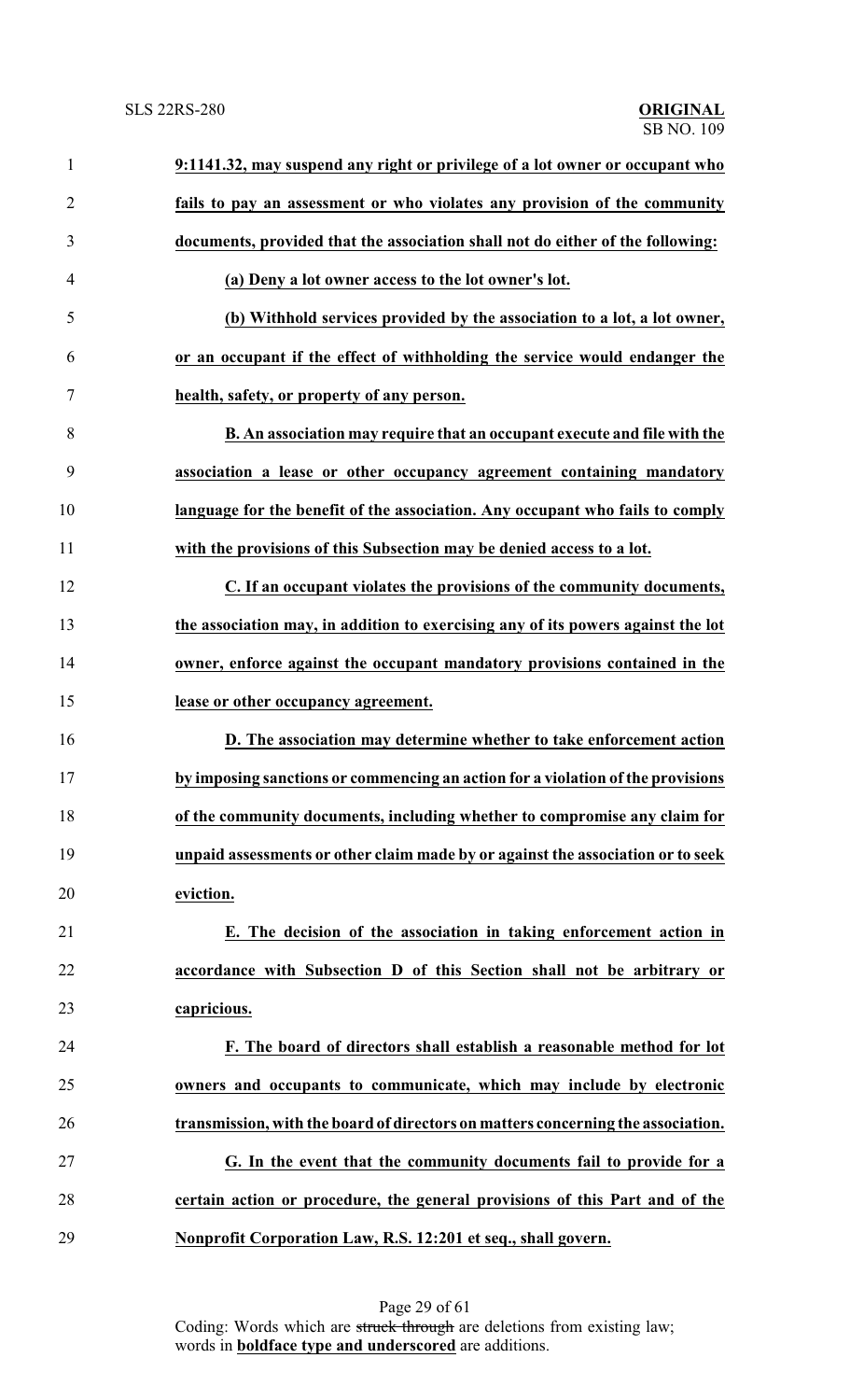| $\mathbf{1}$   | §1141.21. Board of directors and officers                                           |
|----------------|-------------------------------------------------------------------------------------|
| $\overline{2}$ | A. Directors of the board of directors and officers of the association shall        |
| 3              | exercise the degree of care and loyalty required of a director or officer and are   |
| 4              | subject to the conflict of interest rules and limitations of liability governing    |
| 5              | directors and officers in accordance with the Nonprofit Corporation Law, R.S.       |
| 6              | 12:201 et seq. Nevertheless, no director or officer shall be liable to the          |
| 7              | association or its members for money damages for any action taken, or any           |
| 8              | failure to act, as a director or officer, except as provided in R.S. 9:2792.7 or as |
| 9              | otherwise provided by law.                                                          |
| 10             | B. The protection against liability of a director or officer for conduct            |
| 11             | described in Subsection A of this Section may be modified in the community          |
| 12             | documents. The association may purchase insurance against liability as              |
| 13             | provided in R.S. 12:1-857.                                                          |
| 14             | C. The board of directors shall not do any of the following:                        |
| 15             | (1) Amend the declaration.                                                          |
| 16             | (2) Amend the bylaws.                                                               |
| 17             | (3) Terminate the planned community.                                                |
| 18             | (4) Elect directors, but the board of directors may fill vacancies in its           |
| 19             | membership for the unexpired portion of any term or, if earlier, until the next     |
| 20             | regularly scheduled election of directors.                                          |
| 21             | (5) Determine the qualifications, powers, duties, or terms of office of             |
| 22             | directors.                                                                          |
| 23             | D. The board of directors shall propose a budget to be approved in                  |
| 24             | accordance with R.S. 9:1141.34.                                                     |
| 25             | §1141.22. Declarant control of the association                                      |
| 26             | A. The declaration may provide for a period of declarant control of the             |
| 27             | association, during which a declarant, or persons designated by the declarant,      |
| 28             | may appoint and remove the officers and directors. A declarant may voluntarily      |
| 29             | surrender the right to appoint and remove officers and directors before the         |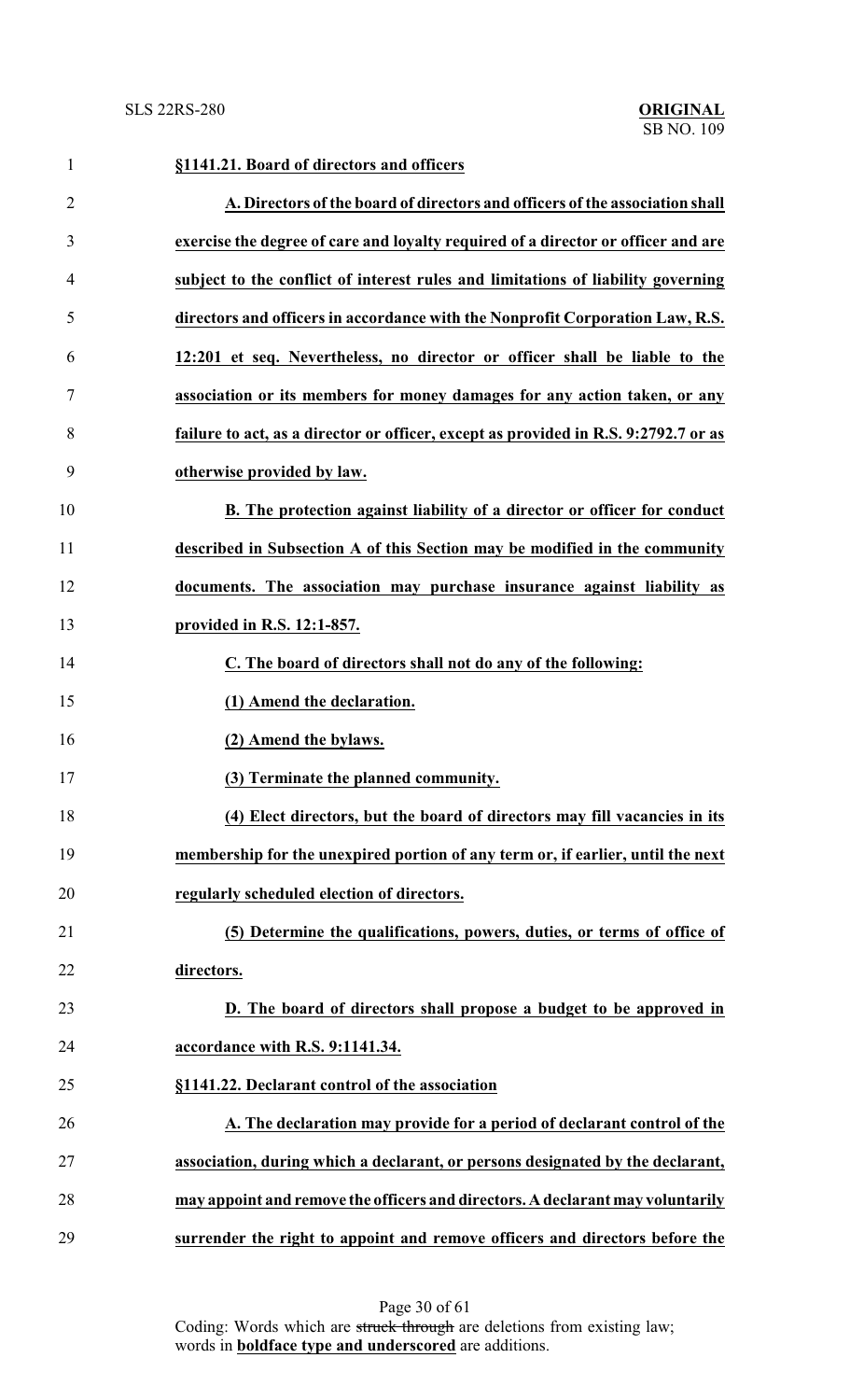| $\mathbf{1}$   | period ends. In that event, the declarant may require, during the remainder of     |
|----------------|------------------------------------------------------------------------------------|
| $\overline{2}$ | the period, that specified actions of the association or board of directors as     |
| 3              | described in a recorded instrument executed by the declarant be approved by        |
| $\overline{4}$ | the declarant before becoming effective.                                           |
| 5              | B. Regardless of the period provided in the declaration, a period of               |
| 6              | declarant control terminates as follows:                                           |
| 7              | (1) If the right to add additional immovable property to the planned               |
| 8              | community was not reserved in the declaration, one hundred twenty days after       |
| 9              | the date that seventy-five percent of the total number of lots in the planned      |
| 10             | community are transferred to lot owners other than the declarant or an affiliate   |
| 11             | of the declarant.                                                                  |
| 12             | (2) If the right to add additional immovable property to the planned               |
| 13             | community was reserved in the declaration, upon the expiration of the time         |
| 14             | period provided in R.S. 9:1141.7(C), as that period may be extended by the         |
| 15             | declarant's timely exercise of the right to add additional immovable property.     |
| 16             | C. The board of directors shall consist of at least three persons, each of         |
| 17             | whom shall be a lot owner or a representative of a lot owner that is a juridical   |
| 18             | person. Except as otherwise provided in R.S. 9:1141.17(E), a special meeting of    |
| 19             | the association shall be held for the purpose of electing the board of directors   |
| 20             | at least thirty days prior to the termination of the period of declarant control.  |
| 21             | The meeting notice shall be given, in accordance with R.S. 9:1141.38, no more      |
| 22             | than sixty days and no fewer than thirty days before the date of the meeting. If   |
| 23             | a quorum is not present at the meeting, then it may be adjourned and               |
| 24             | reconvened by the association the next day, at which time those lot owners who     |
| 25             | are present shall constitute a quorum for purposes of electing the board of        |
| 26             | directors. Unless the community documents provide for the election of officers     |
| 27             | by the lot owners, the board of directors shall be entitled to elect the officers. |
| 28             | The directors and officers shall take office upon the termination of the period    |
| 29             | of declarant control.                                                              |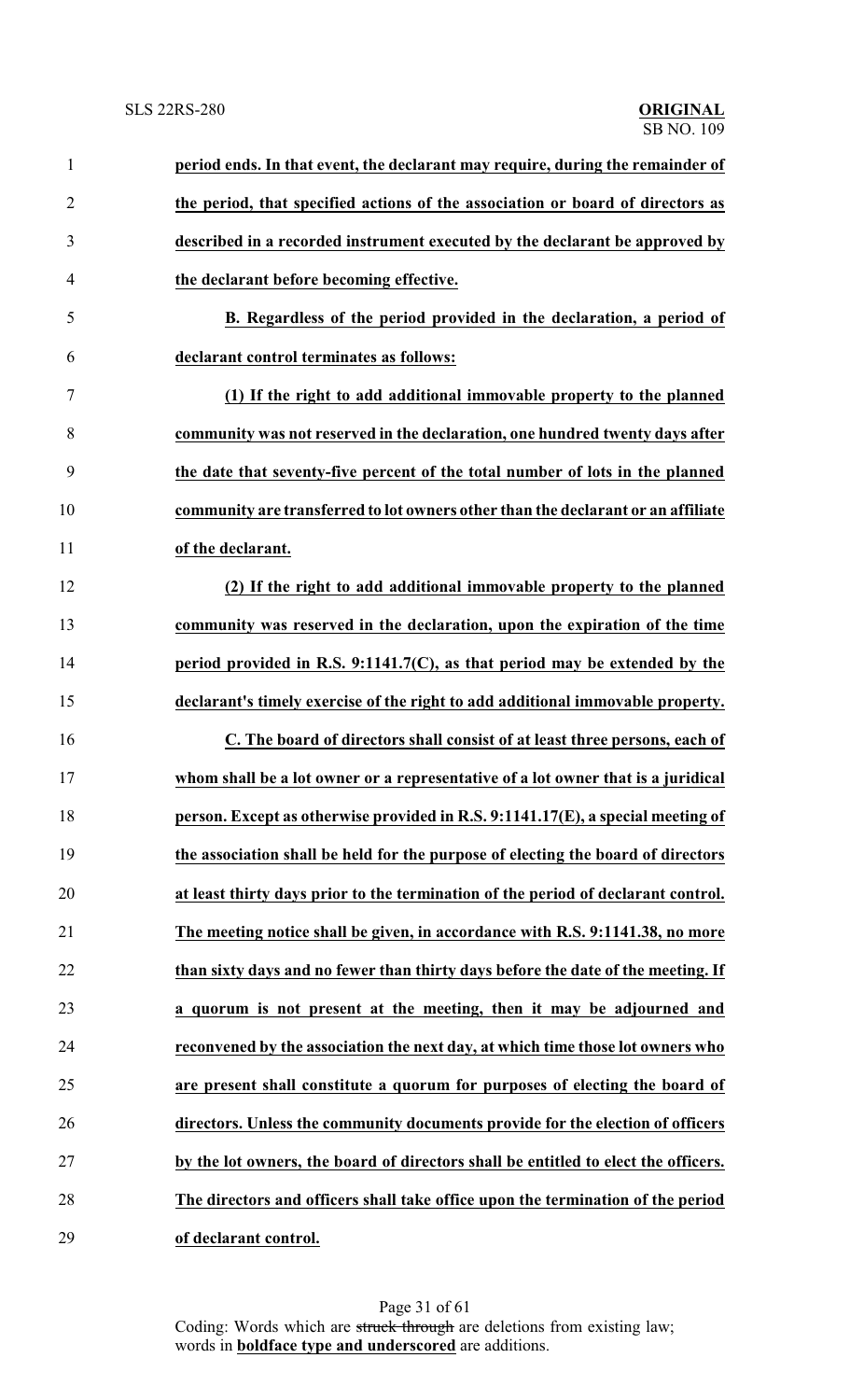| $\mathbf{1}$   | D. Notwithstanding the provisions of this Section, in no event shall the             |
|----------------|--------------------------------------------------------------------------------------|
| $\overline{2}$ | period of declarant control of a master association terminate until all periods      |
| 3              | of declarant control for all planned communities subject to the master               |
| $\overline{4}$ | association have terminated.                                                         |
| 5              | §1141.23. Transfer of special declarant rights                                       |
| 6              | A. Special declarant rights may be transferred only by an instrument                 |
| 7              | evidencing the transfer recorded in every parish in which any portion of the         |
| 8              | planned community is situated. Upon transfer of special declarant rights, the        |
| 9              | transferor is not relieved of any obligation or liability arising before the         |
| 10             | transfer. A transferor has no liability for any act or omission of, or any breach    |
| 11             | of a contractual obligation arising from the exercise of a special declarant right   |
| 12             | by, a successor declarant.                                                           |
| 13             | <b>B.</b> In the event of partial transfer of special declarant rights, those        |
| 14             | special declarant rights not transferred terminate on the effective date of the      |
| 15             | transfer. The transferee of partial rights is only responsible for those obligations |
| 16             | related to the special declarant rights that were transferred.                       |
| 17             | C. A person who succeeds to special declarant rights is subject to the               |
| 18             | obligations and liabilities imposed by this Part or the community documents          |
| 19             | with respect to those special declarant rights transferred, except for any of the    |
| 20             | following:                                                                           |
| 21             | (1) Misrepresentations by a previous declarant.                                      |
| 22             | (2) Breach of any fiduciary obligation owed to the board of directors by             |
| 23             | a previous declarant or his appointees.                                              |
| 24             | (3) Any liability or obligation imposed on the transferor as a result of his         |
| 25             | acts or omissions after the transfer.                                                |
| 26             | D. Nothing in this Section subjects any successor to a special declarant             |
| 27             | right to any claims against or other obligations of a transferor declarant, other    |
| 28             | than claims and obligations in accordance with this Part or the community            |
| 29             | documents.                                                                           |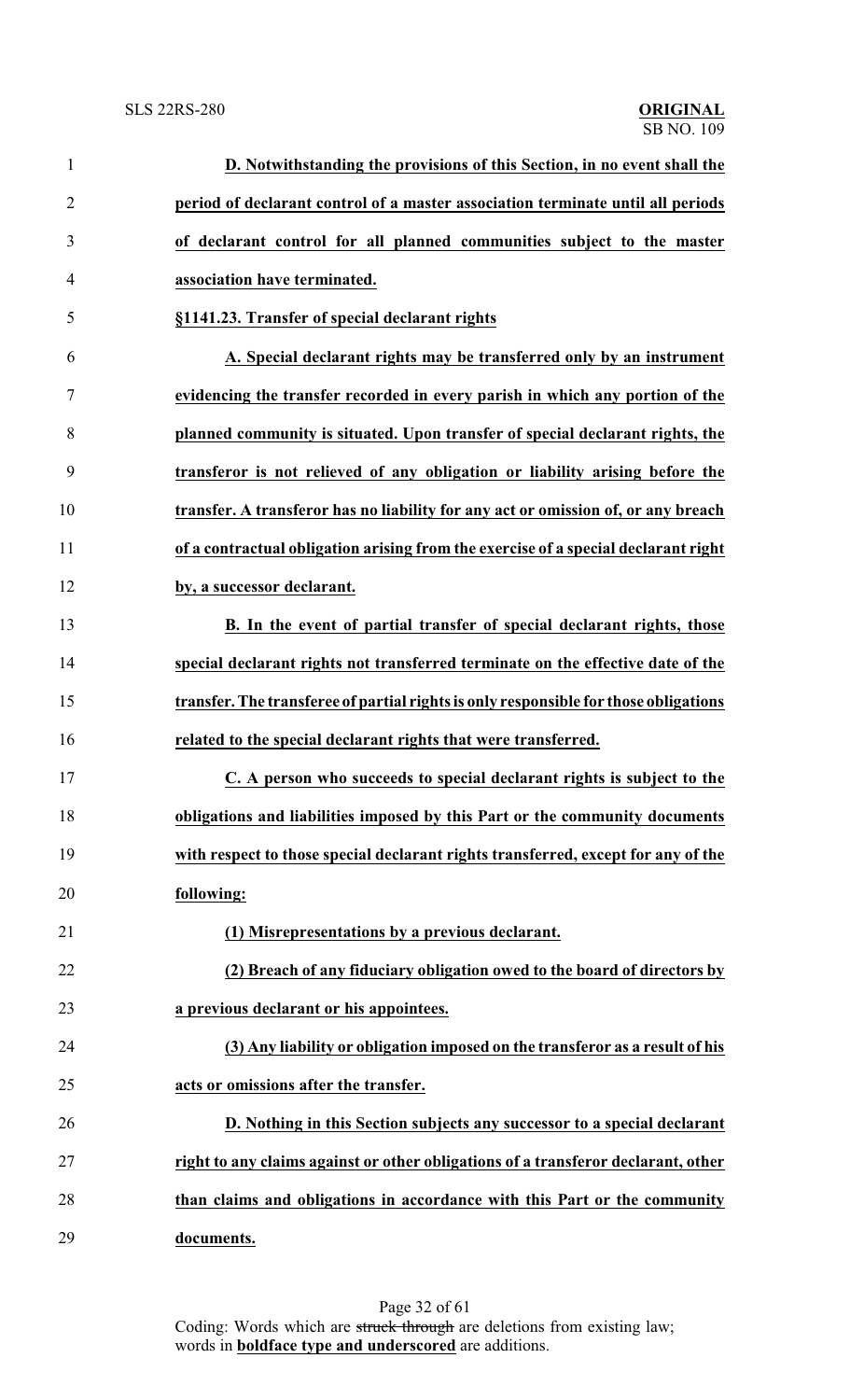| $\mathbf{1}$   | §1141.24. Termination of contracts                                                 |
|----------------|------------------------------------------------------------------------------------|
| $\overline{2}$ | A. During the first two years after the board of directors elected by the          |
| 3              | lot owners pursuant to R.S. 9:1141.22(C) takes office, the following contracts     |
| $\overline{4}$ | entered into by the association may be terminated without penalty, provided        |
| 5              | that at least ninety days' notice is given to the other party and the contract was |
| 6              | entered into before the board of directors took office:                            |
| 7              | (1) Any management, maintenance, or employment contract.                           |
| 8              | (2) Any other contract with the declarant or an affiliate of the declarant         |
| 9              | that is unconscionable to the lot owners at the time the contract was entered      |
| 10             | into.                                                                              |
| 11             | B. The provisions of this Section do not apply to a lease that, if                 |
| 12             | terminated, would terminate the planned community or reduce its size.              |
| 13             | C. Nothing in this Section shall impair the ability of the association to          |
| 14             | rescind or annul a contract in accordance with other provisions of law.            |
| 15             | §1141.25. Bylaws                                                                   |
| 16             | A. The bylaws of the association shall provide for all of the following:           |
| 17             | (1) The number of directors, which shall be no fewer than three.                   |
| 18             | (2) The method of electing a president, treasurer, secretary, and any              |
| 19             | other officers specified.                                                          |
| 20             | (3) The qualifications, powers and duties, terms of office, and manner of          |
| 21             | electing and removing directors and officers and filling vacancies.                |
| 22             | (4) The powers that the board of directors or officers may delegate to             |
| 23             | other persons or to a managing agent.                                              |
| 24             | (5) The officers who may prepare, execute, certify, and record                     |
| 25             | amendments to the community documents on behalf of the association.                |
| 26             | (6) Any provision necessary to satisfy requirements in this Part or the            |
| 27             | community documents concerning meetings, voting, quorums, and other                |
| 28             | activities of the association.                                                     |
| 29             | B. The bylaws may provide for any other necessary or appropriate                   |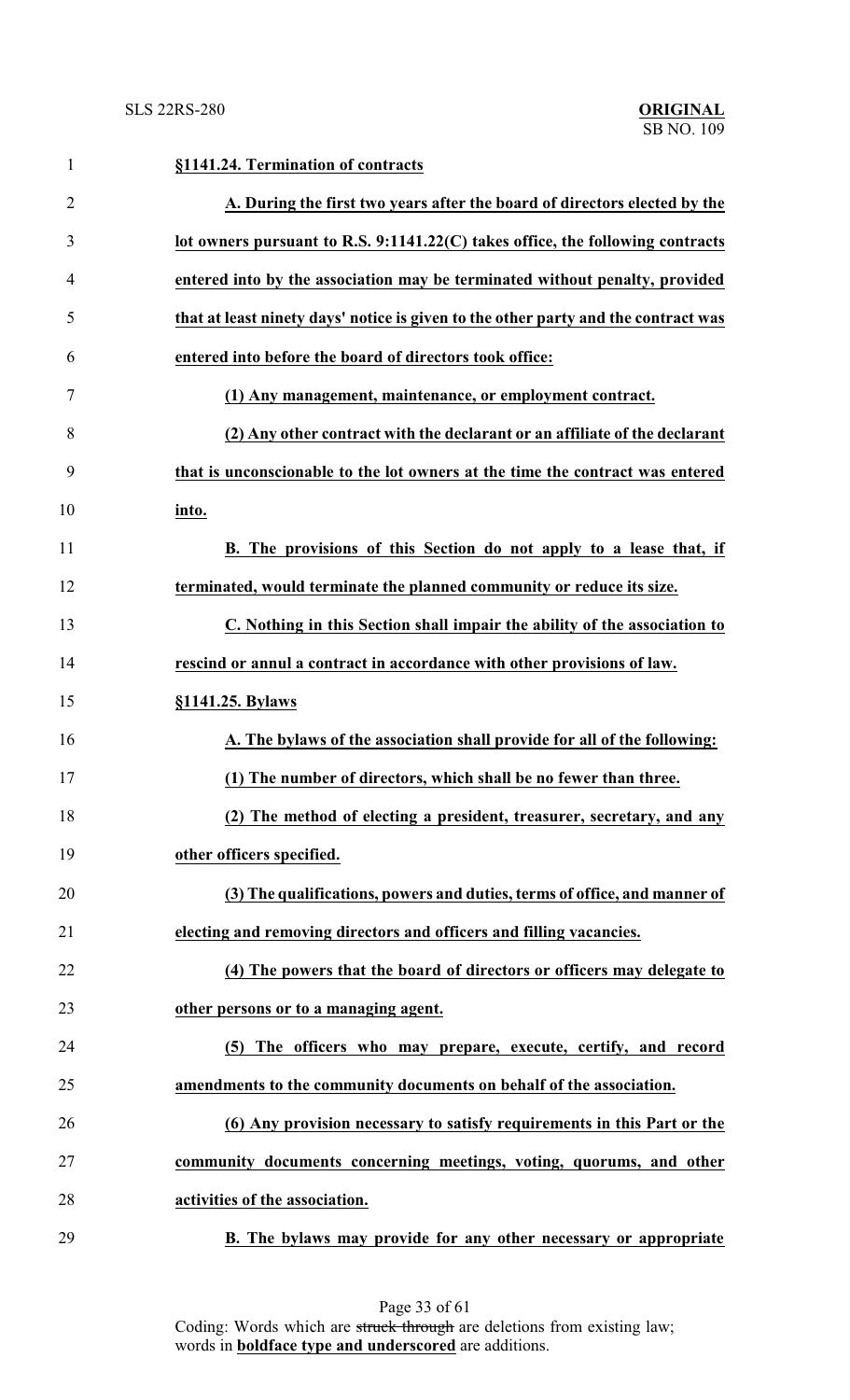| $\mathbf{1}$   | matters, including matters that may be adopted as rules, relative to managing       |
|----------------|-------------------------------------------------------------------------------------|
| $\overline{c}$ | the business and regulating the affairs of the association and the planned          |
| $\mathfrak{Z}$ | community.                                                                          |
| 4              | §1141.26. Meetings                                                                  |
| 5              | A. The following requirements apply to association meetings:                        |
| 6              | (1) The association shall hold an annual meeting in accordance with the             |
| 7              | bylaws. In the absence of a provision in the bylaws, an annual meeting shall be     |
| 8              | held upon the giving of not more than sixty days' nor fewer than ten days' notice   |
| 9              | in accordance with R.S. 9:1141.38.                                                  |
| 10             | (2) The association shall hold a special meeting to address any matter              |
| 11             | affecting the planned community or the association if its president, a majority     |
| 12             | of the board of directors, or lot owners having at least twenty percent, or any     |
| 13             | lower percentage specified in the bylaws, of the voting interest in the association |
| 14             | demand that the secretary call a meeting. The secretary shall call the meeting      |
| 15             | within thirty days after receiving notice of the lot owners' demand. Only           |
| 16             | matters described in the meeting notice required by Paragraph (3) of this           |
| 17             | Subsection shall be considered at a special meeting.                                |
| 18             | (3) The association shall notify lot owners of the time, date, and place of         |
| 19             | each annual and special meeting not more than sixty days nor fewer than ten         |
| 20             | days before the meeting date. Notice may be given by any means provided in          |
| 21             | R.S. 9:1141.38. The notice shall state the items on the agenda, including the       |
| 22             | following:                                                                          |
| 23             | (a) The general nature of any proposed amendment to the community                   |
| 24             | documents.                                                                          |
| 25             | (b) Any budget changes.                                                             |
| 26             | (c) Any proposal to remove a director or an officer elected by the                  |
| 27             | association.                                                                        |
| 28             | (4) The minimum amount of time in which notice shall be given in                    |
| 29             | accordance with Paragraph (3) of this Subsection may be reduced or waived by        |
|                |                                                                                     |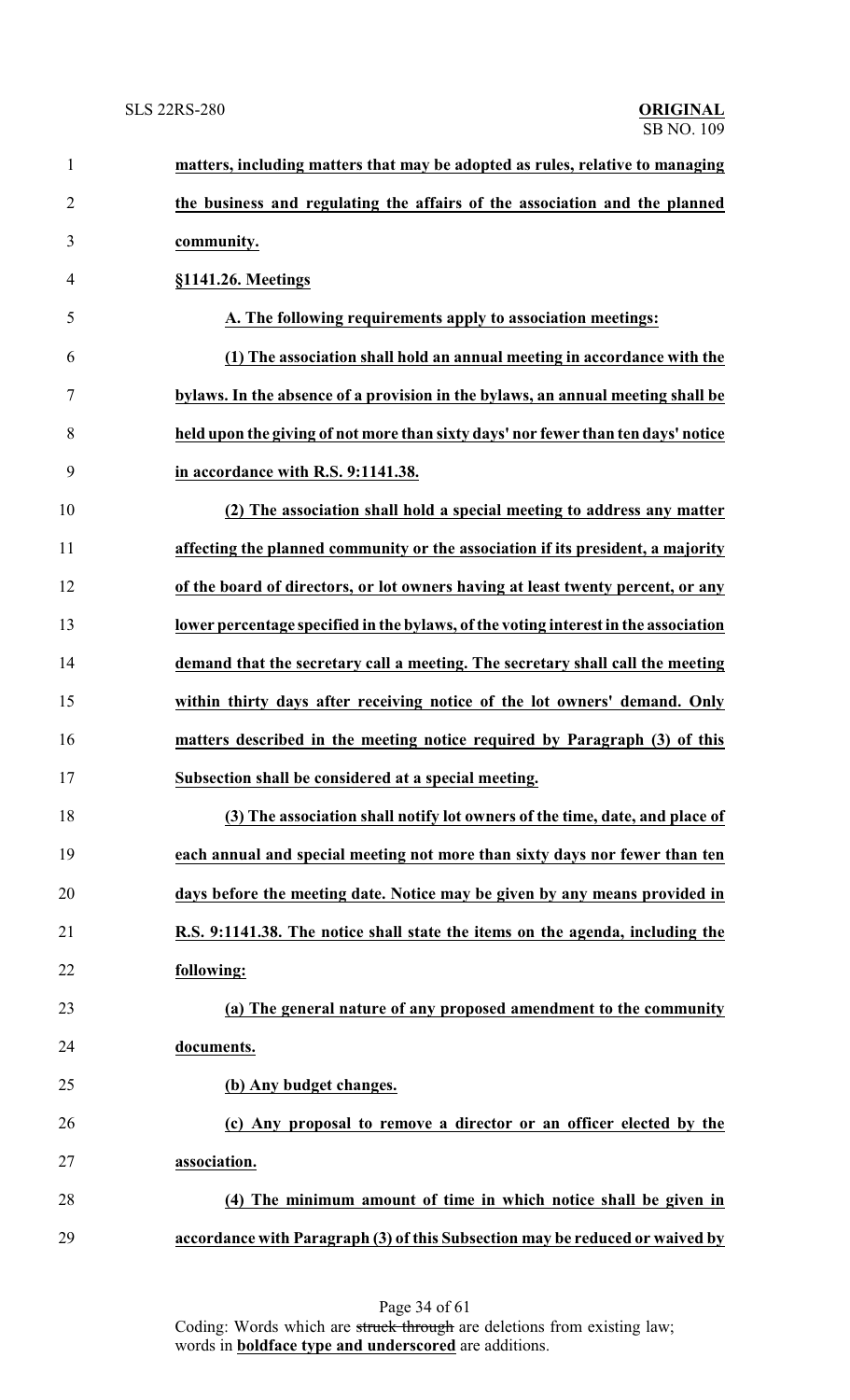| $\mathbf{1}$   | the board of directors for a meeting called to address an emergency.               |
|----------------|------------------------------------------------------------------------------------|
| $\overline{2}$ | (5) At the meeting, lot owners shall be given a reasonable opportunity to          |
| 3              | comment regarding any matter affecting the planned community or the                |
| $\overline{4}$ | association.                                                                       |
| 5              | (6) The community documents may allow for meetings of the association              |
| 6              | to be conducted by telephonic, video, or other conferencing process, if the        |
| 7              | meeting notice states the conferencing process to be used.                         |
| 8              | (7) Meetings of the association shall take place at the planned community          |
| 9              | or at a place convenient to it.                                                    |
| 10             | (8) Except as otherwise provided in the community documents, all                   |
| 11             | meetings of the association shall be conducted in accordance with the most         |
| 12             | recent edition of Robert's Rules of Order.                                         |
| 13             | <b>B.</b> The following requirements apply to meetings of the board of             |
| 14             | directors and committees of the association authorized to act for the association: |
| 15             | (1) Meetings shall be open to the lot owners except during executive               |
| 16             | sessions. The board of directors and committees may hold an executive session      |
| 17             | only during a regular or special meeting of the board or committee. No final       |
| 18             | vote or action shall be taken during an executive session. An executive session    |
| 19             | shall be held only to do the following:                                            |
| 20             | (a) Consult with an attorney concerning legal matters.                             |
| 21             | (b) Discuss existing or potential litigation, mediation, arbitration, or           |
| 22             | administrative proceedings.                                                        |
| 23             | (c) Discuss labor or personnel matters.                                            |
| 24             | (d) Discuss contracts, leases, and other commercial transactions to                |
| 25             | purchase or provide goods or services currently being negotiated, including the    |
| 26             | review of bids or proposals, if premature general knowledge of those matters       |
| 27             | would place the association at a disadvantage.                                     |
| 28             | (e) Prevent public knowledge of a matter if the board of directors or              |
| 29             | committee determines that public knowledge would violate the privacy of any        |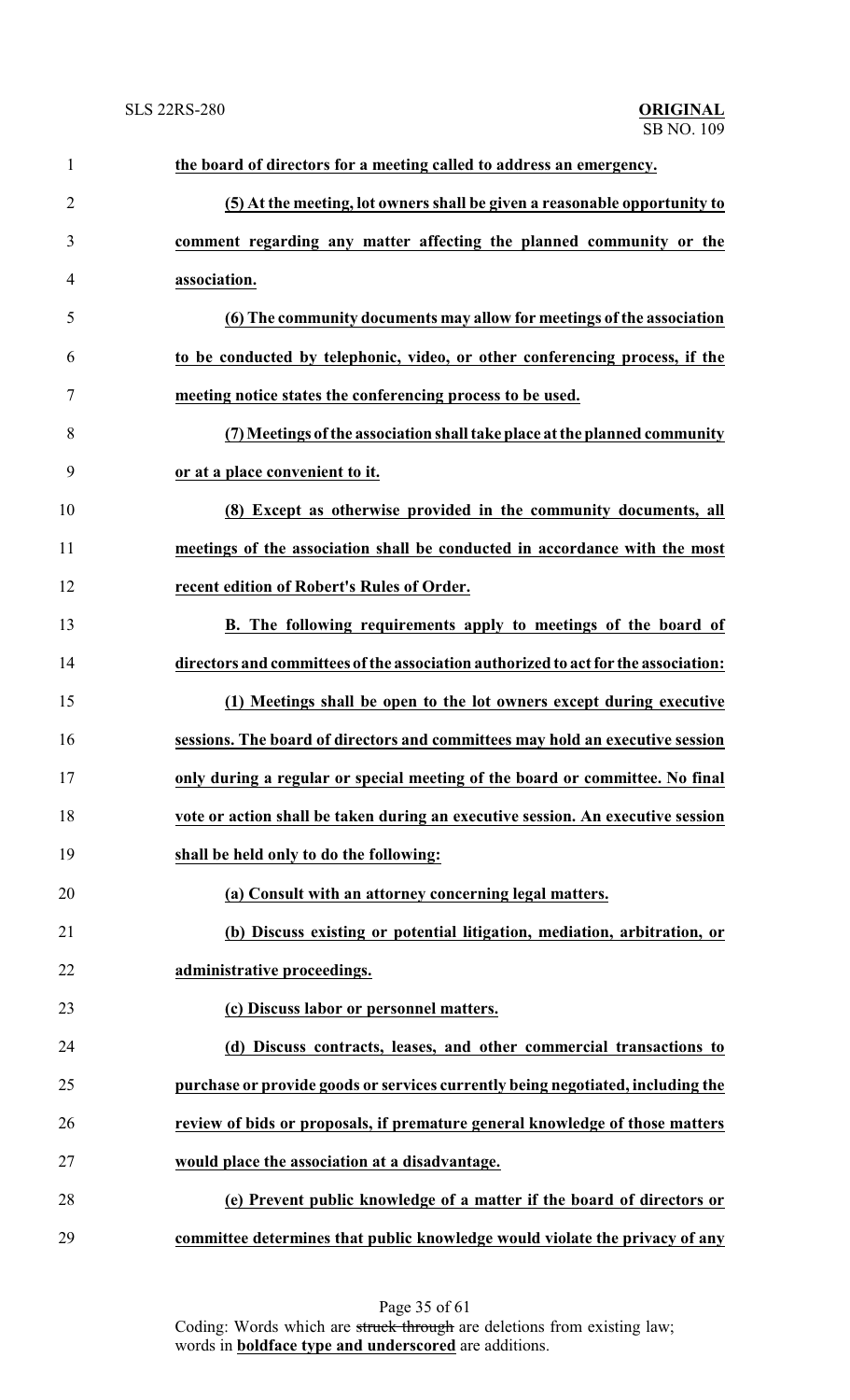| 1              | person.                                                                           |
|----------------|-----------------------------------------------------------------------------------|
| $\overline{2}$ | (2) For purposes of this Section, a gathering of the board of directors at        |
| 3              | which the directors do not conduct association business is not a meeting of the   |
| 4              | board. The board of directors may not use incidental or social gatherings or any  |
| 5              | other method to evade the open meeting requirements of this Section.              |
| 6              | (3) During the period of declarant control, the board of directors shall          |
| 7              | meet at least two times per year. At least one of those meetings shall be held at |
| 8              | the planned community or at a place convenient to it.                             |
| 9              | (4) The board of directors shall establish procedural rules to permit             |
| 10             | participation by a lot owner in the event that the lot owner is directly impacted |
| 11             | by an agenda item or is requested to attend by the board of directors.            |
| 12             | (5) Unless the meeting is included in a schedule previously provided to           |
| 13             | the lot owners or the meeting is called to address an emergency, the secretary    |
| 14             | or other officer specified in the bylaws shall give notice of each board of       |
| 15             | directors meeting to each director and to the lot owners. The notice shall be     |
| 16             | given at least ten days before the meeting and shall state the time, date, place, |
| 17             | and agenda of the meeting.                                                        |
| 18             | (6) If any materials are distributed to the board of directors before the         |
| 19             | meeting, copies of those materials shall be reasonably available to lot owners,   |
| 20             | including by posting on the association's website, except that the board need not |
| 21             | make available copies of unapproved minutes or materials that are to be           |
| 22             | considered in executive session.                                                  |
| 23             | (7) The board of directors may meet by telephonic, video, or other                |
| 24             | conferencing process if the meeting notice states the conferencing process to be  |
| 25             | used.                                                                             |
| 26             | (8) Except as provided in Paragraph (3) of this Subsection, in lieu of            |
| 27             | meeting, the board of directors may act by unanimous consent as documented        |
| 28             | in a record signed by all directors. The secretary shall promptly give notice to  |
| 29             | all lot owners of any action taken by unanimous consent. After termination of     |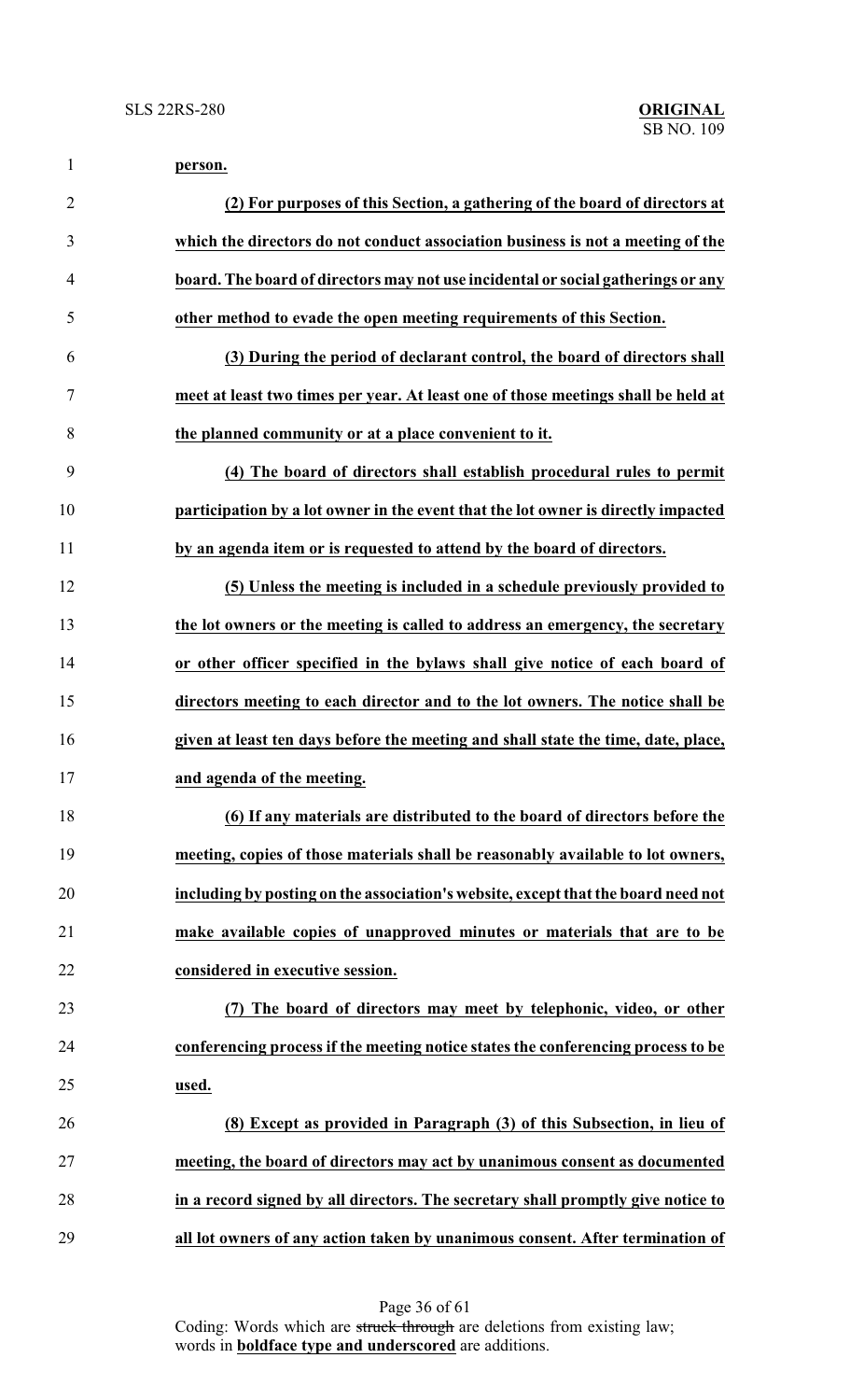| $\mathbf{1}$   | the period of declarant control, the board of directors may act by unanimous       |
|----------------|------------------------------------------------------------------------------------|
| $\overline{2}$ | consent only to undertake ministerial actions or to implement actions previously   |
| 3              | taken at a board meeting.                                                          |
| 4              | (9) All actions taken by the board of directors that do not comply with            |
| 5              | this Section are nevertheless deemed valid unless and until set aside by a court.  |
| 6              | A challenge to the validity of an action of the board of directors for failure to  |
| 7              | comply with this Section shall not be brought more than sixty days after the       |
| 8              | minutes of the meeting at which the action was taken are approved or notice of     |
| 9              | that action is provided to lot owners, whichever is later.                         |
| 10             | (10) Except as otherwise provided in the community documents, all                  |
| 11             | meetings of the board of directors and the committees of the association shall     |
| 12             | be conducted in accordance with the most recent edition of Robert's Rules of       |
| 13             | Order.                                                                             |
| 14             | §1141.27. Quorum                                                                   |
| 15             | A. Unless the bylaws provide otherwise, a quorum is present throughout             |
| 16             | any meeting of the association if lot owners holding twenty percent of the voting  |
| 17             | interest in the association are present in person or by proxy at the beginning of  |
| 18             | the meeting, have cast absentee ballots that were solicited in accordance with     |
| 19             | R.S. 9:1141.28(D)(3) and delivered to the secretary in a timely manner, or are     |
| 20             | present by any combination thereof.                                                |
| 21             | B. Voting interest allocated to lots owned by the association shall be             |
| 22             | counted toward a quorum.                                                           |
| 23             | C. Unless this Part or the community documents specify a greater                   |
| 24             | number, a quorum of the board of directors is present for purposes of              |
| 25             | determining the validity of any action taken at a meeting if individuals entitled  |
| 26             | to cast a majority of the votes on that board are present at the time a vote       |
| 27             | regarding that action is taken. If a quorum is present when a vote is taken, the   |
| 28             | affirmative vote of a majority of the directors present is the act of the board of |
| 29             | directors unless a greater vote is required by this Part or the community          |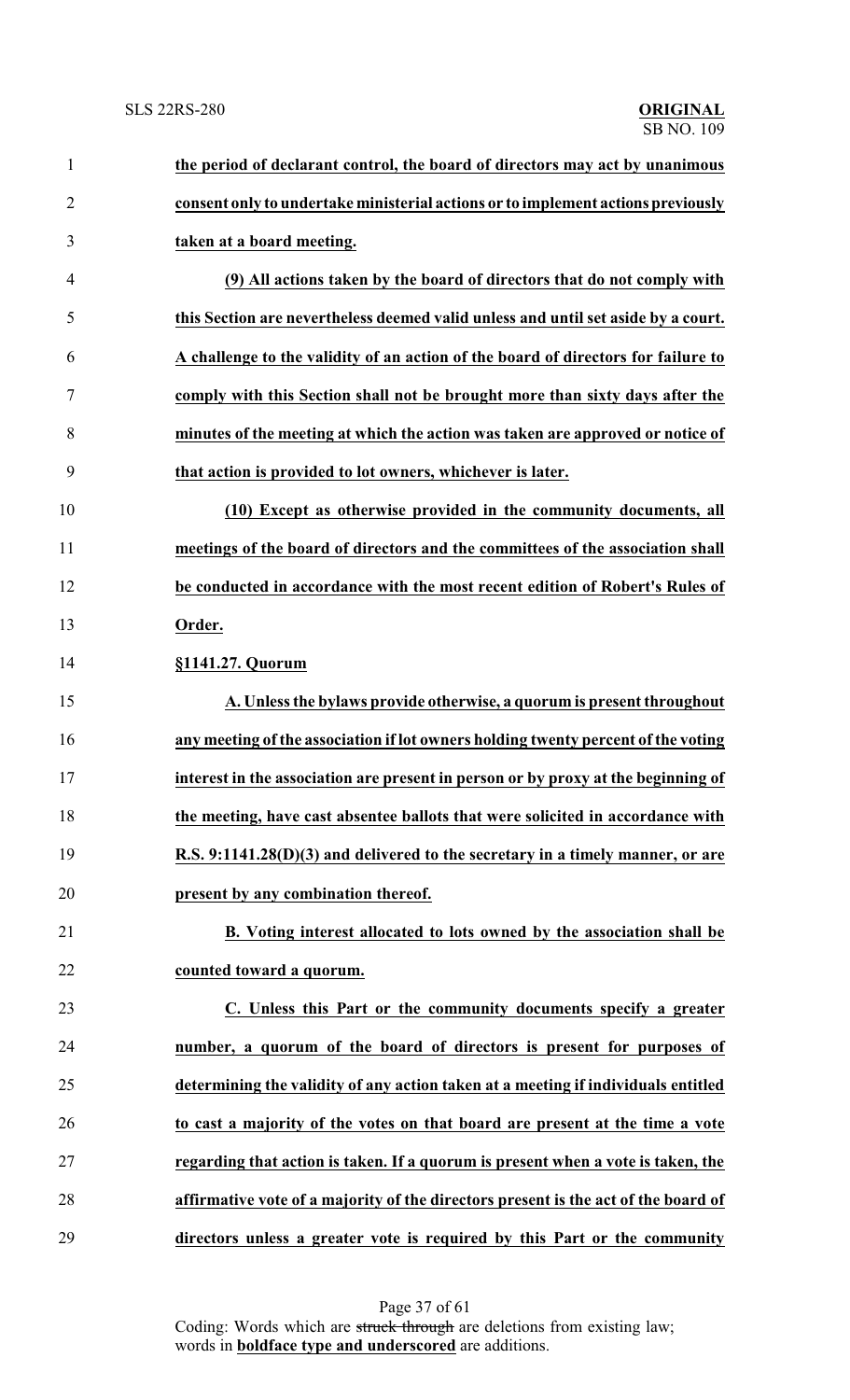| $\mathbf{1}$   | documents.                                                                             |
|----------------|----------------------------------------------------------------------------------------|
| $\overline{2}$ | §1141.28. Voting; proxies; ballots                                                     |
| 3              | A. Directors may not vote by proxy at any meeting of the board of                      |
| 4              | directors or at any committee thereof.                                                 |
| 5              | B. Lot owners may vote at a meeting of the association in person, by                   |
| 6              | absentee ballot, by proxy or, when a vote is conducted without a meeting, by           |
| 7              | electronic transmission or paper ballot.                                               |
| 8              | C. The voting interest allocated to lots owned by the association shall be             |
| 9              | cast in the same proportion as the votes cast on the matter by lot owners other        |
| 10             | than the association.                                                                  |
| 11             | D. At a meeting of the association at which a quorum is present, the                   |
| 12             | following requirements apply:                                                          |
| 13             | (1) Lot owners who are present may cast a vote in person by voice, show                |
| 14             | of hands, standing, or any other method for determining votes, as designated by        |
| 15             | the association.                                                                       |
| 16             | (2) Unless a greater number of the votes in the association is required,               |
| 17             | a majority of the voting interest cast is required for the approval of any action      |
| 18             | of the association.                                                                    |
| 19             | (3) A lot owner may vote by absentee ballot without being present at the               |
| 20             | meeting. The association shall promptly deliver an absentee ballot to a lot owner      |
| 21             | upon request made at least three days before the scheduled meeting.                    |
| 22             | (4) Except as provided in Subsection E of this Section, if the name signed             |
| 23             | on a vote, consent, waiver, ballot, or proxy appointment corresponds to the            |
| 24             | name of a lot owner as indicated in the records of the association, the                |
| 25             | association, if acting in good faith, is entitled to accept the vote, consent, waiver, |
| 26             | ballot, or proxy appointment and give it full effect as the act of the lot owner.      |
| 27             | E. If only one of several owners of a lot owned in indivision votes, that lot          |
| 28             | owner has the right to cast the voting interest allocated to that lot. If more than    |
| 29             | one of the lot owners vote, the voting interest allocated to that lot shall be cast    |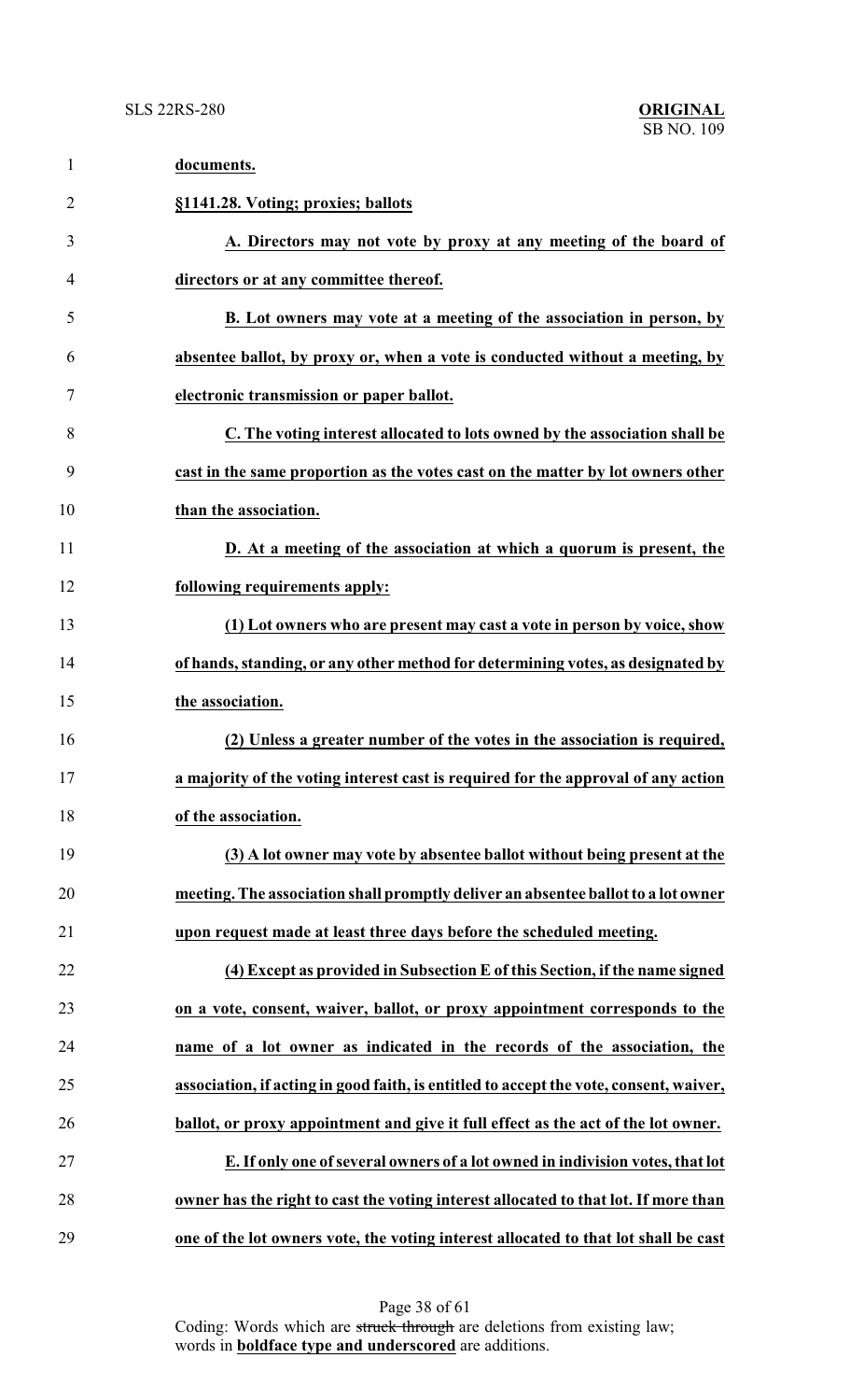| 1              | only in accordance with the agreement of a majority in interest of the lot              |
|----------------|-----------------------------------------------------------------------------------------|
| $\overline{2}$ | owners. There is agreement of a majority in interest if any one of the lot owners       |
| 3              | casts the voting interest allocated to the lot without any of the other lot owners      |
| 4              | promptly protesting to the association. In the event that there is disagreement         |
| 5              | among the owners of a lot as to their interests, the association, acting in good        |
| 6              | faith, is entitled to rely upon what is evidenced in its records as to that lot. In the |
| 7              | event that the records do not indicate the allocation of interests in a lot, the        |
| 8              | association is entitled to treat the multiple lot owners as having equal shares. If     |
| 9              | a lot or an undivided interest in a lot is subject to a usufruct, the usufructuary      |
| 10             | shall be deemed the owner of that lot or the undivided interest of the lot for          |
| 11             | purposes of this Section.                                                               |
| 12             | F. The following requirements apply to proxy voting:                                    |
| 13             | (1) A lot owner may appoint a proxy to vote or otherwise act by signing                 |
| 14             | a written appointment or by making an electronic transmission. An electronic            |
| 15             | transmission shall contain or be accompanied by information from which it can           |
| 16             | be determined that the lot owner authorized the transmission.                           |
| 17             | (2) The appointment of a proxy is effective when a signed written                       |
| 18             | appointment or an electronic transmission of the appointment is received by the         |
| 19             | officer or agent of the association authorized to tabulate votes. A proxy is valid      |
| 20             | only for the meeting for which it is cast and any recessed session of that meeting      |
| 21             | and is subject to any limitation contained therein.                                     |
| 22             | (3) The appointment of a proxy is revocable.                                            |
| 23             | (4) The revocation of a proxy appointment, the death of the lot owner,                  |
| 24             | or the appointment of a curator for the lot owner appointing a proxy does not           |
| 25             | affect the right of the association to accept the proxy's authority unless notice       |
| 26             | of the revocation, death, or appointment of a curator is received by the officer        |
| 27             | or agent authorized to tabulate votes before the proxy exercises authority              |
| 28             | pursuant to the appointment.                                                            |
| 29             | G. Unless prohibited or limited by the community documents, when an                     |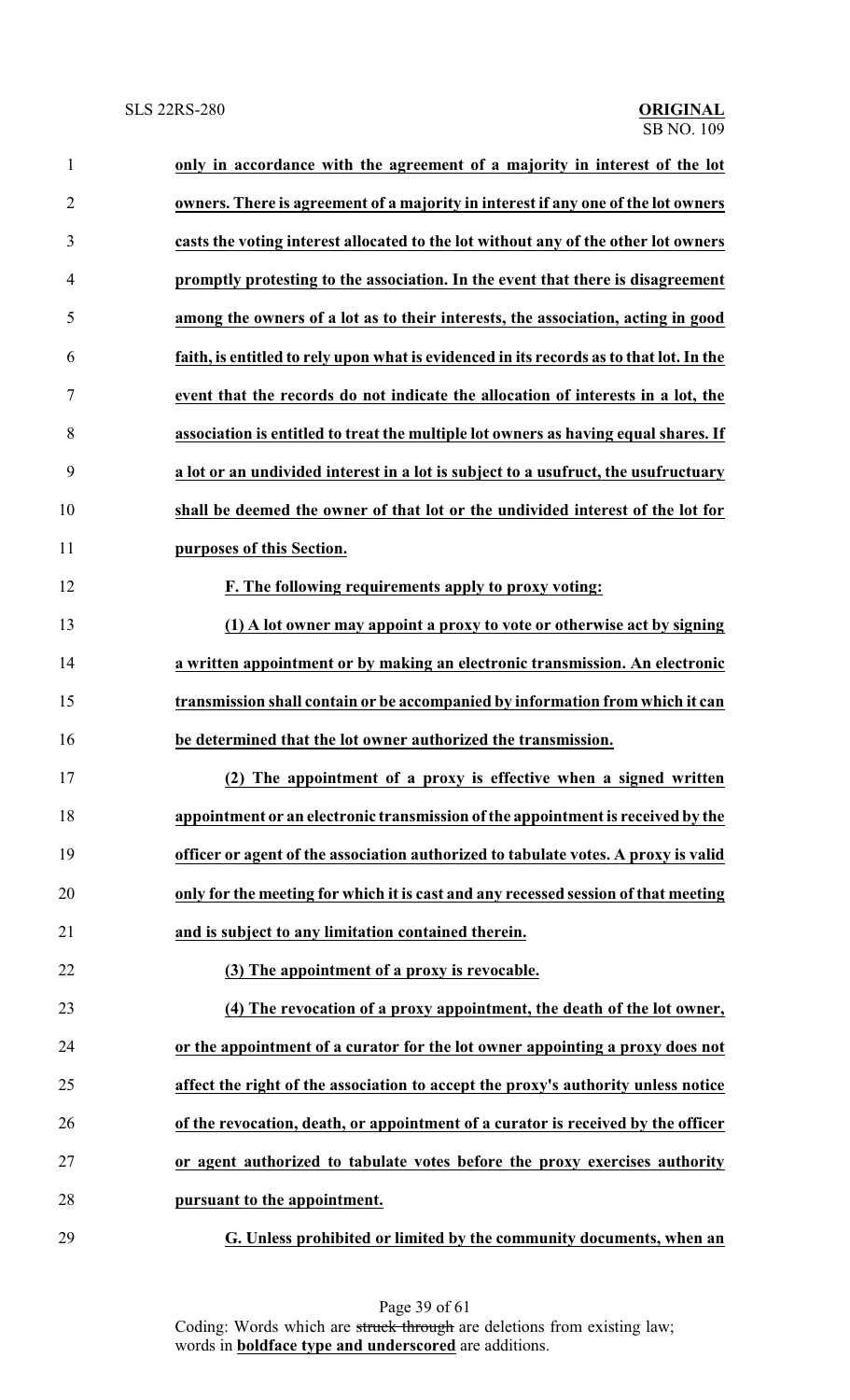| $\mathbf{1}$   | association conducts a vote without a meeting, the following requirements           |
|----------------|-------------------------------------------------------------------------------------|
| $\overline{2}$ | apply:                                                                              |
| 3              | (1) The association shall notify the lot owners that the vote will be taken         |
| $\overline{4}$ | by ballot.                                                                          |
| 5              | (2) The association shall deliver a paper or electronic ballot in                   |
| 6              | accordance with R.S. 9:1141.38.                                                     |
| 7              | (3) The ballot shall set forth each proposed action and provide an                  |
| 8              | opportunity to vote for or against each action.                                     |
| 9              | (4) The ballot shall also contain all of the following:                             |
| 10             | (a) The number of responses needed to meet the quorum requirements.                 |
| 11             | (b) The voting interest necessary to approve each matter other than the             |
| 12             | election of directors.                                                              |
| 13             | (c) The time and date by which a ballot shall be delivered to the                   |
| 14             | association to be counted, which shall be no fewer than seven days after the date   |
| 15             | the association delivers the ballot.                                                |
| 16             | (5) After delivery to the association, a ballot is not invalidated by death,        |
| 17             | disability, or attempted revocation by the person who cast the ballot.              |
| 18             | (6) A vote conducted pursuant to this Subsection is valid only if the               |
| 19             | number of votes cast on an item equals or exceeds the requirement to authorize      |
| 20             | each proposed action.                                                               |
| 21             | H. If the declaration requires that votes on specified matters affecting the        |
| 22             | planned community be cast by lessees of leased lots rather than by lot owners,      |
| 23             | this Section applies to lessees as if they were lot owners. Lot owners who lease    |
| 24             | their lots to other persons may not cast votes on those specified matters.          |
| 25             | §1141.29. Transfer or encumbrance of common areas or right to income                |
| 26             | A. All or portions of the common areas may be transferred or subjected              |
| 27             | to a security right by a two-thirds vote or such greater vote as is required by the |
| 28             | declaration. Any limited common area may be transferred or subjected to a           |
| 29             | security right with the consent of all owners of lots to which any limited          |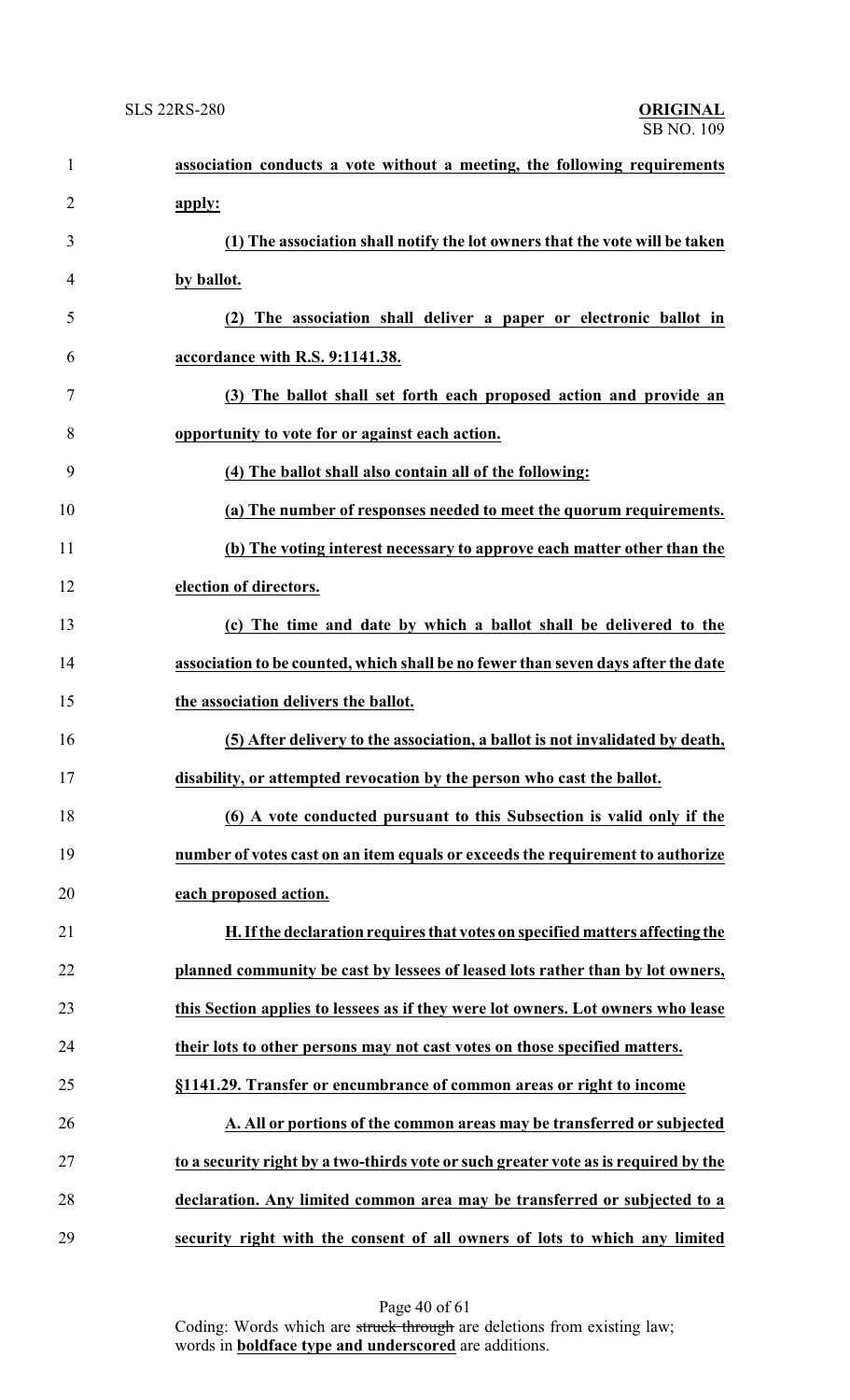**common area is allocated. Nevertheless, if all of the lots in a planned community are restricted exclusively to nonresidential uses, the declaration may provide that all or portions of the common areas may be transferred or subjected to a security right by a vote that is less than two-thirds or that limited common areas may be transferred or subjected to a security right upon the consent of fewer than all the owners of lots to which the limited common area is allocated.**

 **B. An agreement to transfer common areas or limited common areas or to subject them to a security right shall be prepared and executed by an authorized officer or agent of the association and shall contain a certification that the minimum voting requirements have been met. The agreement, and all ratifications thereof, shall be filed for registry in accordance with R.S. 9:1141.4(D) and is effective only upon registry. An agreement subjecting property of the association to a security right shall be created and made effective against third persons as required by law.**

 **C. The association, on behalf of the lot owners, may contract to transfer or encumber a right in a planned community, or to grant a security right in the association's right to receive assessments or other income, but the contract is not enforceable against the association until approved pursuant to Subsections A and B of this Section. Thereafter, the association has all powers necessary and appropriate to effect the transfer or encumbrance.**

 **D. Unless the security right is effective and filed for registry prior to the filing of the declaration, neither the transfer or encumbrance of any portion of a common area, nor the foreclosure upon such an encumbrance, shall release that common area from the burdens and restrictions imposed by the declaration. Subject to the rights of a holder of a security right in a common area, proceeds from the sale of the common areas are an asset of the association, but the proceeds from the sale of limited common areas shall be distributed equitably among the owners of the lots to which the limited common areas were allocated. If any common areas are transferred to a creditor pursuant to a**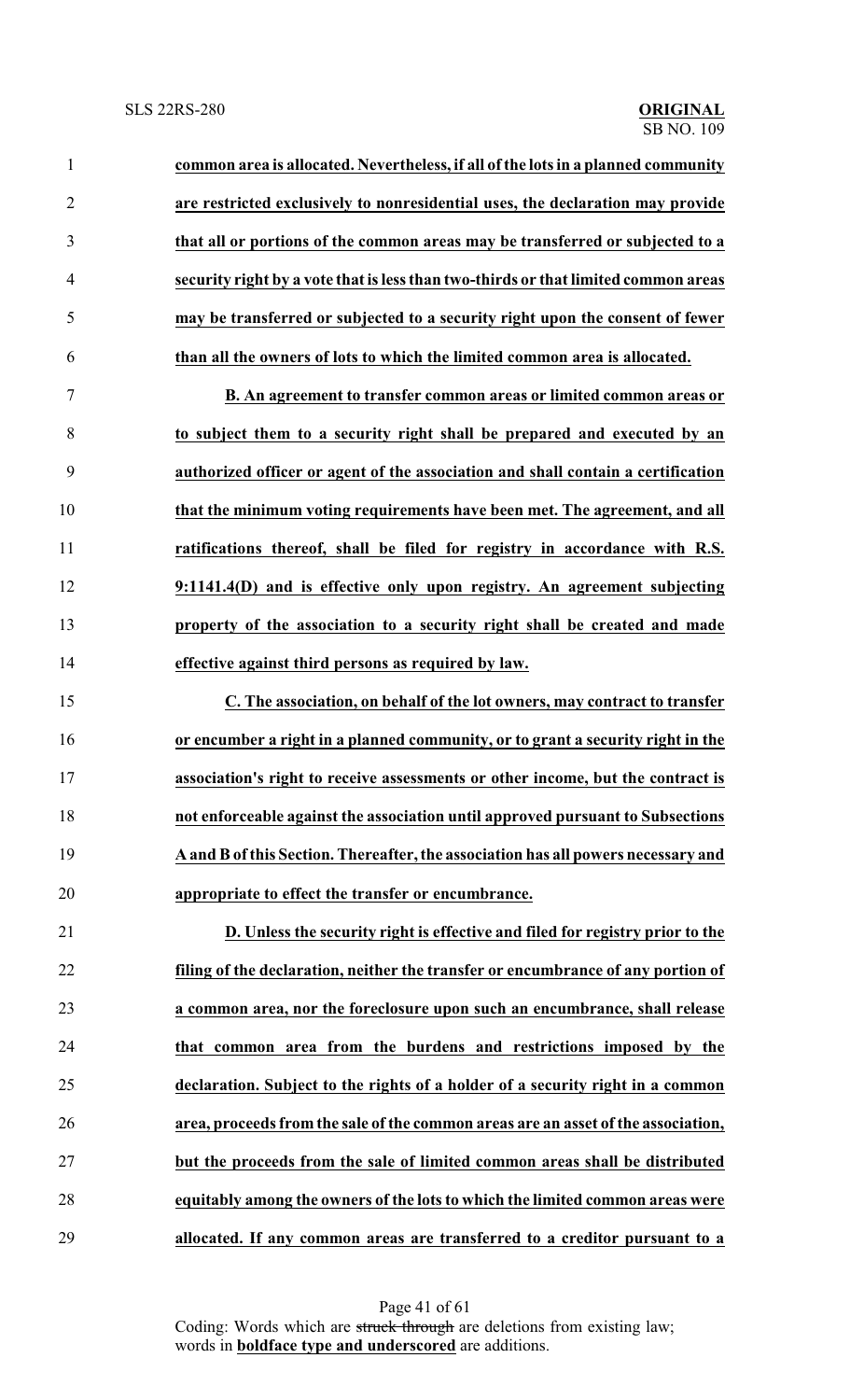| $\mathbf{1}$   | giving in payment in accordance with Civil Code Article 2655, the transferee       |
|----------------|------------------------------------------------------------------------------------|
| $\overline{2}$ | acquires the common areas subject to the burdens and restrictions imposed by       |
| 3              | the declaration.                                                                   |
| 4              | E. Proceeds of loans made to the association shall be used only for the            |
| 5              | purposes approved by the association.                                              |
| 6              | §1141.30. Insurance                                                                |
| 7              | A. Commencing not later than the time of the first transfer of a lot to an         |
| 8              | unrelated purchaser, the association shall maintain, to the extent reasonably      |
| 9              | available and subject to reasonable deductibles, commercial general liability      |
| 10             | insurance, including medical payments insurance, in an amount determined by        |
| 11             | the board of directors, but not less than any amount specified in the declaration, |
| 12             | covering all occurrences commonly insured against for bodily injury, death, and    |
| 13             | property damage arising out of or in connection with the use, ownership, or        |
| 14             | maintenance of the common areas. The declaration may require the association       |
| 15             | to carry any other insurance, and the association may carry any other insurance    |
| 16             | it considers appropriate to protect the association or the lot owners.             |
| 17             | B. If the insurance required in Subsection A of this Section is not                |
| 18             | reasonably available, the association shall immediately notify all lot owners.     |
| 19             | C. The issuance of an insurance policy to the association does not prevent         |
| 20             | a lot owner from obtaining insurance for the lot owner's own benefit.              |
| 21             | §1141.31. Surplus funds                                                            |
| 22             | Any surplus funds of the association remaining after payment of or                 |
| 23             | provision for common expenses and any prepayment of reserves shall be paid         |
| 24             | annually to the lot owners in proportion to their common expense liabilities or    |
| 25             | credited to the lot owners to reduce their future common expense assessments.      |
| 26             | §1141.32. Assessments                                                              |
| 27             | A. Until the association makes a common expense assessment, the                    |
| 28             | declarant shall pay all common expenses. After the initial assessment has been     |
| 29             | made by the association, assessments shall be made at least annually, based on     |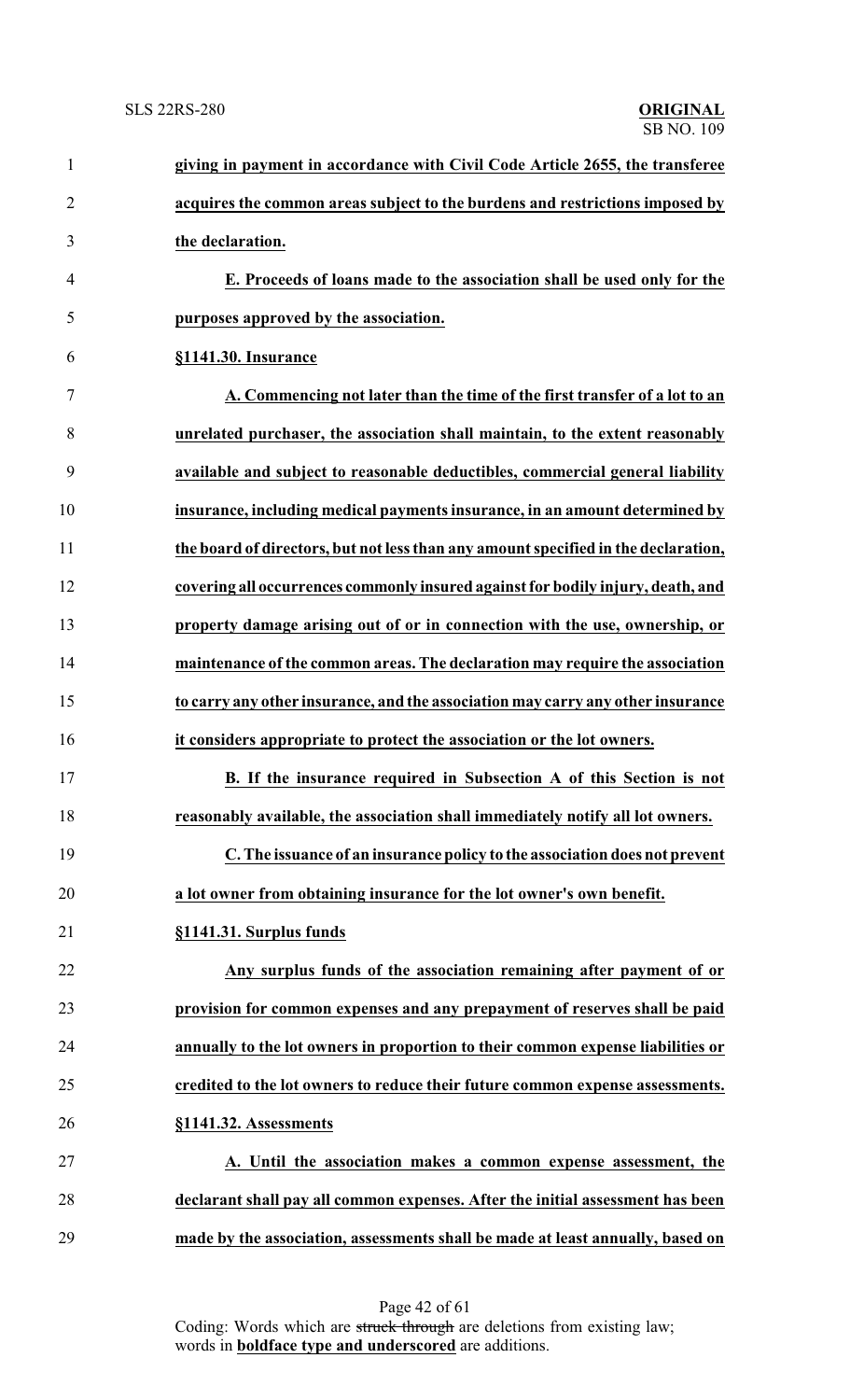| $\mathbf{1}$   | a budget adopted by the association. The association shall not incur expenses      |
|----------------|------------------------------------------------------------------------------------|
| $\overline{2}$ | except for the benefit of the planned community.                                   |
| 3              | <b>B.</b> Except for assessments made in accordance with Subsections C, D,         |
| $\overline{4}$ | and E of this Section or as otherwise provided in this Part, all common expenses   |
| 5              | shall be assessed against all of the lots in accordance with the allocations set   |
| 6              | forth in the declaration pursuant to R.S. 9:1141.6. The owner of a lot shall be    |
| $\overline{7}$ | personally liable for the payment of all assessments levied against the lot during |
| 8              | the period of his ownership. The association may charge interest on any past       |
| 9              | due assessment or portion thereof at the rate established by the association,      |
| 10             | which shall not exceed twelve percent per year.                                    |
| 11             | C. To the extent required by the declaration:                                      |
| 12             | (1) A common expense associated with the maintenance, repair, or                   |
| 13             | replacement of a limited common area shall be assessed against the lots to which   |
| 14             | that limited common area is allocated equally or in any other proportion the       |
| 15             | declaration provides.                                                              |
| 16             | (2) A common expense benefiting fewer than all of the lots or their                |
| 17             | owners may be assessed exclusively against the lots or lot owners benefitted.      |
| 18             | (3) The costs of insurance may be assessed in proportion to risk, and the          |
| 19             | costs of utilities may be assessed in proportion to usage.                         |
| 20             | D. If damage to a lot or other part of the planned community or any                |
| 21             | other common expense is caused by the willful misconduct of any lot owner or       |
| 22             | a guest or invitee of a lot owner, the association may assess that damage or       |
| 23             | common expense exclusively against that owner's lot, even if the association       |
| 24             | maintains insurance with respect to that damage or common expense.                 |
| 25             | E. If common expense liabilities are reallocated, common expense                   |
| 26             | assessments and any installment thereof not yet due shall be recalculated in       |
| 27             | accordance with the reallocated common expense liabilities.                        |
| 28             | §1141.33. Upkeep of the planned community                                          |
| 29             | Except as otherwise provided by the community documents, the                       |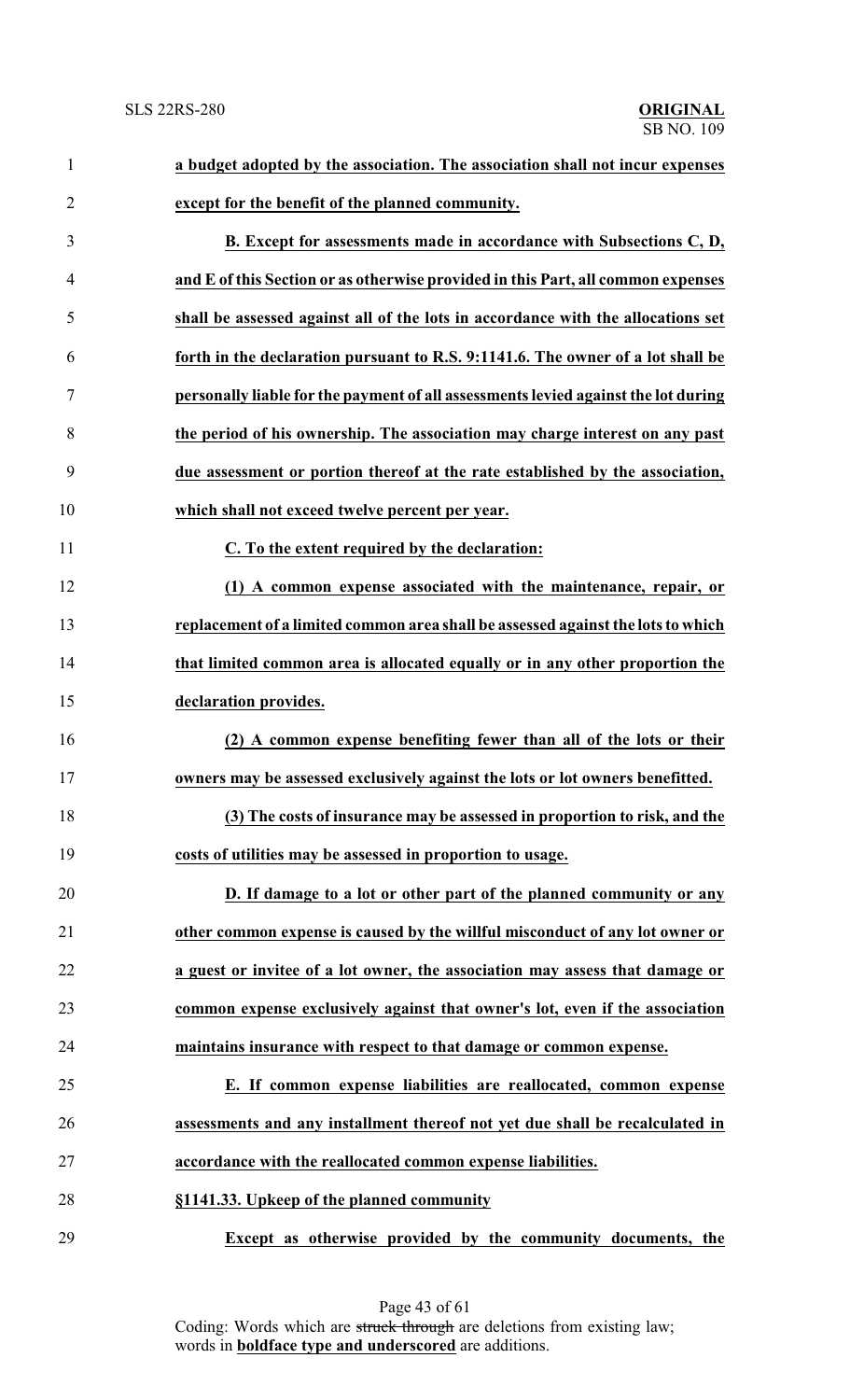| $\mathbf{1}$   | association is responsible for maintenance, repair, and replacement of the           |
|----------------|--------------------------------------------------------------------------------------|
| $\overline{2}$ | common areas and limited common areas, and each lot owner is responsible for         |
| 3              | the maintenance of his lot and the maintenance, repair, and replacement of any       |
| 4              | improvements located thereon. Each lot owner shall afford to the association,        |
| 5              | and to its agents or employees, access through his lot that is reasonably            |
| 6              | necessary for those purposes.                                                        |
| 7              | §1141.34. Adoption of budgets; special assessments                                   |
| 8              | A. The board of directors shall submit, at least annually, a proposed                |
| 9              | budget for the planned community for consideration by the lot owners at a duly       |
| 10             | called meeting of the association. Not later than thirty days after adoption of a    |
| 11             | proposed budget, the board of directors shall provide to all lot owners a            |
| 12             | summary of the budget, including any reserves, and a statement of the basis on       |
| 13             | which any reserves are calculated and funded. Simultaneously, the board shall        |
| 14             | set a date, which shall be no fewer than ten days nor more than sixty days after     |
| 15             | the summary is provided, for a meeting of the association to consider                |
| 16             | ratification of the budget. A majority vote, or any greater vote specified in the    |
| 17             | declaration, is required to ratify the budget. If a proposed budget is not ratified, |
| 18             | the budget last ratified at a meeting of the association continues until a           |
| 19             | subsequent budget is ratified.                                                       |
| 20             | B. The board of directors may propose a special assessment at any time.              |
| 21             | Except as otherwise provided in Subsection C of this Section, the assessment is      |
| 22             | effective only if the board of directors follows the procedures for ratification of  |
| 23             | a budget provided in Subsection A of this Section and the lot owners ratify the      |
| 24             | proposed assessment at a meeting of the association as provided in Subsection        |
| 25             | A of this Section.                                                                   |
| 26             | C. If the board of directors, by a vote of two-thirds of directors present           |
| 27             | and voting, determines that a special assessment is necessary to respond to an       |
| 28             | emergency:                                                                           |
| 29             | (1) The special assessment becomes effective immediately in accordance               |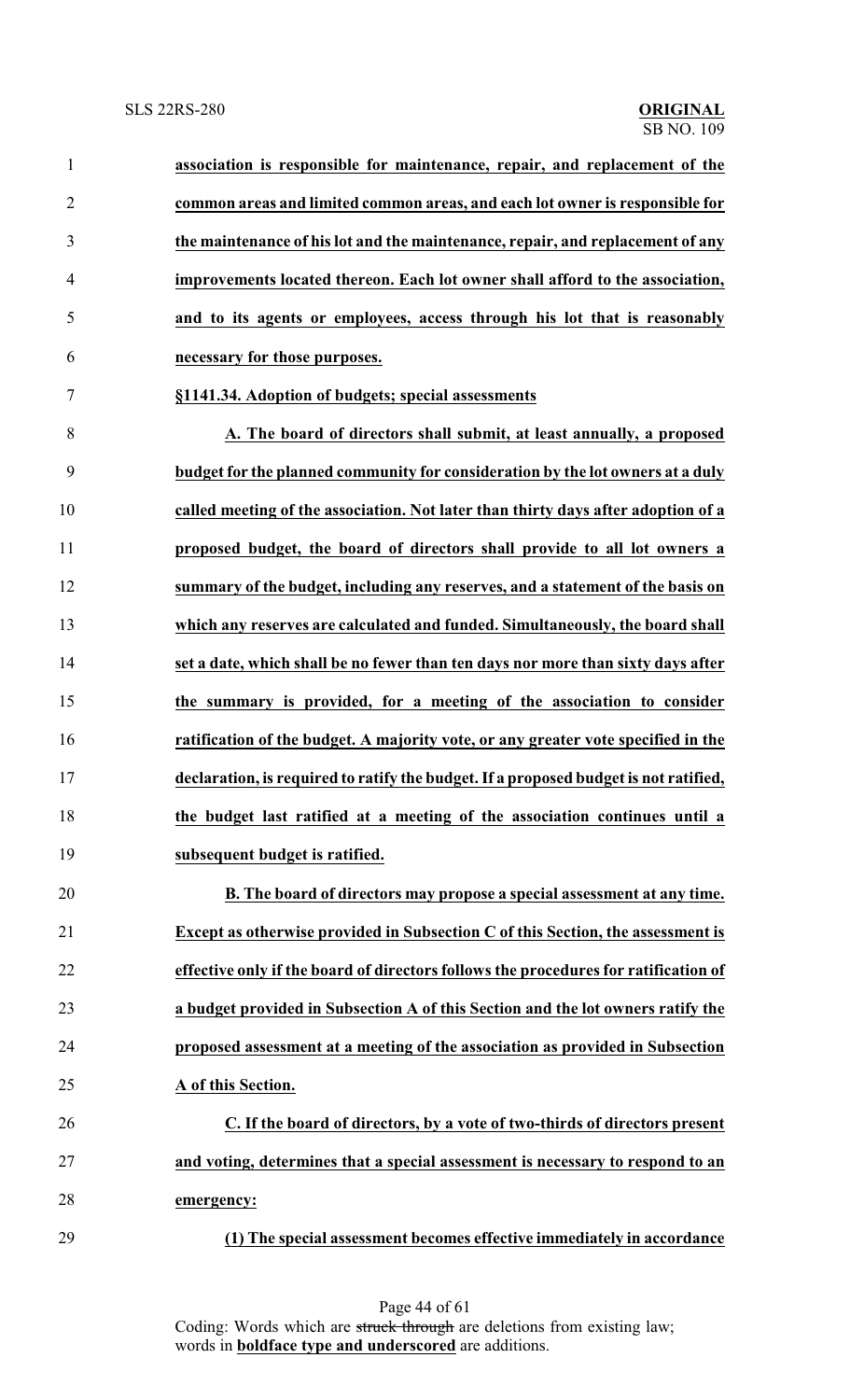| $\mathbf{1}$   | with the terms of the vote.                                                          |
|----------------|--------------------------------------------------------------------------------------|
| $\overline{2}$ | (2) Notice of the emergency assessment shall be provided promptly to all             |
| 3              | lot owners.                                                                          |
| $\overline{4}$ | (3) The board of directors shall spend the emergency special assessment              |
| 5              | funds only for the purposes described in the vote.                                   |
| 6              | §1141.35. Privileges for sums due to the association; enforcement                    |
| $\tau$         | A. A privilege in favor of the association shall arise on a lot for any              |
| 8              | assessment attributable to that lot or fines imposed against the lot owner.          |
| 9              | Reasonable attorney fees and costs, other fees, charges, fines, and interest         |
| 10             | charged pursuant to R.S. $9:1141.20(A)(10), (11), (12),$ and (13), and any other     |
| 11             | sums due to the association in accordance with the declaration, this Part, or as     |
| 12             | a result of an administrative, arbitration, mediation, or judicial decision are      |
| 13             | enforceable in the same manner as unpaid assessments pursuant to this Section.       |
| 14             | If an assessment is payable in installments, the privilege is for the full amount    |
| 15             | of the annual assessment from the time the first installment becomes due.            |
| 16             | B. To be preserved, the privilege shall be evidenced by a statement of               |
| 17             | privilege, signed and verified by affidavit of an authorized officer or agent of the |
| 18             | association, and filed for registry in the mortgage records of the parish in which   |
| 19             | the lot is situated. The statement of privilege shall include a complete property    |
| 20             | description of the lot, the name of its record owner, the amount of delinquent       |
| 21             | or accelerated assessment, the date on which the assessment became delinquent,       |
| 22             | and any fines or late fees assessed. At least seven days prior to the filing for     |
| 23             | registry of the statement of privilege, the association shall deliver to the lot     |
| 24             | owner, or send to the lot owner by registered or certified mail, a sworn detailed    |
| 25             | statement of its claim for the delinquent or accelerated assessment that includes    |
| 26             | the date the assessment became delinquent or accelerated.                            |
| 27             | C. A privilege pursuant to this Section is effective from the time the               |
| 28             | statement of privilege is filed for registry in the mortgage records and, except     |
| 29             | as otherwise provided in the Private Works Act, R.S. 9:4801 et seq., is preferred    |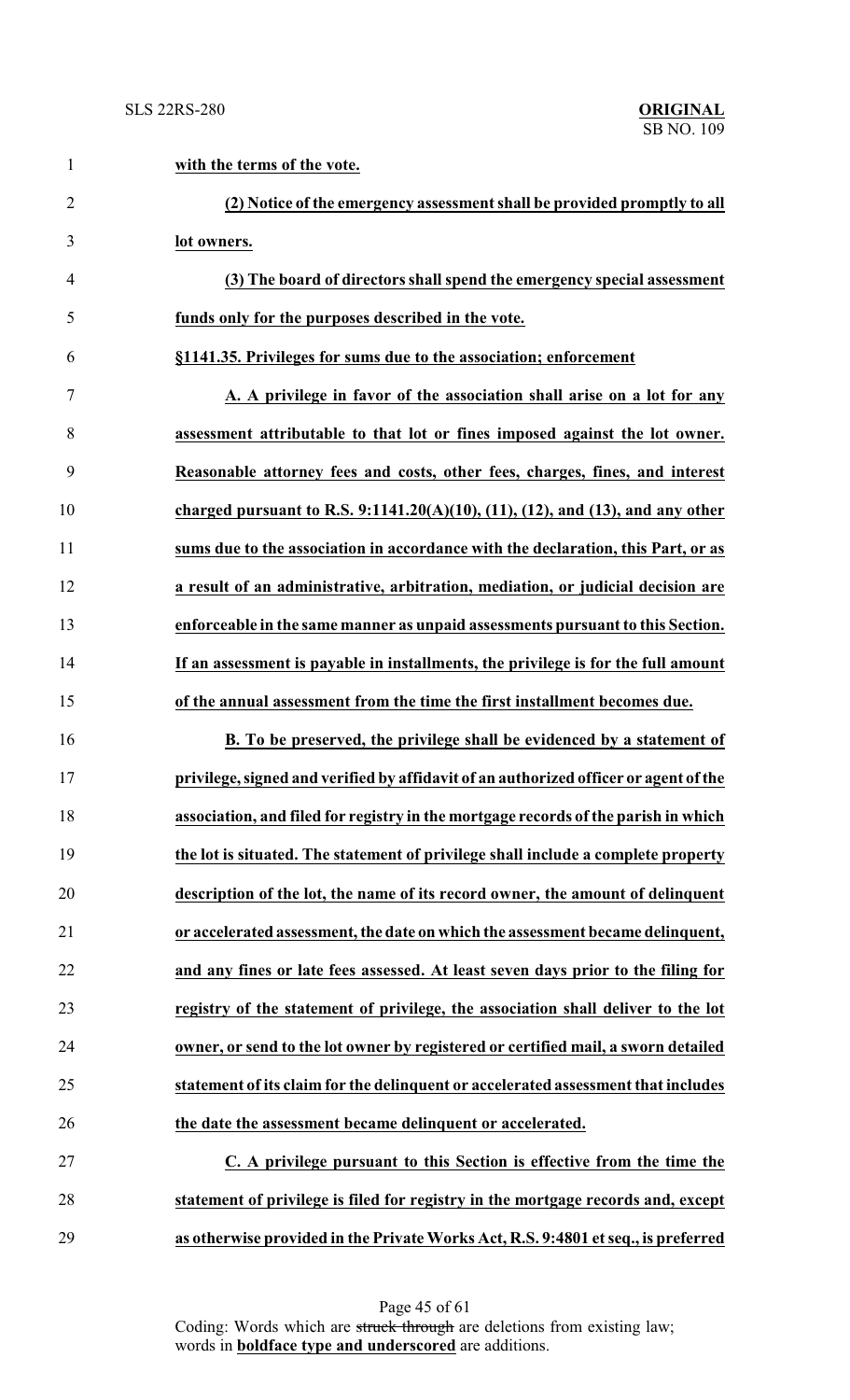| $\mathbf{1}$   | in rank to all mortgages, privileges, and other rights in the lot that become         |
|----------------|---------------------------------------------------------------------------------------|
| $\overline{2}$ | effective against third persons after that time.                                      |
| 3              | D. In the absence of a contrary provision in a declaration authorizing                |
| $\overline{4}$ | two or more associations, privileges in favor of those associations for               |
| 5              | assessments have equal priority regardless of the date on which they filed            |
| 6              | statements of privilege unless there is an intervening encumbrance, in which          |
| 7              | event this Subsection does not apply.                                                 |
| 8              | E.(1) A privilege for unpaid assessments is extinguished unless a suit to             |
| 9              | enforce the privilege is instituted within five years after the privilege becomes     |
| 10             | effective.                                                                            |
| 11             | (2) The effect of recordation of a statement of privilege and the privilege           |
| 12             | preserved by it shall cease as to third persons unless a notice of pendency of        |
| 13             | action in accordance with Code of Civil Procedure Article 3752, identifying the       |
| 14             | suit required to be filed by Paragraph (1) of this Subsection, is filed for registry  |
| 15             | in the mortgage records within five years after the privilege becomes effective.      |
| 16             | In addition to the requirements of Code of Civil Procedure Article 3752, the          |
| 17             | notice of pendency of action shall contain a reference to the recorded statement      |
| 18             | of privilege. If the effect of recordation of a statement of privilege has ceased for |
| 19             | lack of timely filing of a notice of pendency of action, the recorder of mortgages    |
| 20             | upon receipt of a written signed application shall cancel the recordation of the      |
| 21             | statement of privilege.                                                               |
| 22             | F. This Section does not affect the personal liability of a lot owner for the         |
| 23             | payment of past due sums for which Subsection A of this Section grants a              |
| 24             | privilege or prevent an association from acquiring a lot through a giving in          |
| 25             | payment.                                                                              |
| 26             | G. A judgment or decree in any action brought in accordance with this                 |
| 27             | Section shall include costs and reasonable attorney fees for the prevailing party.    |
| 28             | H. Upon request made in a record, the association shall furnish to a lot              |
| 29             | owner a statement setting forth the amount of any unpaid assessments against          |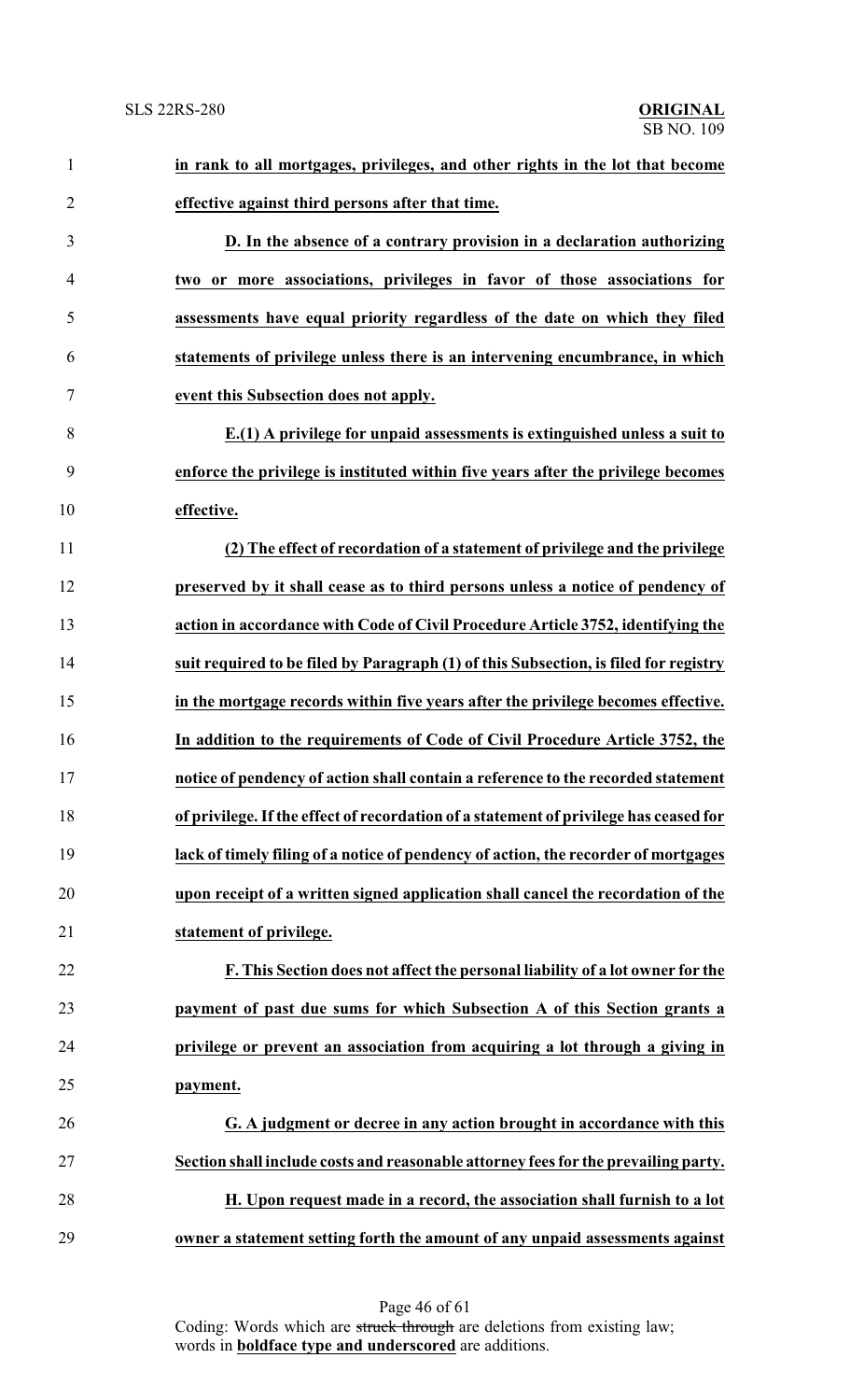| $\mathbf{1}$   | the lot owner's lot. The statement shall be furnished within ten business days    |
|----------------|-----------------------------------------------------------------------------------|
| $\overline{2}$ | after receipt of the request and is binding on the association, the board of      |
| 3              | directors, and every lot owner.                                                   |
| 4              | I. An association may commence an action to enforce a privilege on a lot          |
| 5              | in accordance with this Section only with approval from the board of directors.   |
| 6              | J. The association shall apply any sums paid by a lot owner who is                |
| 7              | delinquent in paying assessments in the following order:                          |
| 8              | (1) Unpaid assessments.                                                           |
| 9              | (2) Late charges.                                                                 |
| 10             | (3) Reasonable attorney fees, costs, and other collection charges.                |
| 11             | (4) All other unpaid fees, charges, fines, penalties, and interest.               |
| 12             | §1141.36. Association records                                                     |
| 13             | A. An association shall retain all of the following:                              |
| 14             | (1) Appropriate accounting records concerning the operation and                   |
| 15             | administration of the association.                                                |
| 16             | (2) Minutes of all meetings of the lot owners and board of directors other        |
| 17             | than executive sessions, a record of all actions taken by the lot owners or board |
| 18             | of directors without a meeting, and a record of all actions taken by a committee  |
| 19             | in place of the board of directors on behalf of the association.                  |
| 20             | (3) The names of lot owners in a form that permits preparation of a list          |
| 21             | of the names of all lot owners and the addresses at which the association         |
| 22             | communicates with them, in alphabetical order showing the voting interest each    |
| 23             | lot owner is entitled to cast.                                                    |
| 24             | (4) Its original or restated organizational documents and all amendments          |
| 25             | to them, and all rules currently in effect.                                       |
| 26             | (5) All financial statements and tax returns of the association for the past      |
| 27             | three years.                                                                      |
| 28             | (6) A list of the names and addresses of its current directors and officers.      |
| 29             | (7) The most recent annual report delivered to the secretary of state.            |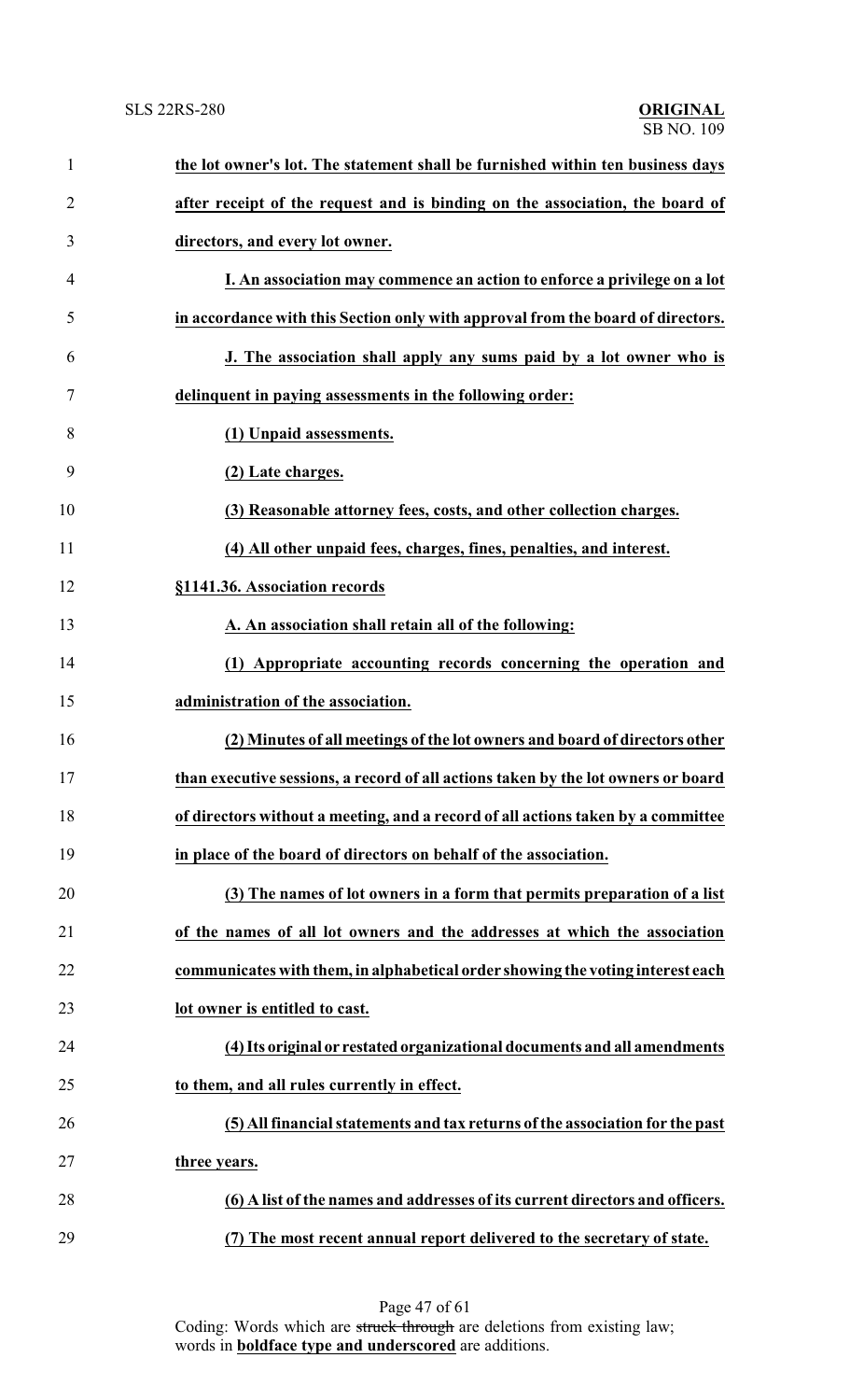| $\mathbf{1}$   | (8) Financial and other records sufficiently detailed to enable the              |
|----------------|----------------------------------------------------------------------------------|
| $\overline{2}$ | association to comply with R.S. 9:1141.43(B).                                    |
| 3              | (9) Copies of current contracts to which the association is a party.             |
| $\overline{4}$ | (10) Records of board of directors or committee actions to approve or            |
| 5              | deny any requests for design or architectural changes from lot owners.           |
| 6              | (11) Ballots, proxies, and other records related to voting by lot owners         |
| 7              | for one year after the election, action, or vote to which they relate.           |
| 8              | B. Upon receipt of a request for specific records, the association shall         |
| 9              | make the records available for examination and copying by a lot owner or the     |
| 10             | lot owner's agent. An inspection shall occur during reasonable business hours    |
| 11             | or at a mutually convenient time and location.                                   |
| 12             | C. Records retained by an association may be withheld from inspection            |
| 13             | and copying to the extent that they concern any of the following:                |
| 14             | (1) Personnel and medical records relating to specific individuals.              |
| 15             | (2) Contracts and other commercial transactions to purchase or provide           |
| 16             | goods or services that are currently being negotiated.                           |
| 17             | (3) Existing or potential litigation or mediation, arbitration, or               |
| 18             | administrative proceedings.                                                      |
| 19             | (4) Communications with the association's attorney that are protected            |
| 20             | by the attorney-client privilege or the work-product rule.                       |
| 21             | (5) Information the disclosure of which would violate law.                       |
| 22             | (6) Records of an executive session of the board of directors.                   |
| 23             | (7) Individual lot files other than those of the requesting lot owner.           |
| 24             | D. An association may charge a reasonable fee for providing copies of            |
| 25             | any records in accordance with this Section and for supervising the lot owner's  |
| 26             | inspection.                                                                      |
| 27             | E. A right to copy records in accordance with this Section includes the          |
| 28             | right to receive copies by photocopying or other means, including receipt of     |
| 29             | copies through an electronic transmission, if available, upon request by the lot |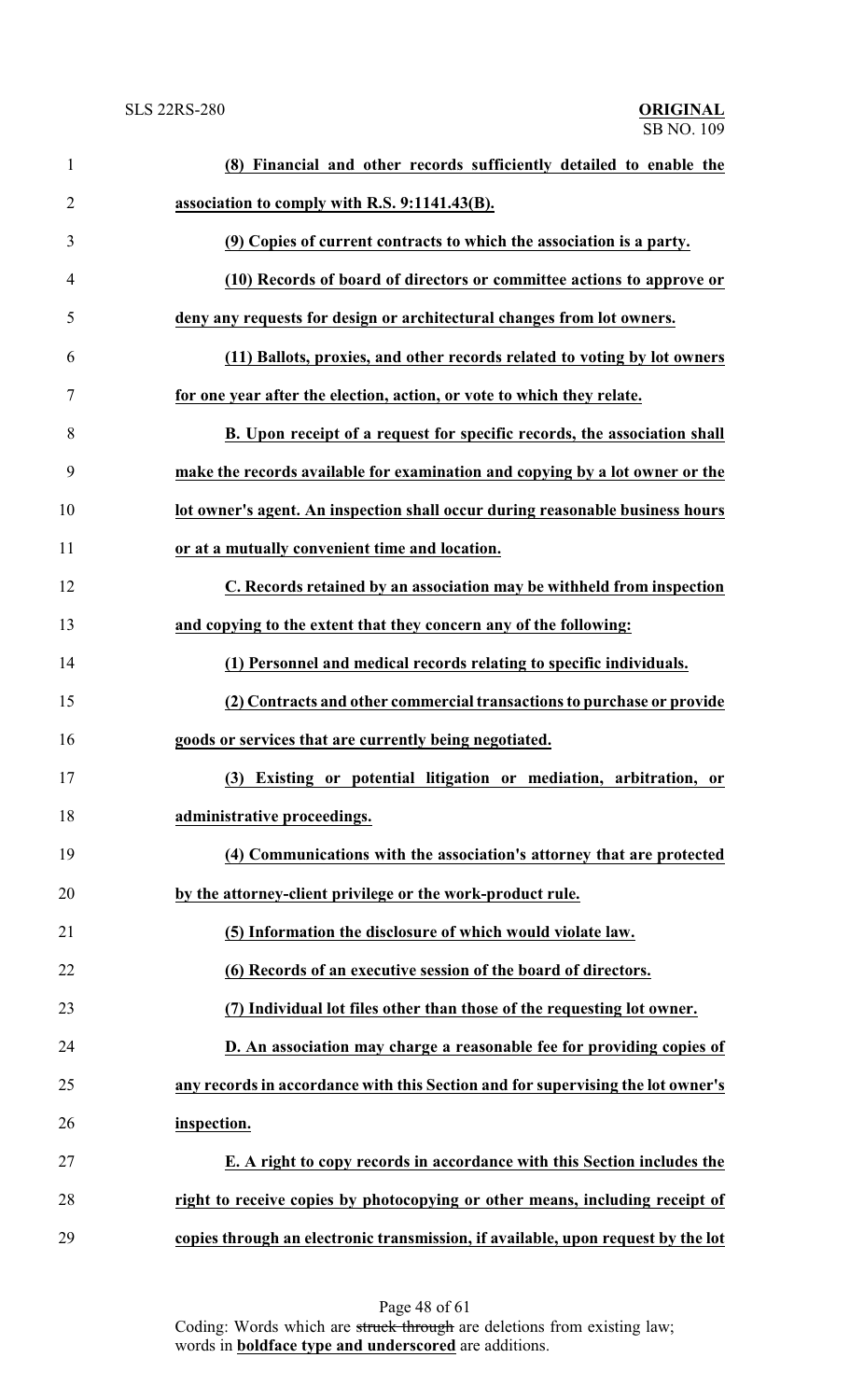| $\mathbf{1}$   | owner.                                                                            |
|----------------|-----------------------------------------------------------------------------------|
| $\overline{2}$ | F. An association is not obligated to compile or synthesize information.          |
| 3              | G. Information provided pursuant to this Section shall not be used for            |
| $\overline{4}$ | commercial or other improper purposes, and the association may deny access        |
| 5              | to information if the association has a good faith belief that the information is |
| 6              | being requested for such purposes. The court may order the person obtaining       |
| 7              | information from the association to pay the association's expenses if the court   |
| 8              | determines that the information was used for an improper purpose.                 |
| 9              | §1141.37. Rules                                                                   |
| 10             | A. Before adopting, amending, or repealing any rule, the board of                 |
| 11             | directors shall give all lot owners notice of the proposed action and provide the |
| 12             | text of the rule or the proposed change and the date on which the board of        |
| 13             | directors will act after considering comments from lot owners.                    |
| 14             | B. Following the adoption, amendment, or repeal of a rule, the board of           |
| 15             | directors shall notify the lot owners of its action and provide a copy of any new |
| 16             | or revised rule.                                                                  |
| 17             | C. The board of directors shall adopt procedures for enforcement of               |
| 18             | standards adopted in accordance with R.S. 9:1141.14(C) and for approval of        |
| 19             | construction applications, including a reasonable time within which the board     |
| 20             | of directors shall act after an application is submitted and the consequences of  |
| 21             | its failure to act.                                                               |
| 22             | D. A rule regulating display of the flag of the United States shall be            |
| 23             | consistent with federal law.                                                      |
| 24             | E. The board of directors may adopt rules that affect the use of or               |
| 25             | behavior on lots that may be used for residential purposes only to implement a    |
| 26             | provision of the declaration or to regulate any behavior in or occupancy of a lot |
| 27             | that violates the declaration or adversely affects the use and enjoyment of other |
| 28             | lots or the common areas by other lot owners.                                     |
| 29             | F. Every rule adopted pursuant to this Section is required to be                  |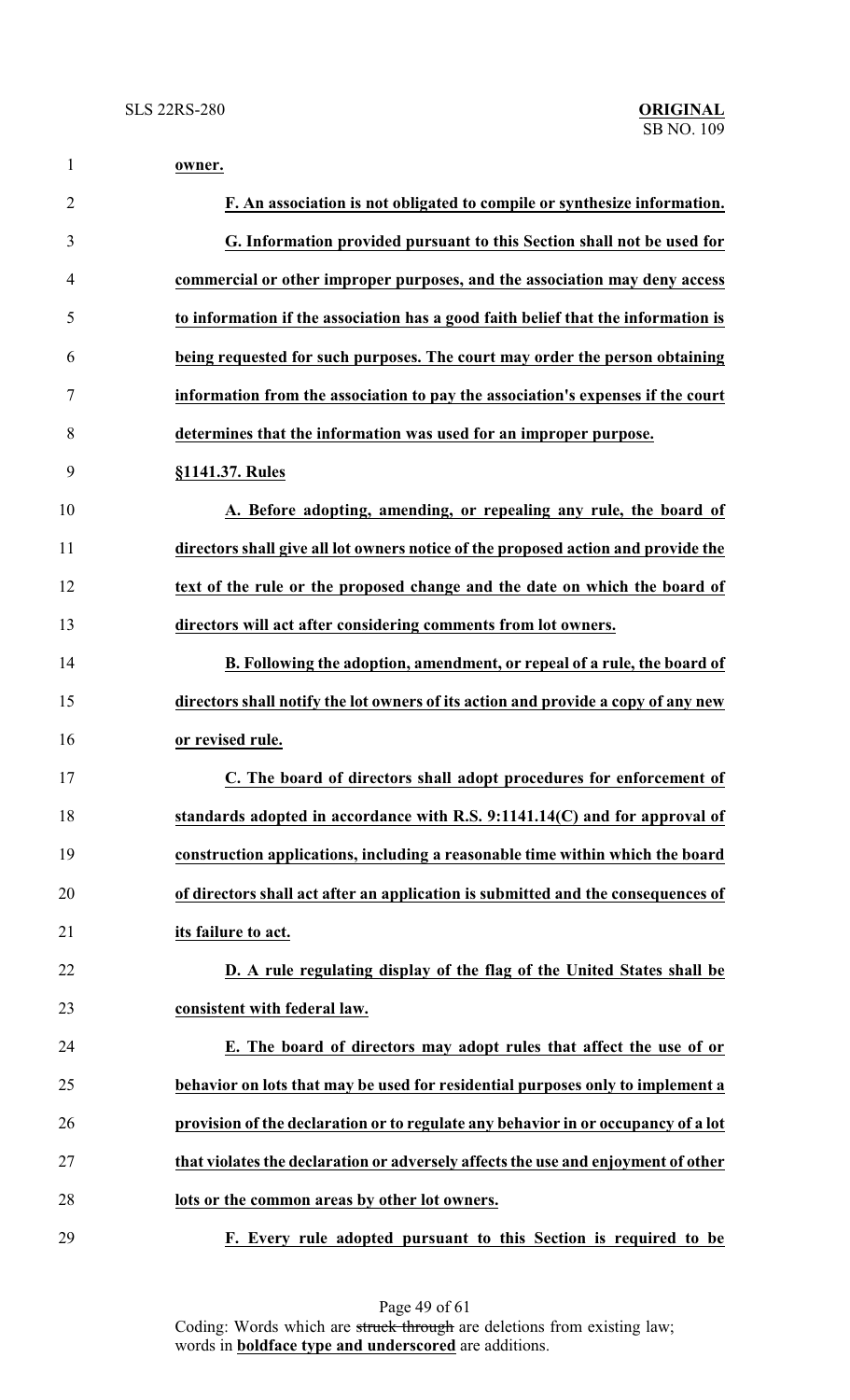| $\mathbf{1}$   | reasonable.                                                                     |
|----------------|---------------------------------------------------------------------------------|
| $\overline{2}$ | §1141.38. Notice to lot owners                                                  |
| 3              | A. An association shall deliver any notice required pursuant to this Part       |
| 4              | by any of the following methods:                                                |
| 5              | (1) United States mail postage paid, or commercial courier as defined in        |
| 6              | Code of Civil Procedure Article 1313(D), to the mailing address designated by   |
| 7              | the lot owner.                                                                  |
| 8              | (2) Electronic mail to the address designated by the lot owner.                 |
| 9              | (3) Hand delivery to the physical location of each lot, if neither a mailing    |
| 10             | address nor an electronic mail address has been designated by the lot owner.    |
| 11             | (4) United States mail postage paid, or commercial courier as defined in        |
| 12             | Code of Civil Procedure Article 1313(D), to the mailing address of each lot.    |
| 13             | (5) Any other method reasonably calculated to provide notice to the lot         |
| 14             | owner.                                                                          |
| 15             | B. The ineffectiveness of a good faith effort to deliver notice by an           |
| 16             | authorized means does not invalidate action taken at or without a meeting.      |
| 17             | §1141.39. Removal of officers and directors                                     |
| 18             | A. Notwithstanding any provision of the community documents to the              |
| 19             | contrary, lot owners present in person, by proxy, or by absentee ballot at any  |
| 20             | meeting of the association at which a quorum is present and for which notice of |
| 21             | removal was given may by majority vote remove any director of the board of      |
| 22             | directors and any officer elected by the lot owners, with or without cause.     |
| 23             | However, a director appointed by the declarant may not be removed during the    |
| 24             | period of declarant control.                                                    |
| 25             | B. At any meeting at which a vote to remove a director or an officer is to      |
| 26             | be taken, the director or officer being considered for removal shall have a     |
| 27             | reasonable opportunity to speak before the vote.                                |
| 28             | §1141.40. Incorporation                                                         |
| 29             | A. When immovable property is acquired by one or more persons acting            |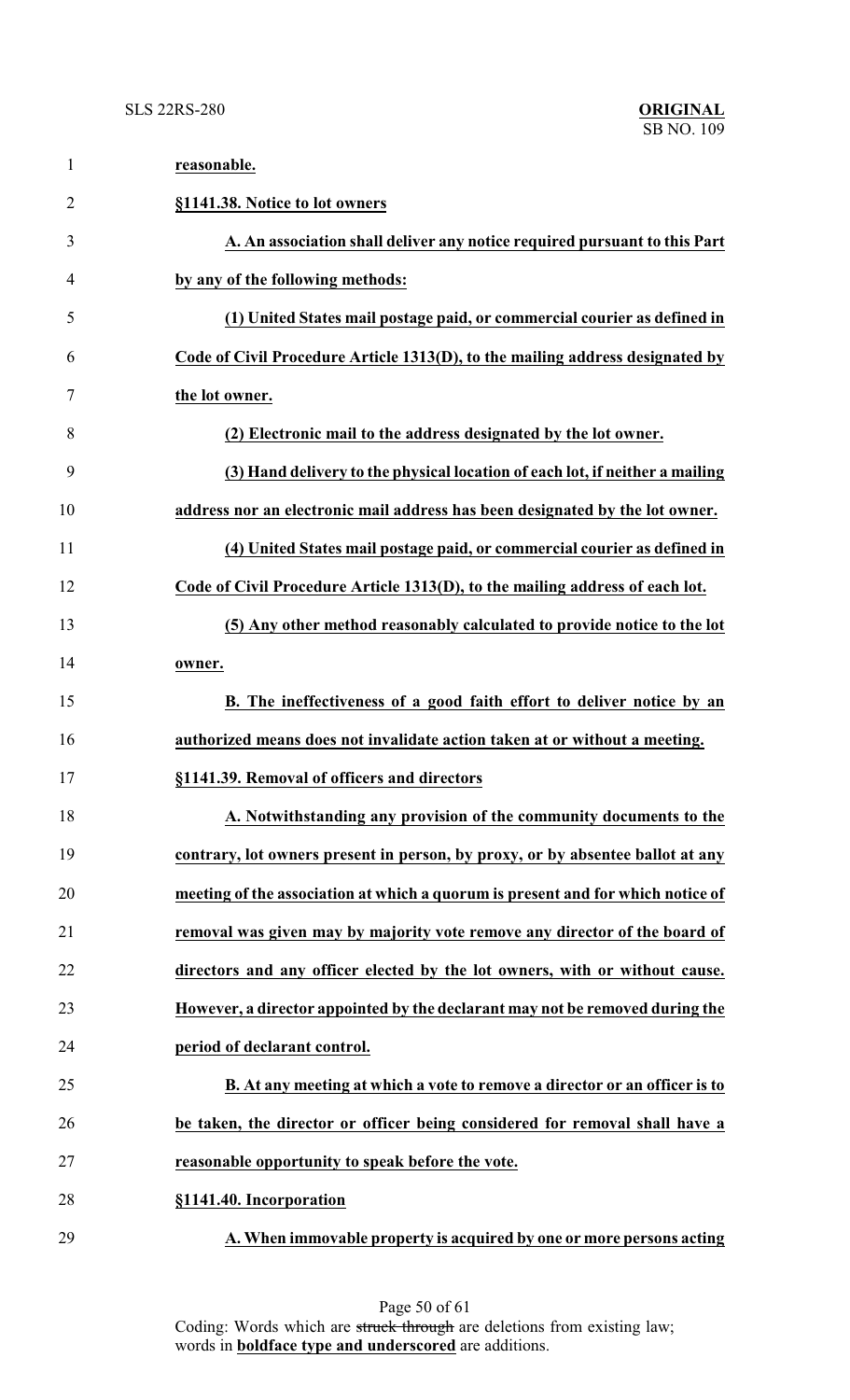| $\mathbf{1}$   | in any capacity for and in the name of an association that is not duly                                                                                              |
|----------------|---------------------------------------------------------------------------------------------------------------------------------------------------------------------|
| $\overline{2}$ | incorporated, and the association is subsequently duly incorporated, the                                                                                            |
| 3              | corporate existence of the association shall be retroactive to the date of                                                                                          |
| 4              | acquisition of an interest in the immovable property, but such retroactive                                                                                          |
| 5              | existence shall be without prejudice to rights validly acquired by third persons                                                                                    |
| 6              | in the interim between the date of acquisition and the date that the association                                                                                    |
| 7              | is duly incorporated.                                                                                                                                               |
| 8              | B. The effect of the revocation and reinstatement of an association shall                                                                                           |
| 9              | be in accordance with law.                                                                                                                                          |
| 10             | <b>SUBPART D. CONSUMER PROTECTIONS</b>                                                                                                                              |
| 11             | §1141.41. Applicability; waiver                                                                                                                                     |
| 12             | This Subpart applies to all lots except as modified or waived by                                                                                                    |
| 13             | agreement of purchasers of lots in a planned community in which all lots are                                                                                        |
| 14             | restricted to nonresidential use.                                                                                                                                   |
| 15             | Revision Comments - 2022                                                                                                                                            |
| 16             |                                                                                                                                                                     |
| 17             | Commercial and industrial purchasers are assumed to be more sophisticated                                                                                           |
| 18             | and better able to bargain for necessary protections. At the same time, the cost of                                                                                 |
| 19             | protection may be substantial. Accordingly, this Section permits waiver or                                                                                          |
| 20             | modification of the protections in this Subpart only where all lots are restricted to                                                                               |
| 21<br>22       | nonresidential use. The rights provided by this Subpart may not be waived or<br>modified in the case of residential purchasers or in mixed-use planned communities. |
| 23             | §1141.42. Public offering statement                                                                                                                                 |
| 24             | A. A declarant, before offering any interest in a lot to the public, shall                                                                                          |
| 25             | prepare a public offering statement in accordance with R.S. 9:1141.43.                                                                                              |
| 26             | B. A declarant who offers a lot to a purchaser shall deliver a public                                                                                               |
| 27             | offering statement in accordance with this Section and R.S. 9:1141.48. The                                                                                          |
| 28             | declarant is liable in accordance with R.S. 9:1141.44 and 1141.48 for any false                                                                                     |
| 29             | or misleading statement in the public offering statement and for any omission                                                                                       |
| 30             | of a material fact therefrom.                                                                                                                                       |
| 31             | C. If a lot in a planned community is also part of any other regime in                                                                                              |
| 32             | which the delivery of a public offering statement is required by law, a single                                                                                      |
| 33             | public offering statement conforming to the requirements of R.S. 9:1141.43 as                                                                                       |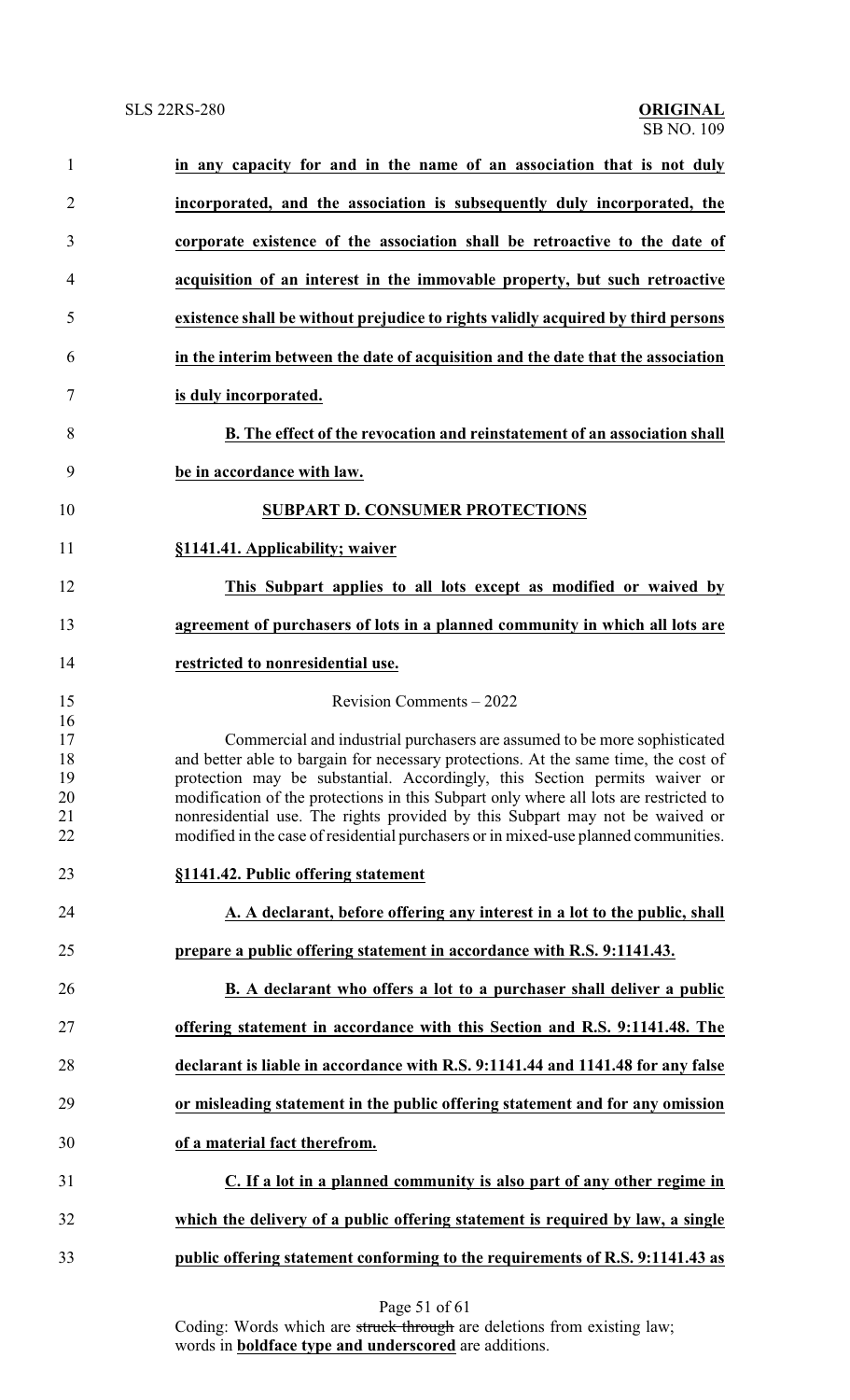## SB NO. 109 SLS 22RS-280 **ORIGINAL**

| $\mathbf{1}$   | related to each regime in which the lot is located may be prepared and delivered  |
|----------------|-----------------------------------------------------------------------------------|
| $\overline{2}$ | in lieu of providing two or more public offering statements.                      |
| 3              | §1141.43. Public offering statement; requirements                                 |
| 4              | A. A public offering statement shall contain and fully and accurately             |
| 5              | disclose all of the following:                                                    |
| 6              | (1) The name and principal address of the declarant and of the planned            |
| 7              | community, and a statement that the planned community is a planned                |
| 8              | community.                                                                        |
| 9              | (2) A general description of the planned community, including, to the             |
| 10             | extent possible, the declarant's schedule of commencement and completion of       |
| 11             | construction of common areas and limited common areas disclosed in                |
| 12             | promotional or marketing materials as "SHALL BE BUILT". Any promotional           |
| 13             | or marketing materials that show the intended location and dimensions of any      |
| 14             | contemplated improvement to be constructed anywhere within the planned            |
| 15             | community or on any immovable property to be added to the planned                 |
| 16             | community shall be labeled either "SHALL BE BUILT" or "NEED NOT BE                |
| 17             | <b>BUILT".</b>                                                                    |
| 18             | (3) A copy of the declaration meeting the requirements of R.S. 9:1141.5.          |
| 19             | (4) Copies of any other recorded covenants, conditions, restrictions, and         |
| 20             | reservations affecting the planned community; the bylaws and any rules of the     |
| 21             | association; and a brief description of any contracts or occupancy agreements     |
| 22             | that may be subject to termination pursuant to R.S. 9:1141.24.                    |
| 23             | (5) The financial information required by Subsection B of this Section.           |
| 24             | (6) Any services not reflected in the budget that the declarant provides          |
| 25             | or expenses that the declarant pays that may become a common expense of the       |
| 26             | association, and the projected common expense assessment attributable to each     |
| 27             | of those services or expenses for the association and for each type of lot.       |
| 28             | (7) Any initial or special fee due from the purchaser or seller at the time       |
| 29             | of sale, together with a description of the purpose and method of calculating the |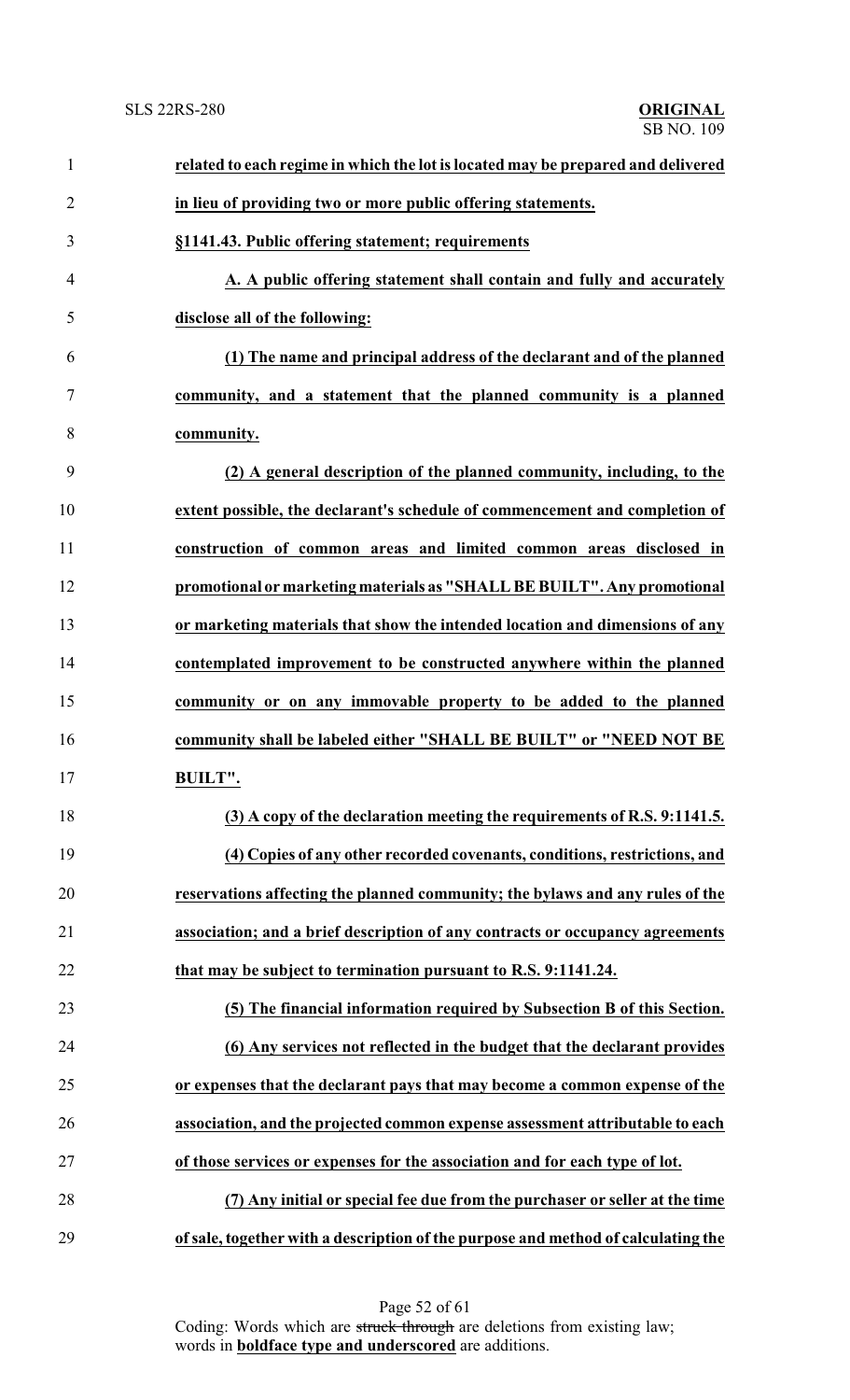| $\mathbf{1}$   | fee.                                                                            |
|----------------|---------------------------------------------------------------------------------|
| $\overline{2}$ | (8) A narrative description of any liens, defects, or encumbrances that         |
| 3              | are revealed in a title policy or title opinion affecting the ownership of the  |
| 4              | immovable and movable property forming the planned community as of the          |
| 5              | date of the declaration or that are otherwise known by the declarant.           |
| 6              | (9) The terms and significant limitations of any warranties provided by         |
| 7              | the declarant, including statutory warranties and limitations<br>the<br>on      |
| 8              | enforcement thereof or on damages.                                              |
| 9              | (10) A statement that within fifteen days after receipt of a public offering    |
| 10             | statement, a purchaser, before transfer, may cancel any contract to sell.       |
| 11             | (11) A statement of any unsatisfied judgment or pending action against          |
| 12             | the association, and the status of any pending action material to the planned   |
| 13             | community of which a declarant has actual knowledge.                            |
| 14             | (12) Any restrictions on use, occupancy, and alienation of the lots and         |
| 15             | any restrictions on the amount for which a lot may be sold.                     |
| 16             | (13) A description of any insurance coverage provided for the benefit of        |
| 17             | lot owners.                                                                     |
| 18             | (14) Any current or expected fees or charges to be paid by lot owners for       |
| 19             | the use of the common areas, limited common areas, and other facilities related |
| 20             | to the planned community.                                                       |
| 21             | (15) The extent to which financial arrangements have been provided for          |
| 22             | completion of all common areas and limited common areas that the declarant      |
| 23             | is obligated to build pursuant to R.S. 9:1141.46.                               |
| 24             | (16) The zoning classification and any other land use designation               |
| 25             | affecting the planned community.                                                |
| 26             | (17) Any other material circumstances, features, and characteristics of         |
| 27             | the planned community and the lots.                                             |
| 28             | (18) A description of any financial arrangement that is not otherwise           |
| 29             | disclosed and contained in the budget and that is binding on the association.   |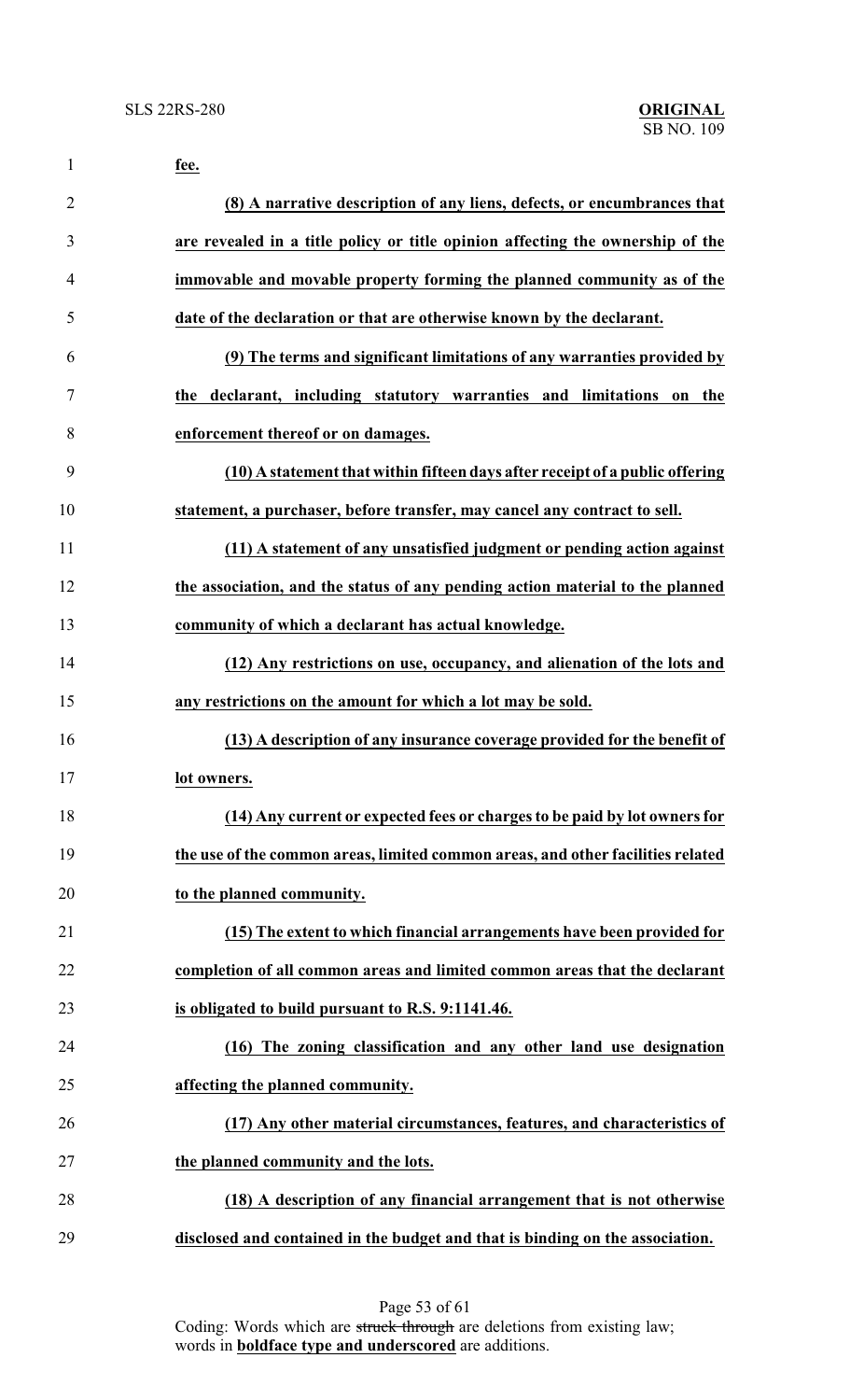| $\mathbf{1}$   | (19) A narrative description of all special declarant rights retained by the        |
|----------------|-------------------------------------------------------------------------------------|
| $\overline{2}$ | declarant.                                                                          |
| 3              | B. The public offering statement shall contain a current balance sheet              |
| 4              | and a projected budget for the association for one year after the date of the first |
| 5              | transfer of a lot to an unrelated purchaser, and thereafter the current budget      |
| 6              | of the association, a statement of who prepared the budget, and a statement of      |
| $\tau$         | the assumptions concerning occupancy and inflation factors. The budget shall        |
| 8              | include the following:                                                              |
| 9              | (1) A statement of the amount included as a reserve for repairs and                 |
| 10             | replacements.                                                                       |
| 11             | (2) A statement of any other reserves.                                              |
| 12             | The projected common expense assessment by category of<br>(3)                       |
| 13             | expenditures.                                                                       |
| 14             | (4) The projected monthly common expense assessment for each lot.                   |
| 15             | C. The declarant shall be required to provide a supplement to the public            |
| 16             | offering statement containing the information required in Subsection B of this      |
| 17             | Section on an annual basis until all of the lots are owned by unrelated             |
| 18             | purchasers.                                                                         |
| 19             | D. The declarant shall promptly amend the public offering statement to              |
| 20             | report any material change in the information required by this Section.             |
| 21             | $E(1)$ A public offering statement is not required in any of the following          |
| 22             | circumstances:                                                                      |
| 23             | (a) A gratuitous disposition of a lot.                                              |
| 24             | (b) A disposition of a lot pursuant to court order.                                 |
| 25             | (c) A disposition of a lot by a governmental agency.                                |
| 26             | (d) A disposition of a lot by foreclosure or giving in payment.                     |
| 27             | (e) A disposition of a lot restricted to nonresidential uses in a wholly            |
| 28             | nonresidential community.                                                           |
| 29             | (2) A public offering statement is not required when a planned                      |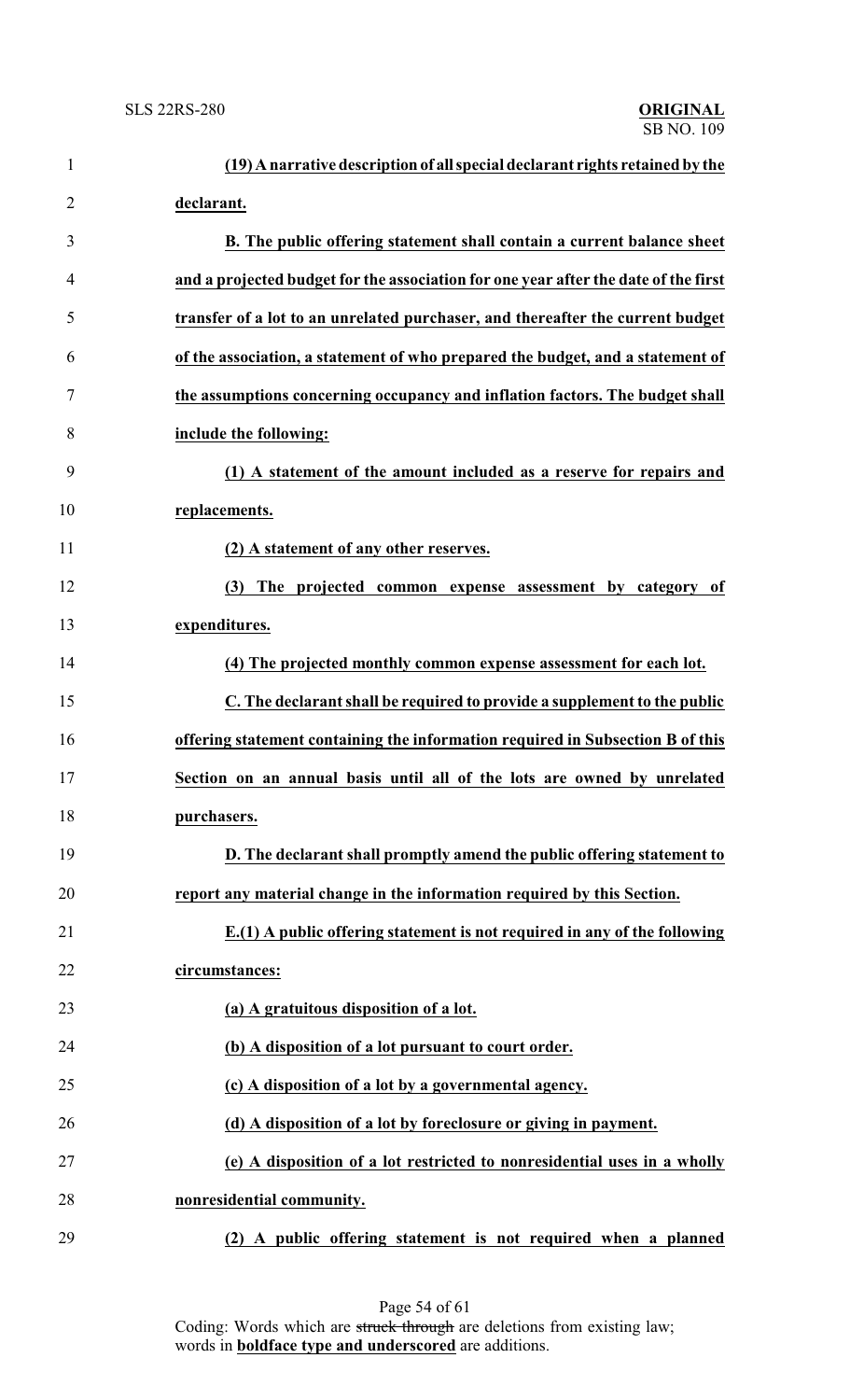| $\mathbf{1}$   | community contains fewer than seventy-five lots based on the total number of          |
|----------------|---------------------------------------------------------------------------------------|
| $\overline{2}$ | anticipated lots after all development rights to add additional immovable             |
| 3              | property have been exercised in accordance with R.S. 9:1141.7.                        |
| $\overline{4}$ | (3) When a lot is subject to a contract to sell and is owned by a person              |
| 5              | other than the declarant, the association shall be required to provide to the         |
| 6              | purchaser all information required in this Section within ten days of a request       |
| 7              | for the information.                                                                  |
| 8              | §1141.44. Purchaser's right to cancel                                                 |
| 9              | A. The person required to deliver a public offering statement shall                   |
| 10             | provide a purchaser with a copy of the public offering statement and all              |
| 11             | amendments thereto at least fifteen days before transfer of the lot. A purchaser      |
| 12             | shall not be required to acquire a lot unless fifteen days have elapsed from the      |
| 13             | date of the delivery of the public offering statement. A purchaser, before            |
| 14             | transfer, may cancel the contract within fifteen days after first receiving the       |
| 15             | public offering statement.                                                            |
| 16             | B. If a purchaser does not receive a public offering statement as required            |
| 17             | by this Subpart, the purchaser may cancel any contract to sell any time prior         |
| 18             | to the transfer, and, upon doing so, shall be entitled to recover actual damages.     |
| 19             | C. A purchaser may cancel a contract pursuant to Subsection A or B of                 |
| 20             | this Section by hand delivering or mailing notice thereof by prepaid United           |
| 21             | States mail to the seller or his agent for service of process. Cancellation is        |
| 22             | without penalty. All payments made by the purchaser to the seller before              |
| 23             | cancellation shall be promptly refunded.                                              |
| 24             | D. If a purchaser does not receive a public offering statement as required            |
| 25             | by this Subpart prior to or at the time of the execution of the contract to sell, the |
| 26             | purchaser may recover all costs and expenses incurred if the purchaser elects         |
| 27             | to cancel the contract to sell prior to acquisition of the lot.                       |
| 28             | §1141.45. Express warranties of declarant                                             |
| 29             | A. Express warranties made by a declarant to an unrelated purchaser,                  |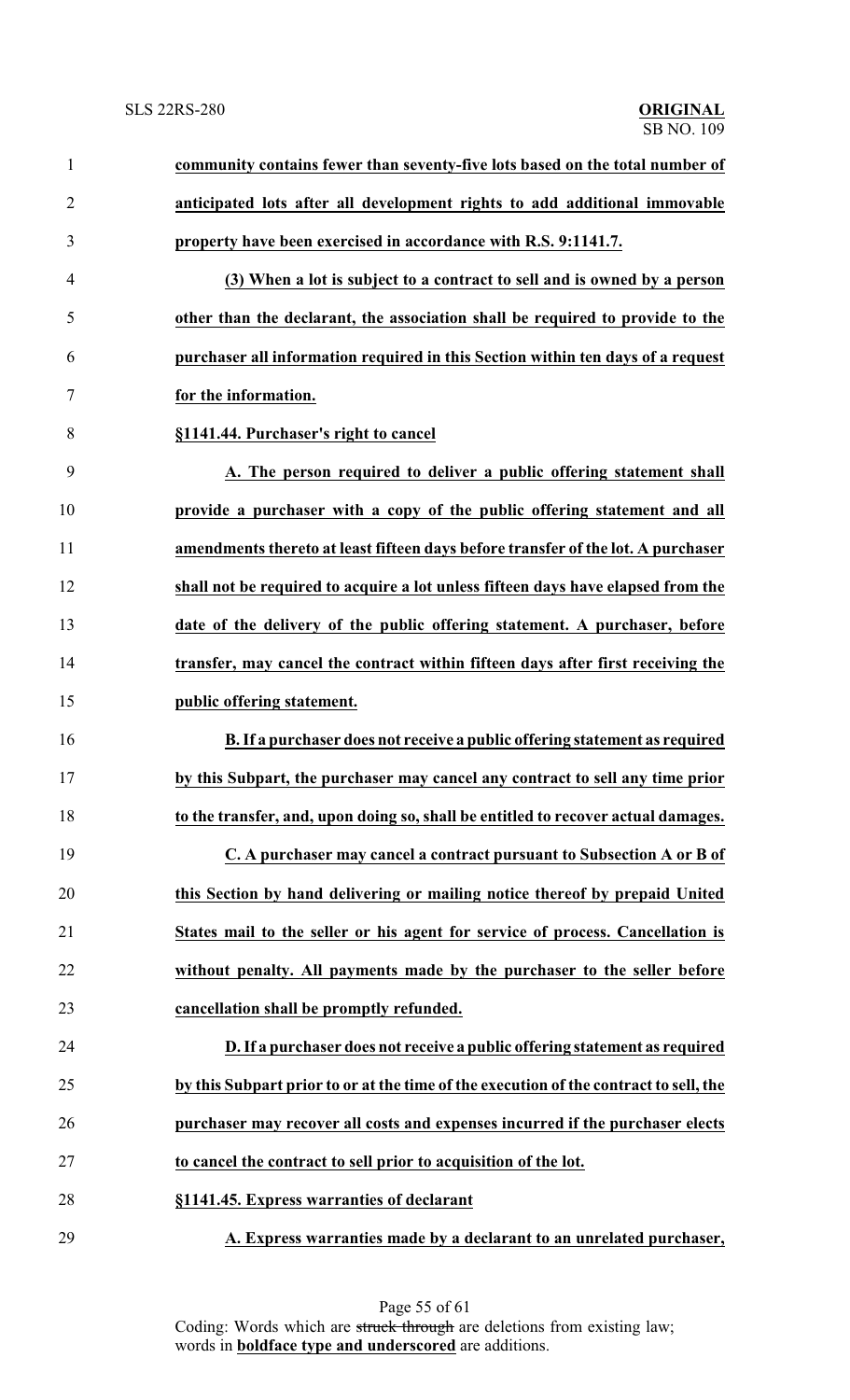| $\mathbf{1}$   | if relied upon by the unrelated purchaser, regardless of the delivery or receipt         |
|----------------|------------------------------------------------------------------------------------------|
| $\overline{2}$ | of a public offering statement, are created as follows:                                  |
| 3              | (1) Any affirmation of fact or promise by the declarant that relates to the              |
| 4              | lot, its use, or rights appurtenant thereto; area improvements to the planned            |
| 5              | community that would directly benefit the lot; or the right to use or have the           |
| 6              | benefit of facilities not located in the planned community creates an express            |
| 7              | warranty that the lot and related rights and uses will conform to the affirmation        |
| 8              | or promise.                                                                              |
| 9              | (2) A provision that a purchaser may put a lot only to a specified use is                |
| 10             | an express warranty that the specified use is lawful.                                    |
| 11             | B. Neither formal words, such as "warranty" or "guarantee", nor a                        |
| 12             | specific intention to make a warranty are necessary to create an express                 |
| 13             | warranty of quality, but a statement purporting to be merely an opinion or               |
| 14             | commendation of the immovable property or its value does not create a                    |
| 15             | warranty.                                                                                |
| 16             | §1141.46. Implied warranties                                                             |
| 17             | Any limitation, modification, or exclusion of implied warranties shall be                |
| 18             | as provided by law.                                                                      |
| 19             | §1141.47. Warranties                                                                     |
| 20             | A. Except as provided in Subsection B of this Section, the warranty                      |
| 21             | period provided by law shall apply to this Part.                                         |
| 22             | B. The association may enforce any warranty claim involving the                          |
| 23             | common areas and limited common areas in any manner provided by law.                     |
| 24             | Revision Comments - 2022                                                                 |
| 25             | Lack of privity does not deprive the association of standing to maintain an              |
| 26             | action to enforce an obligation owed to the declarant. See R.S. 9:1141.45. For           |
| 27             | example, in the event that a declarant entered into a contract with another person       |
| 28             | who agreed to construct improvements on common areas, the association would be           |
| 29             | subrogated to the rights of the declarant to enforce a claim for defective construction. |
| 30             | §1141.48. Effect of violations on rights of action; attorney fees                        |
| 31             | A declarant, association, lot owner, or any other person who has suffered                |
|                |                                                                                          |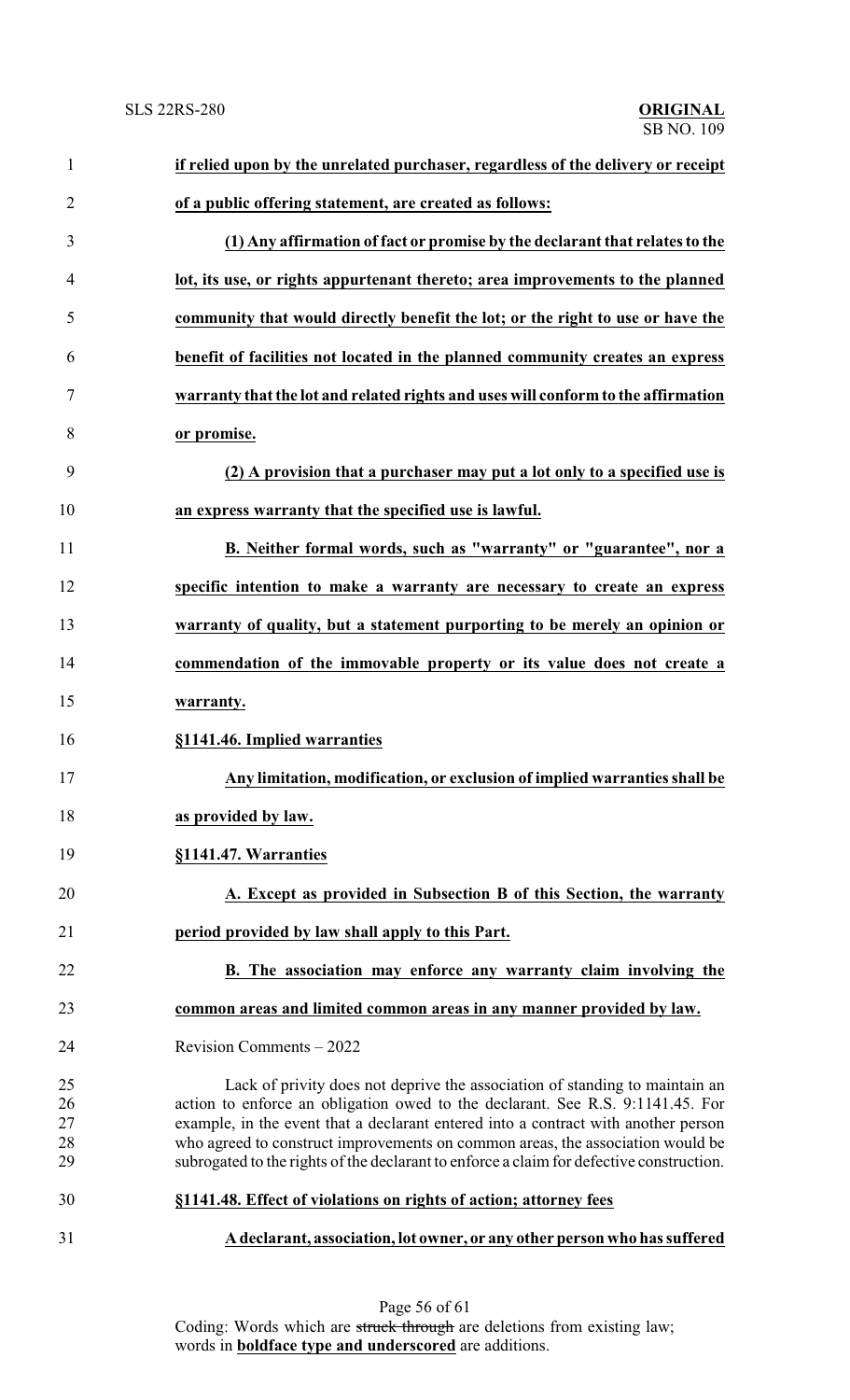| $\mathbf{1}$   | actual damages may bring an action to enforce a right granted or obligation              |  |
|----------------|------------------------------------------------------------------------------------------|--|
| $\overline{2}$ | imposed by this Subpart. The court may award reasonable costs and attorney               |  |
| 3              | fees to the prevailing party.                                                            |  |
| 4              | §1141.49. Declarant's obligation to complete and restore                                 |  |
| 5              | A. Except for improvements labeled "NEED NOT BE BUILT" in any                            |  |
| 6              | promotional materials or on a plat, the declarant shall complete all                     |  |
| 7              | improvements depicted on any site plan or other graphic representation                   |  |
| 8              | prepared by or at the direction of the declarant or the party responsible for the        |  |
| 9              | preparation of a public offering statement, including any plats or plans                 |  |
| 10             | prepared pursuant to R.S. 9:1141.9.                                                      |  |
| 11             | B. The declarant is subject to liability for the prompt repair and                       |  |
| 12             | restoration, to a condition compatible with the remainder of the planned                 |  |
| 13             | community, of any portion of the planned community affected by the exercise              |  |
| 14             | of rights reserved pursuant to or created by R.S. 9:1141.7 or 1141.12.                   |  |
| 15             | C. Any description of the quantity or extent of the immovable property                   |  |
| 16             | comprising the planned community, including plats or surveys or improvements             |  |
| 17             | indicated as "SHALL BE BUILT", creates an express warranty that the                      |  |
| 18             | planned community will conform to the description, with the amenities                    |  |
| 19             | provided by the declarant subject to customary tolerances.                               |  |
| 20             | Revision Comments - 2022                                                                 |  |
| 21<br>22       |                                                                                          |  |
|                | (a) The duty imposed by Subsection A of this Section is a fundamental                    |  |
| 23             | obligation of the declarant and is one that a successor declarant is obligated to        |  |
| 24<br>25       | perform under R.S. 9:1141.23.                                                            |  |
|                | (b) This Section requires the declarant to repair and restore the planned                |  |
| 26<br>27       | community following the exercise of any rights reserved or created to exercise a         |  |
| 28             | development right, alter lots, relocate the boundaries between adjoining lots,           |  |
| 29             | subdivide lots, use lots or common areas for sales purposes, or exercise servitude and   |  |
| 30             | use rights. Plainly, this obligation of the declarant exists only if the declarant       |  |
| 31             | exercises these rights. If any right to, for example, alter lots is exercised by another |  |
| 32             | lot owner, that lot owner, and not the declarant, would be responsible for the           |  |
| 33             | consequences of those acts.                                                              |  |
| 34             | §1141.50. Substantial completion of lots                                                 |  |
| 35             | A. In the case of a sale of a lot for which delivery of a public offering                |  |
| 36             | statement is required, a contract to sell may be executed, but the declarant shall       |  |
|                |                                                                                          |  |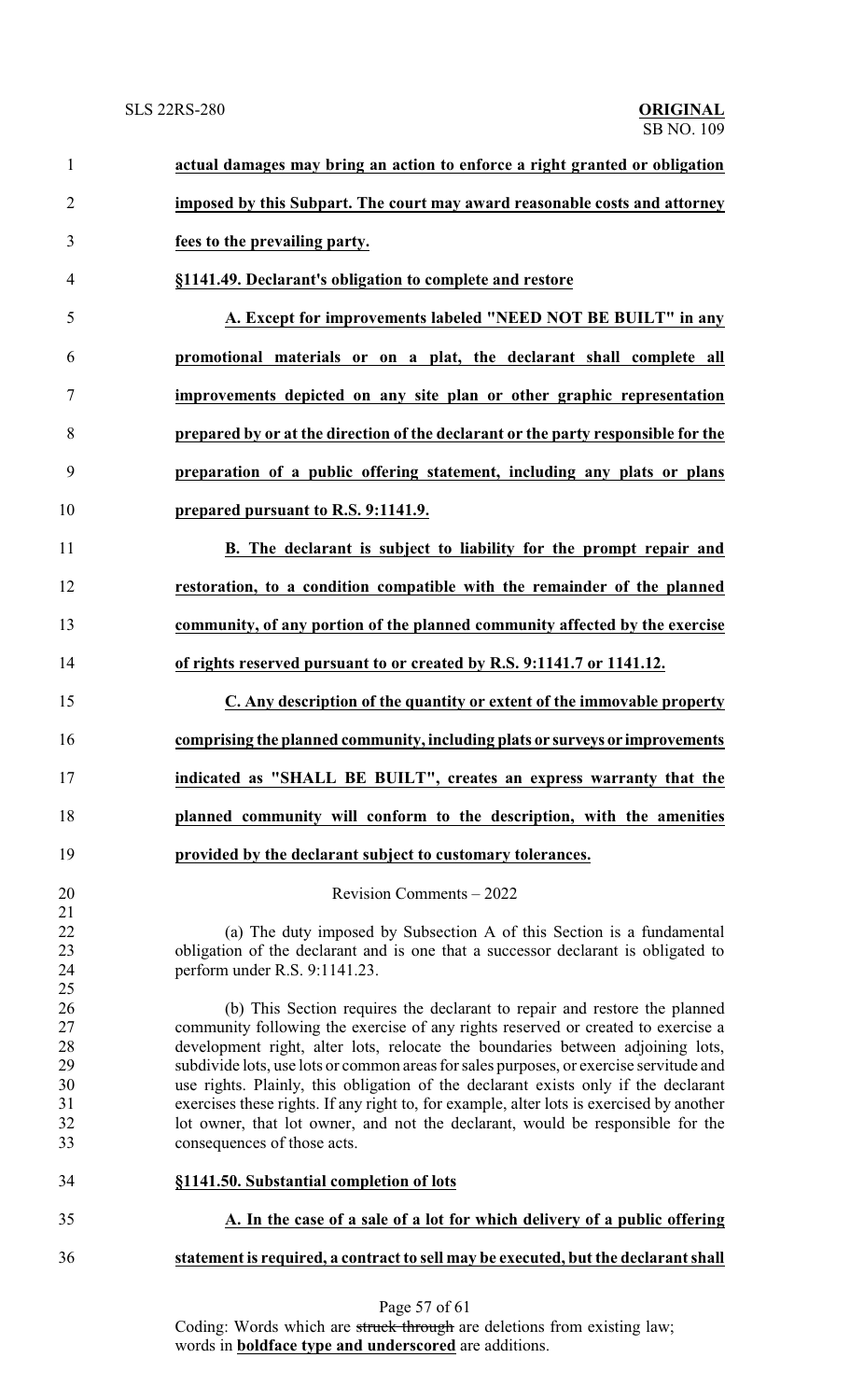| $\mathbf{1}$               | transfer no interest in the lot until the declaration is filed for registry, the                                                                                                                                                                                       |  |  |
|----------------------------|------------------------------------------------------------------------------------------------------------------------------------------------------------------------------------------------------------------------------------------------------------------------|--|--|
| $\overline{2}$             | requirements of R.S. 33:114 et seq. have been met, and all other required                                                                                                                                                                                              |  |  |
| 3                          | governmental approvals have been obtained.                                                                                                                                                                                                                             |  |  |
| 4                          | B. When a declarant has transferred an interest in a lot in a planned                                                                                                                                                                                                  |  |  |
| 5                          | community in violation of Subsection A of this Section, the purchaser                                                                                                                                                                                                  |  |  |
| 6                          | community shall have the right to rescind the transfer or demand specific                                                                                                                                                                                              |  |  |
| 7                          | performance that the declarant take the actions described in Subsection A of                                                                                                                                                                                           |  |  |
| 8                          | this Section and to pursue any other remedy provided by law for the declarant's                                                                                                                                                                                        |  |  |
| 9                          | failure to comply with the provisions of Subsection A of this Section.                                                                                                                                                                                                 |  |  |
| 10                         | Revision Comments $-2022$                                                                                                                                                                                                                                              |  |  |
| 11<br>12<br>13<br>14<br>15 | The purpose of this Section is to allow a declarant to "pre-sell" a<br>development. This frequently is required to obtain financing. The declarant is<br>prohibited, however, from the actual sale of lots until all governmental requirements<br>have been satisfied. |  |  |
| 16                         | $*$ $*$<br>$*$ and $*$<br>$\ast$                                                                                                                                                                                                                                       |  |  |
| 17                         | §2792.7. Limitation of liability of director, officer, or trustee of certain homeowners                                                                                                                                                                                |  |  |
| 18                         | associations                                                                                                                                                                                                                                                           |  |  |
| 19                         | $\ast$<br>$\ast$<br>$\ast$                                                                                                                                                                                                                                             |  |  |
| 20                         | B. For purposes of this Section, "homeowners association" means any of the                                                                                                                                                                                             |  |  |
| 21                         | following:                                                                                                                                                                                                                                                             |  |  |
| 22                         | $*$ and $*$<br>$\ast$<br>$\ast$                                                                                                                                                                                                                                        |  |  |
| 23                         | (3) A homeowners lot owners association as defined in the Louisiana                                                                                                                                                                                                    |  |  |
| 24                         | Homeowners Association Planned Community Act, R.S. 9:1141.1 et seq.                                                                                                                                                                                                    |  |  |
| 25                         | $\ast$<br>$\ast$<br>∗                                                                                                                                                                                                                                                  |  |  |
| 26                         | §3132. Definitions                                                                                                                                                                                                                                                     |  |  |
| 27                         | As used in this Chapter:                                                                                                                                                                                                                                               |  |  |
| 28                         | (1) "Private transfer fee" means a fee or charge required by a private transfer                                                                                                                                                                                        |  |  |
| 29                         | fee obligation and payable upon the transfer of an interest in an immovable, or                                                                                                                                                                                        |  |  |
| 30                         | payable for the right to make or accept such transfer, regardless of whether the fee                                                                                                                                                                                   |  |  |
| 31                         | or charge is a fixed amount or is determined as a percentage of the value of the                                                                                                                                                                                       |  |  |
| 32                         | immovable, the purchase price, or other consideration given for the transfer. "Private                                                                                                                                                                                 |  |  |
|                            | Page 58 of 61                                                                                                                                                                                                                                                          |  |  |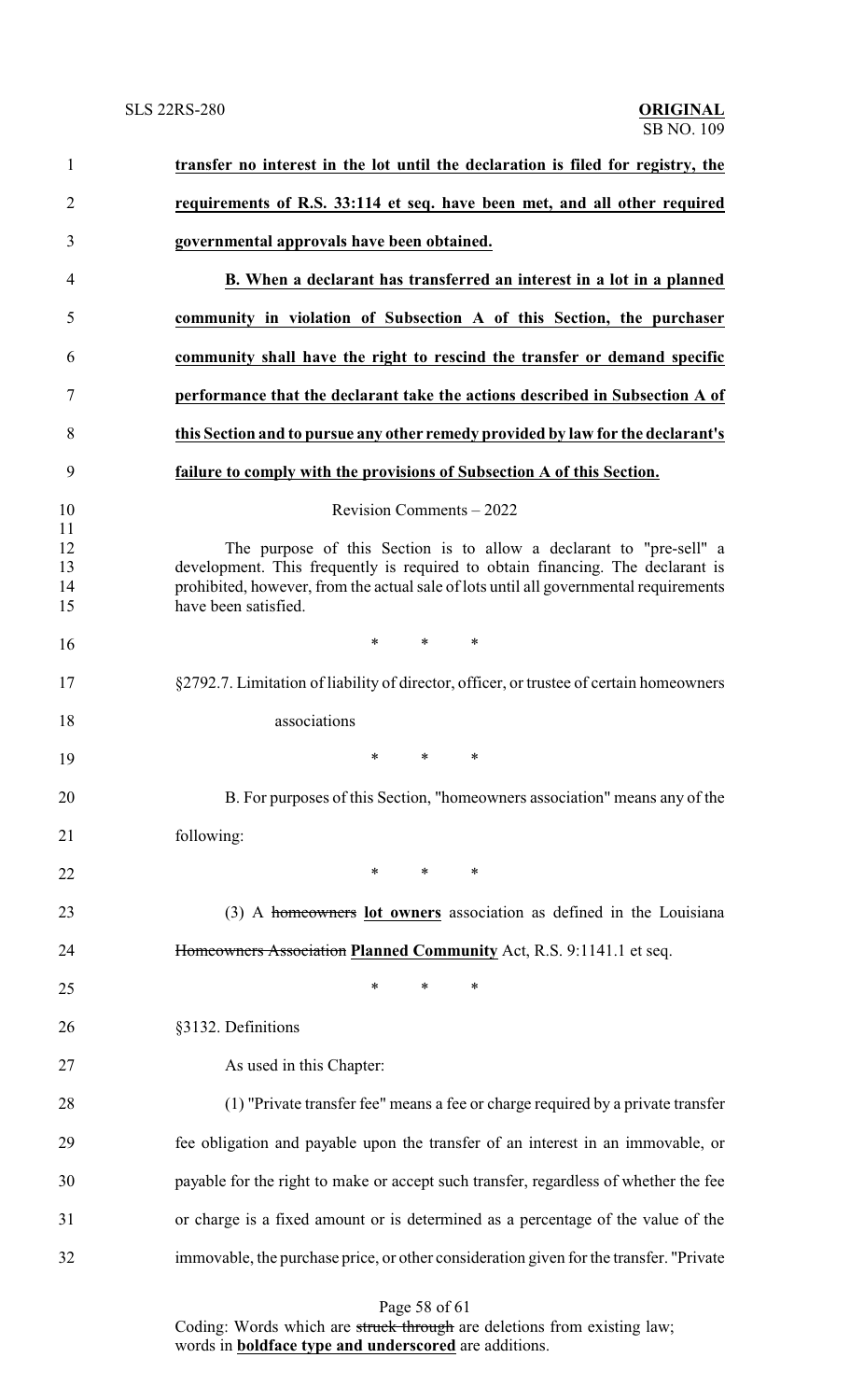|                | transfer fee" shall not include the following:                                |
|----------------|-------------------------------------------------------------------------------|
| $\overline{2}$ | $\ast$<br>$\ast$<br>*                                                         |
| 3              | (g) Any fee, charge, assessment, fine, or other amount authorized under       |
| 4              | Louisiana Condominium Act, R.S. 9:1121.101 et seq.; the Louisiana Timesharing |
| 5              | Act, R.S. 9:1131.1 et seq.; or the Louisiana Homeowners Association Planned   |
| 6              | <b>Community</b> Act, R.S. 9:1141.1 et seq.                                   |
|                | $\ast$<br>∗<br>*                                                              |

The digest printed below was prepared by the Louisiana State Law Institute. It constitutes no part of the legislative instrument. The keyword, one-liner, abstract, and digest do not constitute part of the law or proof or indicia of legislative intent.  $[R.S. 1:13(B)$  and  $24:177(E)$ ]

|                 | <b>DIGEST</b>        |      |
|-----------------|----------------------|------|
| SB 109 Original | 2022 Regular Session | Ward |

Present law (C.C. Art. 783) provides that the Louisiana Homeowners Association Act shall supersede the building restriction articles of the Civil Code in the event of a conflict.

Proposed law retains present law but changes the reference from the Homeowners Association Act to the Planned Community Act.

Present law (R.S. 9:1141.1-1141.9) provides for the Louisiana Homeowners Association Act.

Proposed law (R.S. 9:1141.1-1141.50) creates the Louisiana Planned Community Act modeled after the 2008 Uniform Common Interest Ownership Act.

Present law (R.S. 9:1141.1-1141.3) provides general provisions such as a short title, definitions, and applicability.

Proposed law retains a short title, adds several defined terms, and provides for applicability.

Present law (R.S. 9:1141.4-1141.7) provides for the creation, amendment, and termination of building restrictions and also provides voting procedures.

Proposed law (R.S. 9:1141.4) provides for the creation, amendment, and termination of a planned community.

Proposed law (R.S. 9:1141.5) requires the declaration and any amendments to contain certain information and to be recorded in the conveyance records.

Proposed law (R.S. 9:1141.6) provides for the allocation of common expense liabilities, common surpluses, and voting interests in the association.

Proposed law (R.S. 9:1141.7) provides procedures for a declarant to exercise or transfer any reserved development rights.

Proposed law (R.S. 9:1141.8) requires the declaration to provide for the ownership of limited common areas.

## Page 59 of 61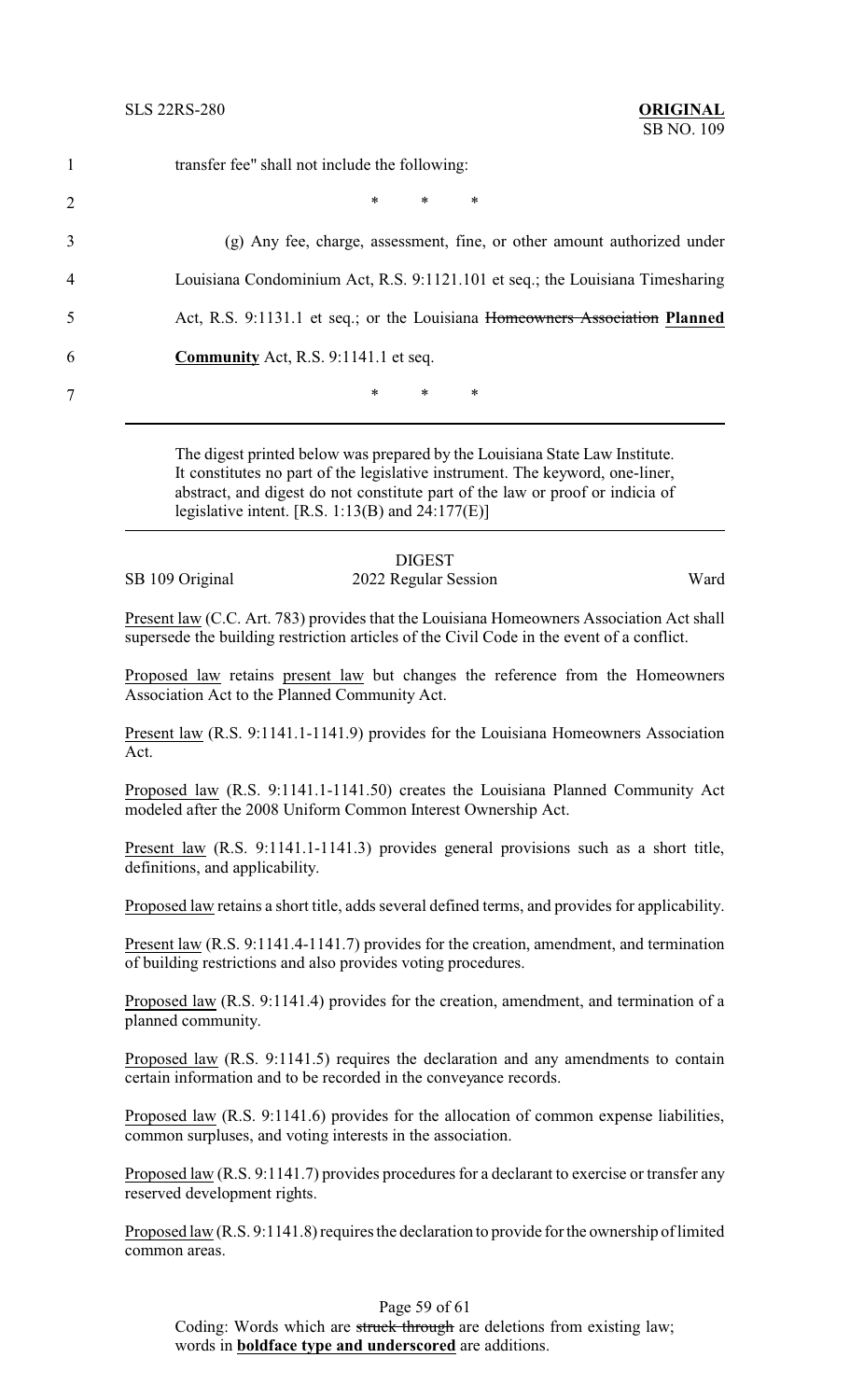SLS 22RS-280 **ORIGINAL**

Proposed law (R.S. 9:1141.9) sets forth what information is required to be on the plat including such items as the name of the community, any encroachments, and all servitudes. Proposed law also requires the plat to be made a professional land surveyor.

Proposed law (R.S. 9:1141.10 and 1141.11) authorizes the relocation of lot boundaries and the subdivision of lots upon the request of lot owners and with the proper approval.

Proposed law (R.S. 9:1141.12 and 1141.13) allows the declarant to maintain a sales office and models on lots owned by the declarant and grants the declarant a personal servitude of use on the common areas to discharge obligations or exercise special declarant rights.

Proposed law (R.S. 9:1141.14) requires certain voting procedures to amend the declaration and restricts certain types of actions from being taken by amendment, such as prohibiting an existing use of a lot. Proposed law authorizes the adoption of more burdensome restrictions when special conditions are met.

Proposed law (R.S. 9:1141.16) provides for the rights of secured parties to approve certain actions of the lot owners but does not allow creditors to control the association's general affairs, establish or impose assessments, prevent the settlement of litigation, or prevent the distribution of insurance proceeds.

Proposed law (R.S. 9:1141.17 and 1141.18) provides for master associations and combining planned communities.

Present law (R.S. 9:1141.8-1141.9) provides for the enforcement of the community documents and the establishment of a homeowners association privilege.

Proposed law (R.S. 9:1141.19 and 1141.20) provides for the organization of a lot owners association as a nonprofit corporation and provides for the powers and duties of such an association, such as adopting bylaws, preparing a yearly budget, entering into contracts, receiving assessments, imposing fees and fines, and indemnifying officers and the board of directors.

Proposed law prohibits the association from denying a lot owner access to his property or withholding services necessary for the owner's health, safety, or property.

Proposed law (R.S. 9:1141.21) provides for the powers and duties of the board of directors and the officers of the association. Proposed law prohibits the board from amending the declaration or the bylaws and from terminating the planned community.

Proposed law (R.S. 9:1141.22) provides for the period of declarant control of the association and the termination thereof.

Proposed law (R.S. 9:1141.25) provides for the bylaws of the association to address the number of members on the board, the method of electing officers and the required qualifications, and their powers.

Proposed law (R.S. 9:1141.26-1141.28) provides requirements for association meetings including proper notice, opportunities for comments, location, executive sessions, emergencymeetings, availability of materials, quorum requirements, voting procedures, and access to association records.

Proposed law (R.S. 9:1141.29) provides for the transfer or encumbrance of common areas and the right to receive assessments or other income.

Proposed law (R.S. 9:1141.30) provides insurance requirements for the planned community.

Proposed law (R.S. 9:1141.31 and 1141.32) provides for the assessment procedure and the

Page 60 of 61